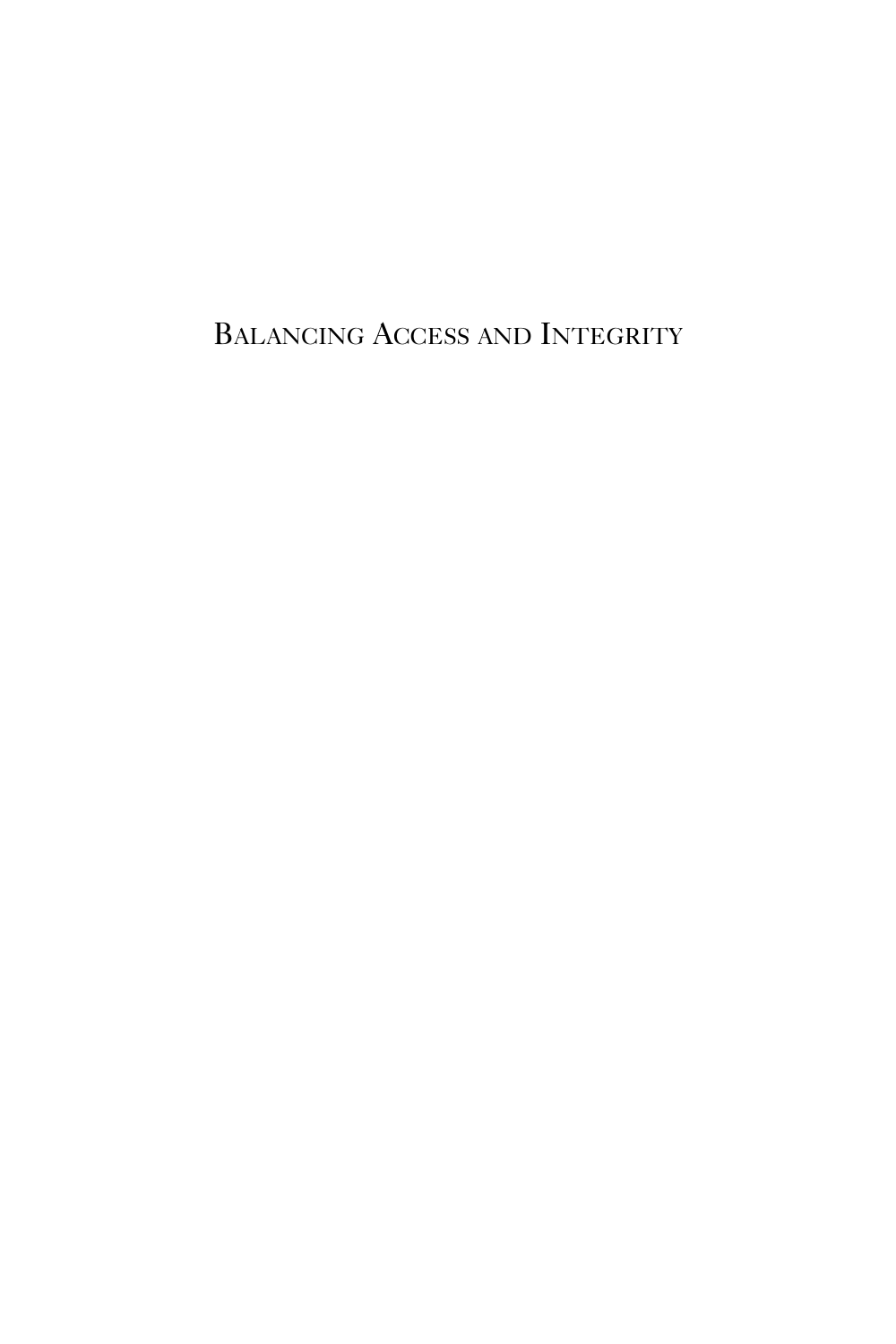The 2004 presidential election was the first big test of the Help America Vote Act of 2002 (HAVA). Enacted in the wake of the deeply flawed 2000 election, the law was passed in an effort both to improve the voting process and to increase voter access. While there were improvements in the voting process in a number of jurisdictions, the ways in which many states carried out the law's mandates produced a number of unintended consequences, resulting in allegations of fraud and voter disenfranchisement. The Century Foundation assembled the Post-2004 Election Working Group to find ways for states to implement future elections in a way that balances ballot integrity with voting rights and accessibility.

The Century Foundation has been at the forefront of efforts to reform the voting system since the issue achieved national prominence following the 2000 presidential contest. In 2001, the foundation cosponsored the National Commission on Federal Election Reform, cochaired by former presidents Gerald Ford and Jimmy Carter. The final report of that commission served as the model for important measures in the Help America Vote Act. Since that time The Century Foundation has published numerous reports and sponsored several events on issues related to the U.S. election system. Information on election reform topics is available at www.tcf.org.

The Working Group would like to express its great appreciation for the work of a few individuals who contributed enormously to the deliberations of the group and the production of this report: Thomas Wilkey, executive director, United States Election Assistance Commission, and former executive director, New York State Board of Elections; Alex Baker of The Century Foundation; and Doug Chapin, Dan Seligson, and Sean Greene of Electionline.org.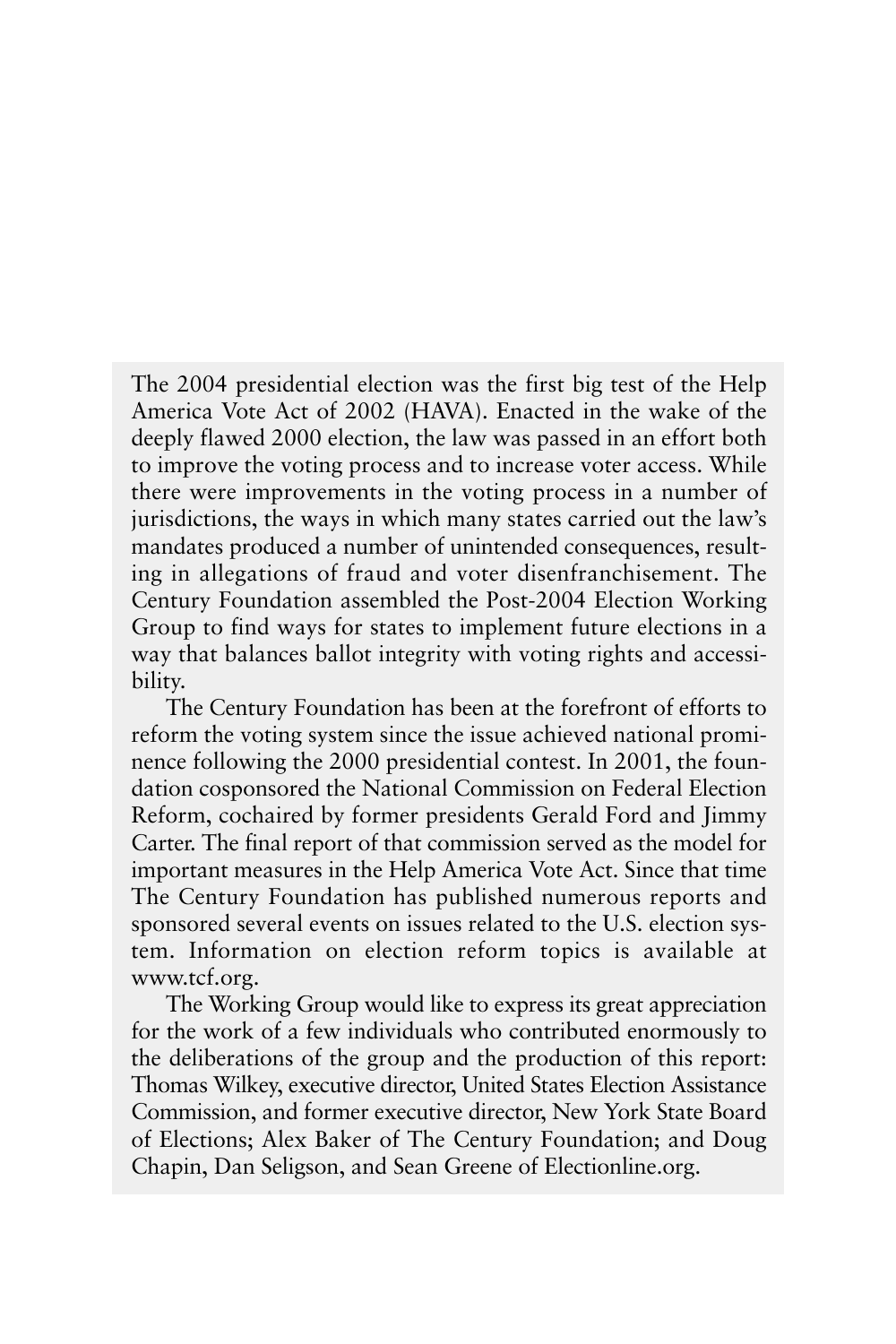# BALANCING ACCESS AND INTEGRITY

**THE REPORT OF THE CENTURY FOUNDATION WORKING GROUP ON STATE IMPLEMENTATION OF ELECTION REFORM**

THE CENTURY FOUNDATION PRESS  $\rightarrow$  New York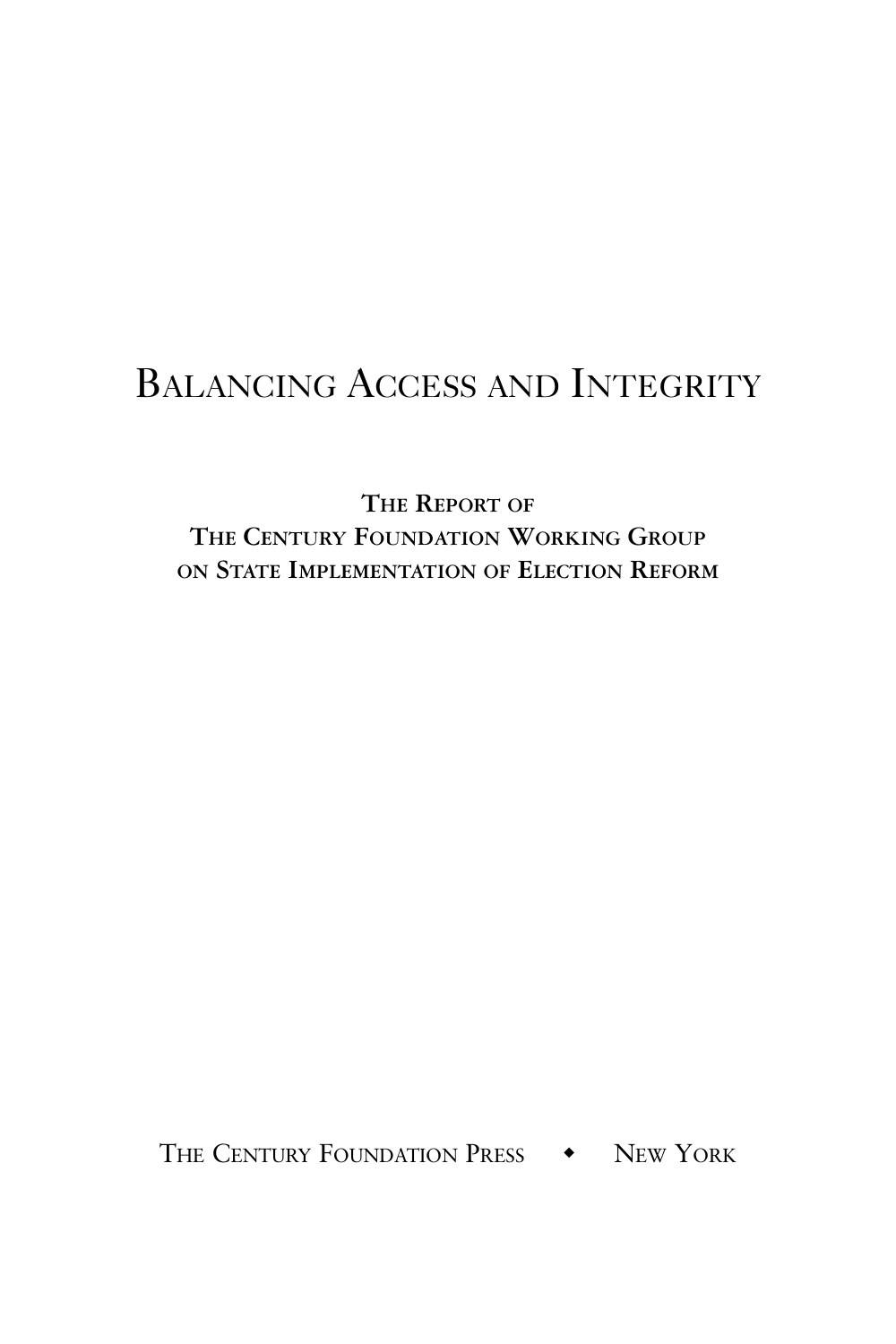The Century Foundation sponsors and supervises timely analyses of economic policy, foreign affairs, and domestic political issues. Not-for-profit and nonpartisan, it was founded in 1919 and endowed by Edward A. Filene.

#### BOARD OF TRUSTEES OF THE CENTURY FOUNDATION

H. Brandt Ayers Peter A. A. Berle Alan Brinkley, Chairman Joseph A. Califano, Jr. Alexander Morgan Capron Hodding Carter III Edward E. David, Jr. Brewster C. Denny Christopher Edley, Jr. Charles V. Hamilton Matina S. Horner Lewis B. Kaden James A. Leach

Richard C. Leone Jessica Tuchman Mathews Alicia H. Munnell P. Michael Pitfield John Podesta Richard Ravitch Alan Sagner Arthur M. Schlesinger, Jr. Harvey I. Sloane, M.D. Theodore C. Sorensen Kathleen M. Sullivan Shirley Williams William Julius Wilson

#### Richard C. Leone, President

LIBRARY OF CONGRESS CATALOGING-IN-PUBLICATION DATA

Balancing access and integrity : the report of the Century Foundation Working Group on State Implementation of Election Reform.

p. cm.

Includes bibliographical references.

ISBN 0-87078-497-8 (pbk. : alk. paper)

1. Election law—United States.—States. I. Century Foundation. Working Group on State Implementation of Election Reform. II. Title.

KF4886.B35 2005

342.73'07—dc22

#### 2005018626

Manufactured in the United States of America.

Copyright © 2005 by The Century Foundation, Inc. All rights reserved. No part of this publication may be reproduced, stored in a retrieval system, or transmitted, in any form or by any means, electronic, mechanical, photocopying, recording, or otherwise, without the prior written permission of The Century Foundation. Cover design and illustration: Claude Goodwin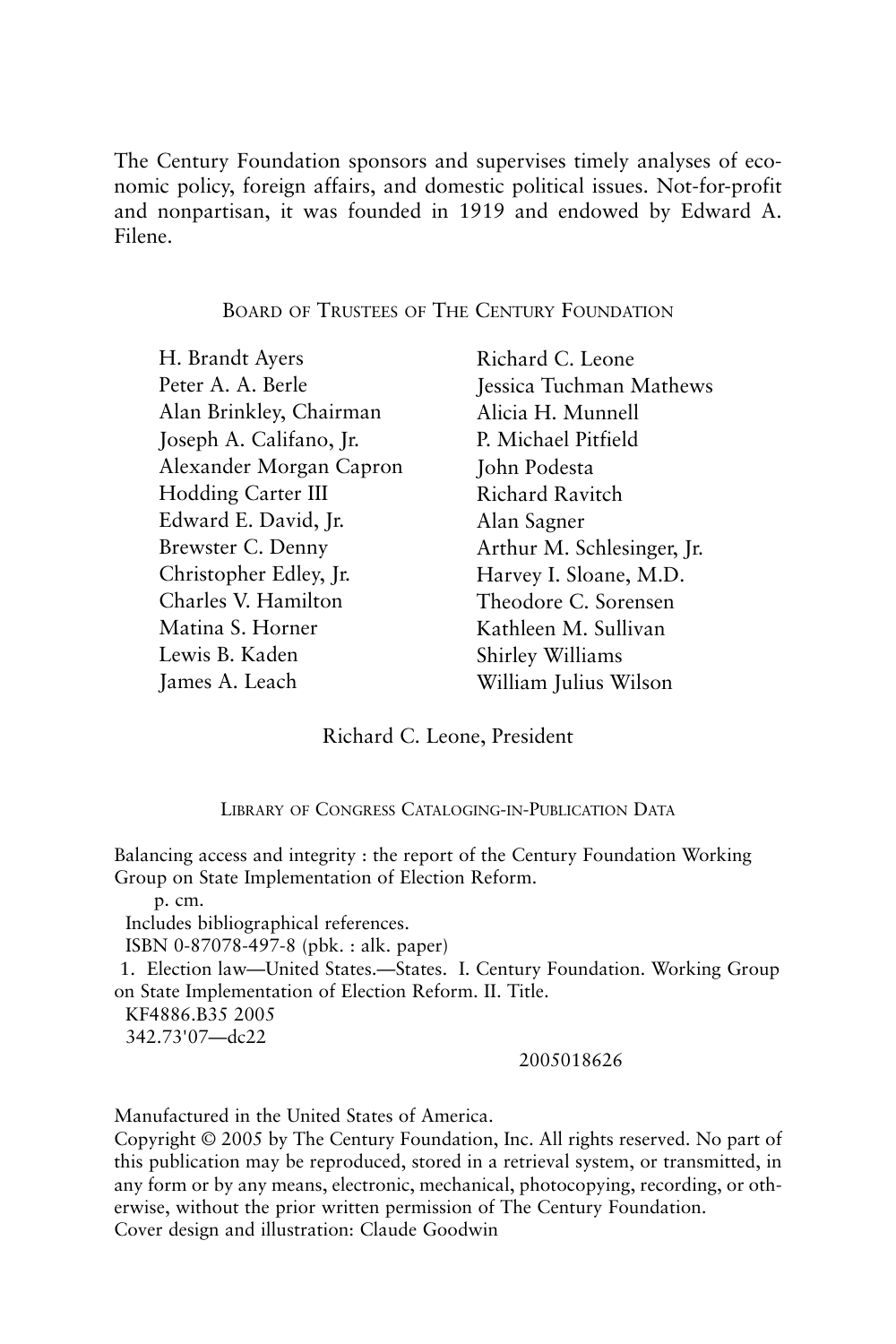# **CONTENTS**

| Members of the Working Group                   | vii |
|------------------------------------------------|-----|
| Introduction                                   | 1   |
| 1. Voter Registration                          | 19  |
| 2. Provisional Ballots                         | 31  |
| 3. Statewide Voter Registration Databases      | 41  |
| 4. Voter Identification                        | 51  |
| 5. Testing and Certification of Voting Systems | 57  |
| 6. Early Voting                                | 65  |
| <b>Notes</b>                                   | 71  |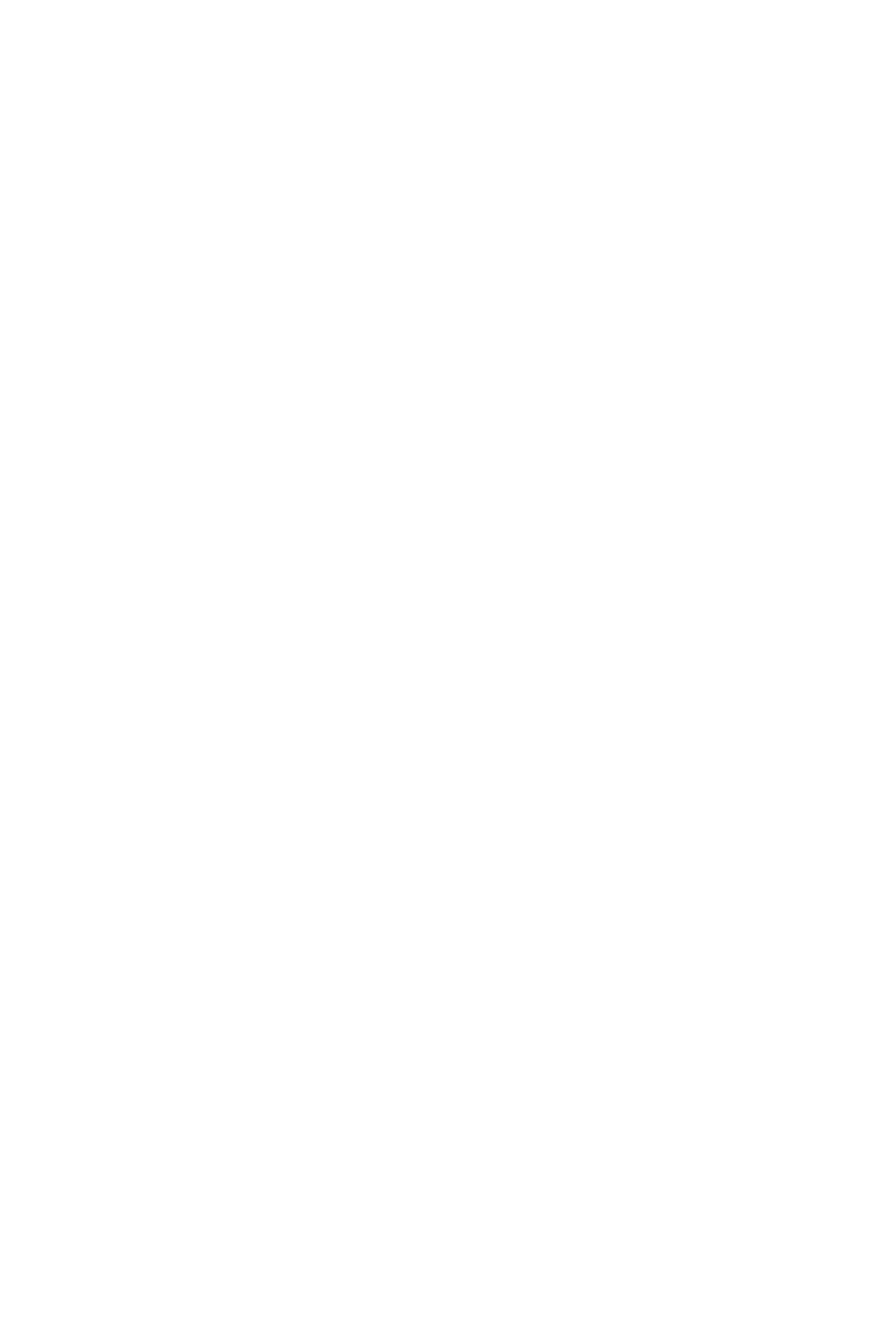## MEMBERS OF THE WORKING GROUP

TOVA ANDREA WANG, *Working Group Executive Director The Century Foundation*

GUY-URIEL E. CHARLES *University of Minnesota Law School*

EDWARD B. FOLEY *Moritz College of Law, The Ohio State University*

SAMUEL ISSACHAROFF *New York University School of Law*

MARTHA KROPF *University of Missouri, Kansas City*

NORMAN J. ORNSTEIN *American Enterprise Institute*

ROY A. SCHOTLAND *Georgetown University Law Center*

DANIEL TOKAII *Moritz College of Law, The Ohio State University* 

Affiliations are given for purposes of identification only.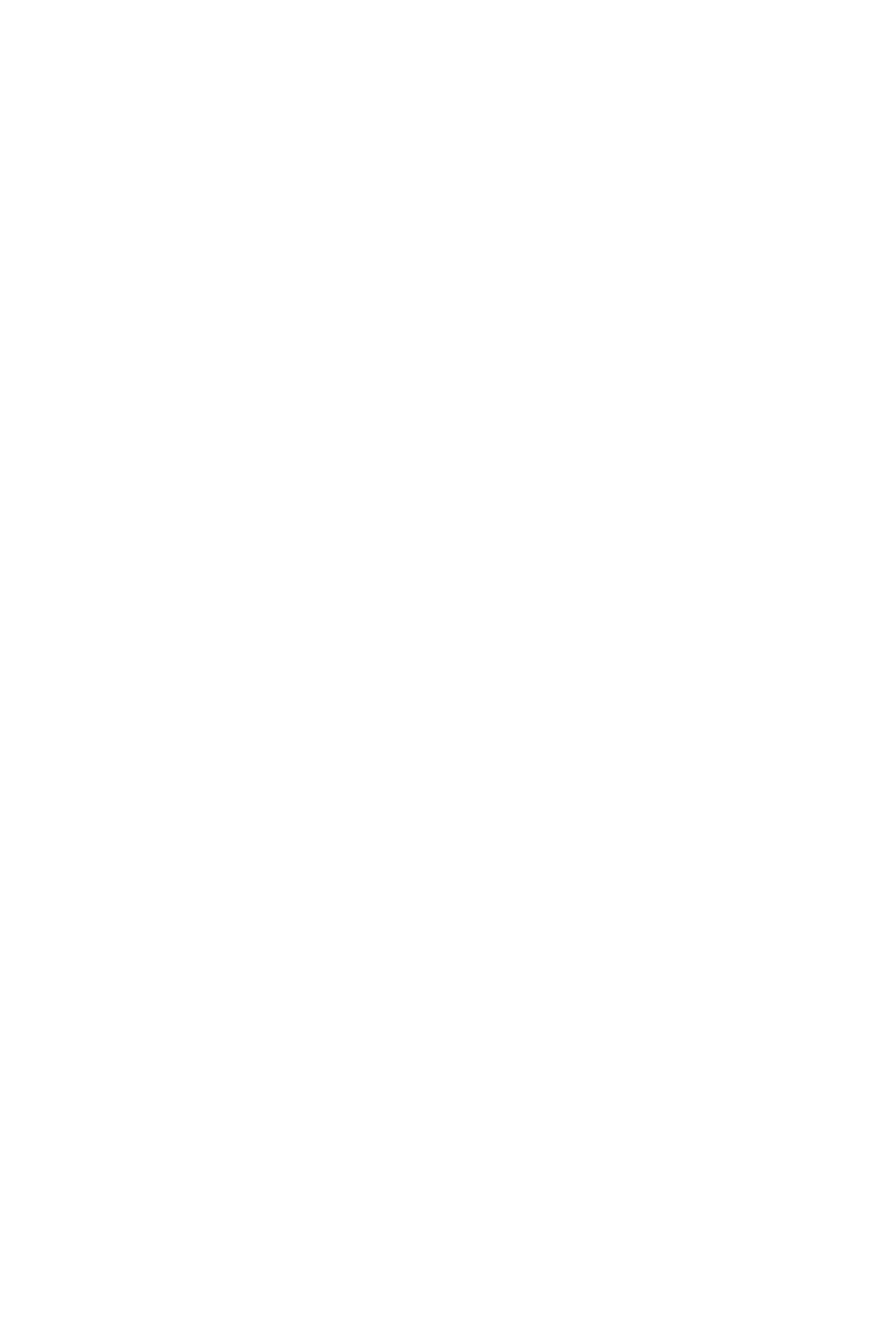## INTRODUCTION

Since the 2000 election, many states have struggled to reform their voting systems in an effort to improve the election process and comply with the federal Help America Vote Act of 2002 (HAVA). This has led to upgraded voting machines, greatly expanded use of provisional ballots, new procedures for registering to vote as well as for counting and recounting ballots, and, in some places, increased voting accessibility for the disabled.

Those efforts, however, did not completely address the concerns raised in 2000, nor did they help avoid entirely a repetition of familiar polling place problems four years later. In some states, reforms or the implementation of those reforms even created new voting problems. In part this is because some of HAVA's deadlines for meeting federal mandates are not until January 1, 2006, but it is also because HAVA left some areas of implementation vague and, in an effort not to overly federalize the election system, left many decisions to the discretion of the states.

This report is intended to identify potential improvements within the HAVA framework. Some of these improvements might be adopted by Congress as clarifying amendments to HAVA. More likely, they would be adopted by state legislatures (or state administrators) as part of the implementation of HAVA. But this report does not endeavor to revisit basic choices made by Congress in enacting HAVA itself.

HAVA was very much a compromise between contending forces in Congress, a compromise that was barely achieved before the 2002 elections because of the difficulty of obtaining bipartisan agreement on various aspects of election administration. Broadly speaking, one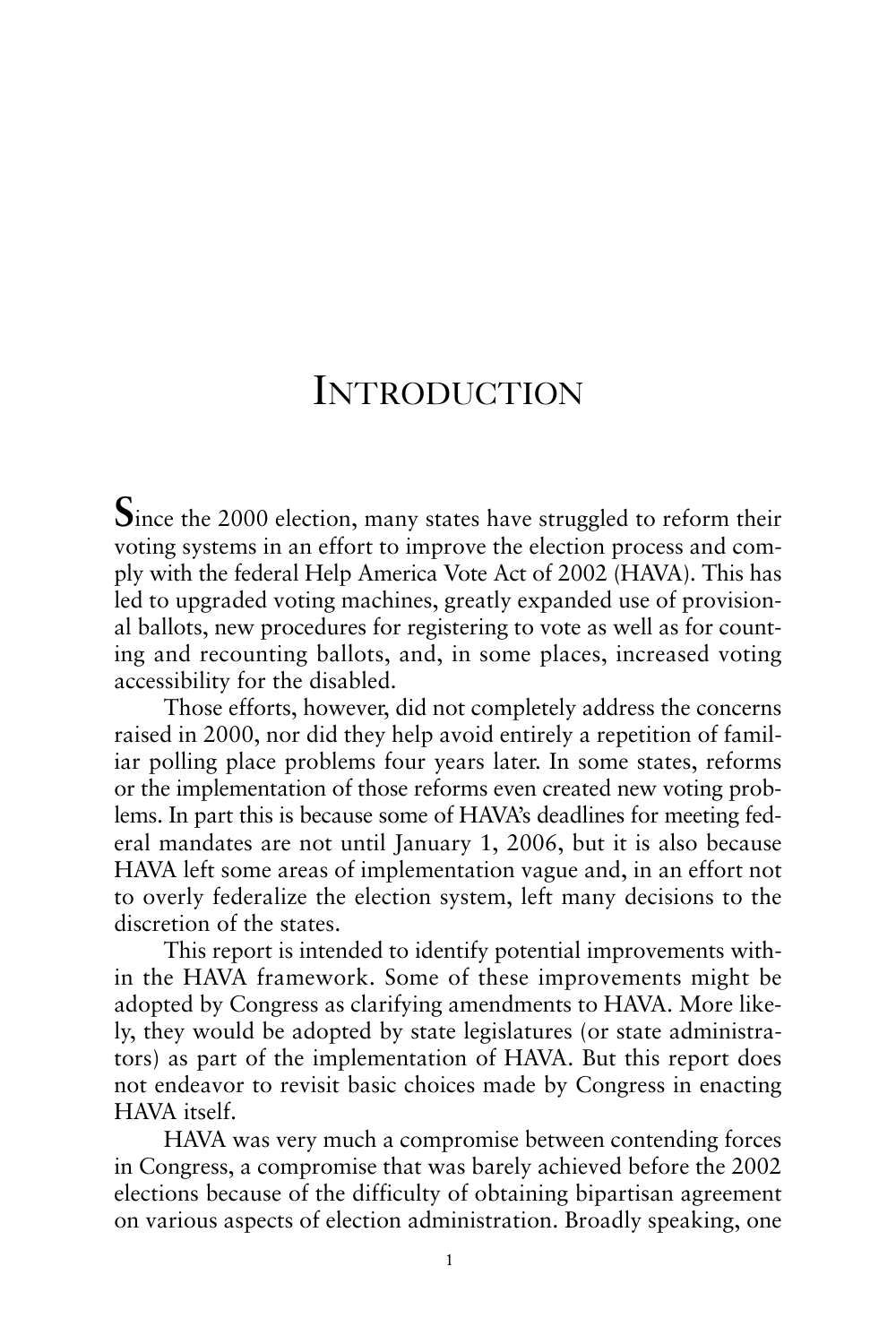side of the pre-HAVA debate tended to emphasize the importance of promoting access to the electoral process through measures that facilitate voter registration and the like. By contrast, the other side tended to emphasize the need for protective measures to prevent voting fraud.

Were we starting afresh without HAVA, many close observers of American elections—including some members of this Working Group—might be inclined to align themselves closer to one side or the other in this familiar "access versus integrity" debate. But HAVA is in place, and the immediate task confronting the nation in preparation for the elections of 2006 and 2008 is, within the contours of the existing HAVA framework and its underlying compromise, to redress serious deficiencies that were exposed during the 2004 election.

These serious deficiencies concern two fundamental attributes of an electoral system that all participants in the pre-HAVA debate would agree are necessary for the results of an election to be, and perceived by the public to be, fair and valid. First, an electoral system must be able to collect, record, and tally the votes of the electorate with sufficient accuracy to declare a winning candidate whose victory is procedurally legitimate in the eyes of supporters and opponents alike. Second, no well-functioning electoral system would fail to provide or count a ballot cast by a properly registered voter who correctly completed all steps required to receive one.

Because all parties to the political process would embrace these two basic standards, it should be possible to adopt bipartisan legislation that repairs our nation's present inability to meet them. Consequently, The Century Foundation convened this Working Group on Election Reform in order to identify the specific ways in which, as revealed by the 2004 election, our nation's electoral processes remain deficient in these two respects. Likewise, the Working Group's charge was to identify specific solutions to these deficiencies that it would be feasible to adopt, within the existing HAVA framework, in advance of the 2006 or 2008 elections.

The nonpartisan group included prominent election law and voting system experts from across the country. As part of its mandate, the group considered gaps and ambiguities in the key provisions of HAVA and other post-2000 election reforms that emerged in 2004. The implementation of HAVA and these other measures proved more challenging than many anticipated, and the Working Group focused on ways implementation might be improved by the states moving forward.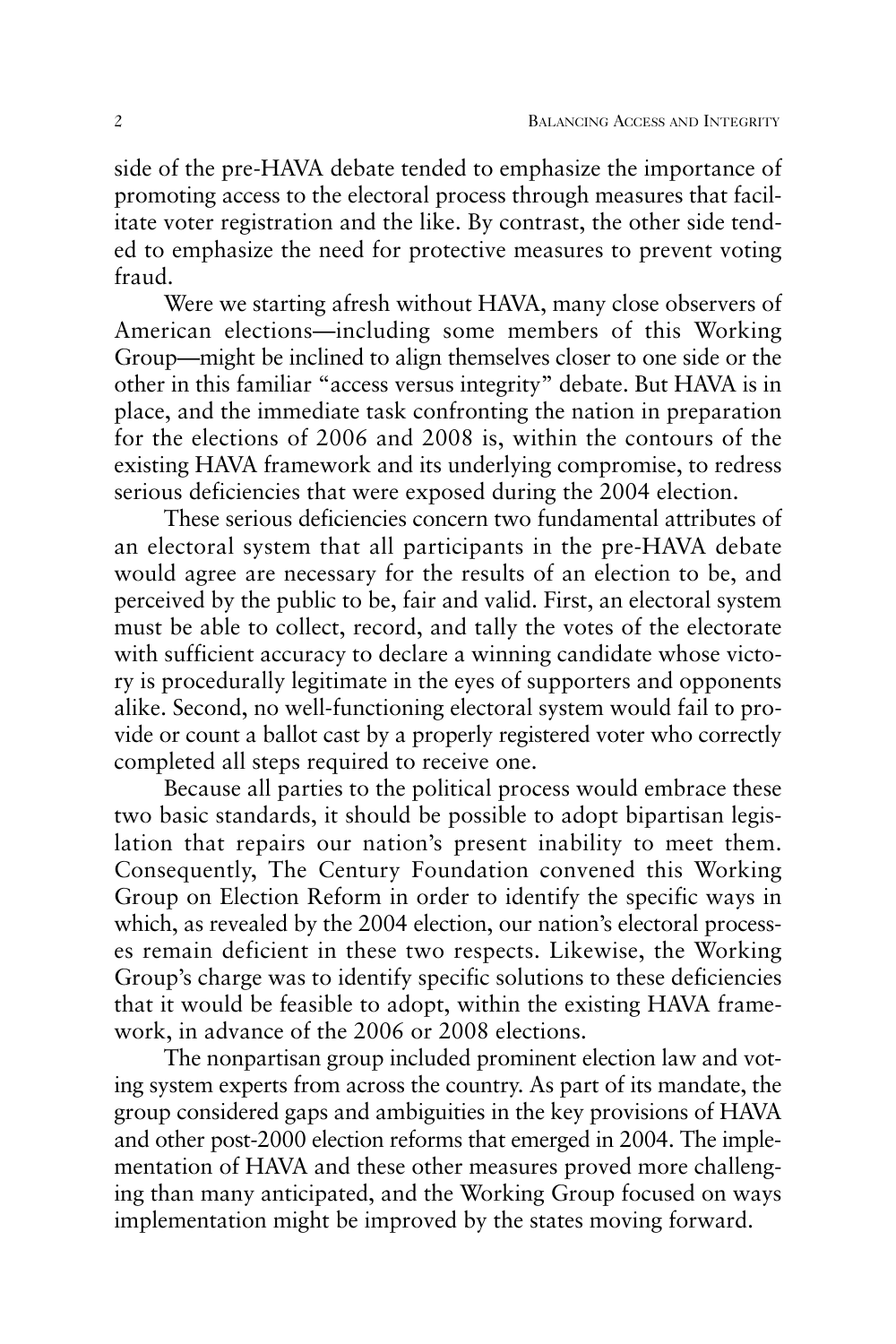The group paid particular attention to those HAVA requirements for which implementation deadlines have already passed or are slated for the beginning of next year. We analyzed how states are complying or preparing to comply with those additional requirements and endeavored to provide the best policy options for states currently working to meet the mandates. With the view that the federal landscape with respect to election reform is unlikely to change in any dramatic fashion at least until the provisions of HAVA have been seen through, we strove to take a very practical approach to solving the problems that HAVA may have inadvertently created and to provide realistic approaches the states can take in order to fulfill the original promise and intent of the act.

The group analyzed the issues of voter registration, provisional voting, voter identification, voting systems, registration databases, and early voting and arrived at a number of recommendations for the states. The goal throughout has been, without revisiting the basic compromises and value judgments underlying HAVA, to identify implementing measures that will enable states to improve their electoral systems with respect to the two key dimensions of democratic legitimacy discussed above: the accuracy of the voting process, and the inclusion of all registered voters who complete all steps required of them.

### **OVERVIEW**

With a margin of re-election victory for President Bush of more than three million votes, it has been said that the 2004 presidential election cleared "the margin of litigation." But the appearance of a smooth election concealed troubling developments ranging from simple human errors to allegations of voter fraud, destruction of registration forms by individuals and private entities, voter intimidation, and other likely felony violations of federal law.

When Congress passed the Help America Vote Act of 2002, which mandated, among other things, statewide registration databases, voting machines accessible to people with disabilities, and provisional ballots, many Americans justifiably believed it represented a step forward in improving our broken voting process. It is now acknowledged that the combination of ambiguities and gaps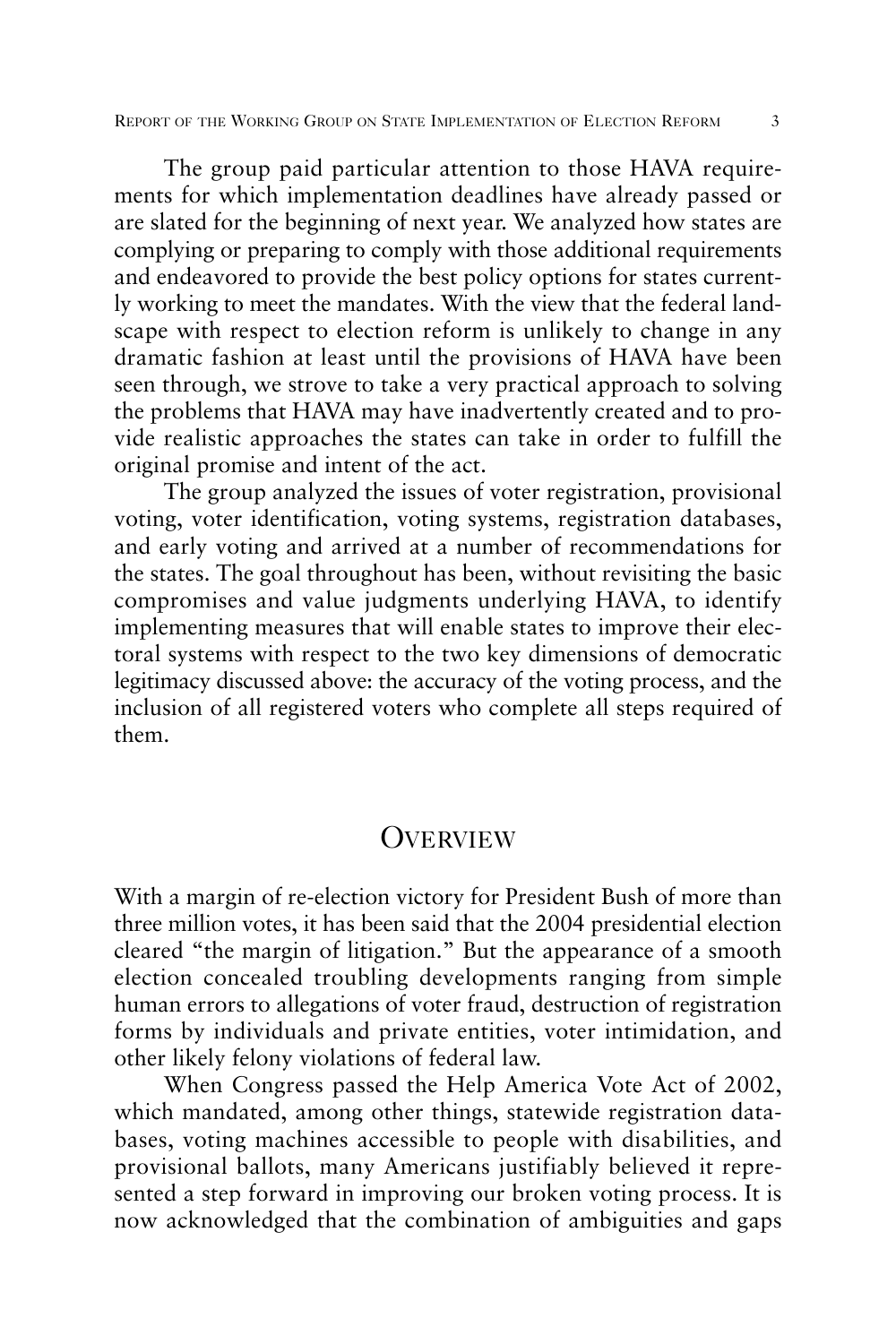in that law and its implementation, and a highly charged campaign season, led to continued, systemic weaknesses that make it difficult, if not impossible, to declare an indisputable winner in a close election. (Had the morning of November 3 shown a 12,000-vote difference between the two presidential candidates in Ohio, as there was in Wisconsin, the cloud of doubt raised by the ensuing litigation would have rivaled or even exceeded what occurred in Florida in 2000.) Moreover, concerns over the arbitrary application of voter identification rules, lost votes in some electronic machines, long lines in voting precincts, including minority-majority precincts, questions about the neutrality of partisan election officials, access problems for those with disabilities, and a host of other pre– and post–election day issues have undoubtedly affected voters' confidence in the electoral process.

Even though HAVA's mandates have not yet been met in many states, disputes over its implementation have continued to pose difficulties. In Washington, a gubernatorial race that yielded a historically close result has led to a judicial contest over the treatment of some provisional ballots and the inclusion of votes that some contend should not have been allowed. Legislatures in Georgia and Indiana have enacted strict voter identification statutes that require voters to present a government-issued photo identification before casting a ballot at polling places. Other states appear poised to follow suit.

At the same time, many observers continue to make the point that the voting process in 2004 was plagued with numerous problems in many states, including Ohio, Pennsylvania, and Florida. These problems contributed to a perception that the process of election administration is biased in favor of partisan interests and reduced the faith that voters have in the process. In order to maximize the faith that the electorate has in the integrity of the political process, it is important that states do not repeat the problems that some thought plagued the 2004 presidential elections: these include reports of machine failures, provisional ballot problems, allegations of inappropriate use of voter identification requirements, egregious acts of voter intimidation and suppression by various groups and individuals, polling place inaccessibility for voters with disabilities, and other problems that could have resulted in disenfranchisement in the 2004 election.

Many other states are seeking to avoid these polling place problems altogether by increasing the availability of early voting, absentee voting, and vote by mail. In the meantime, a majority of states continue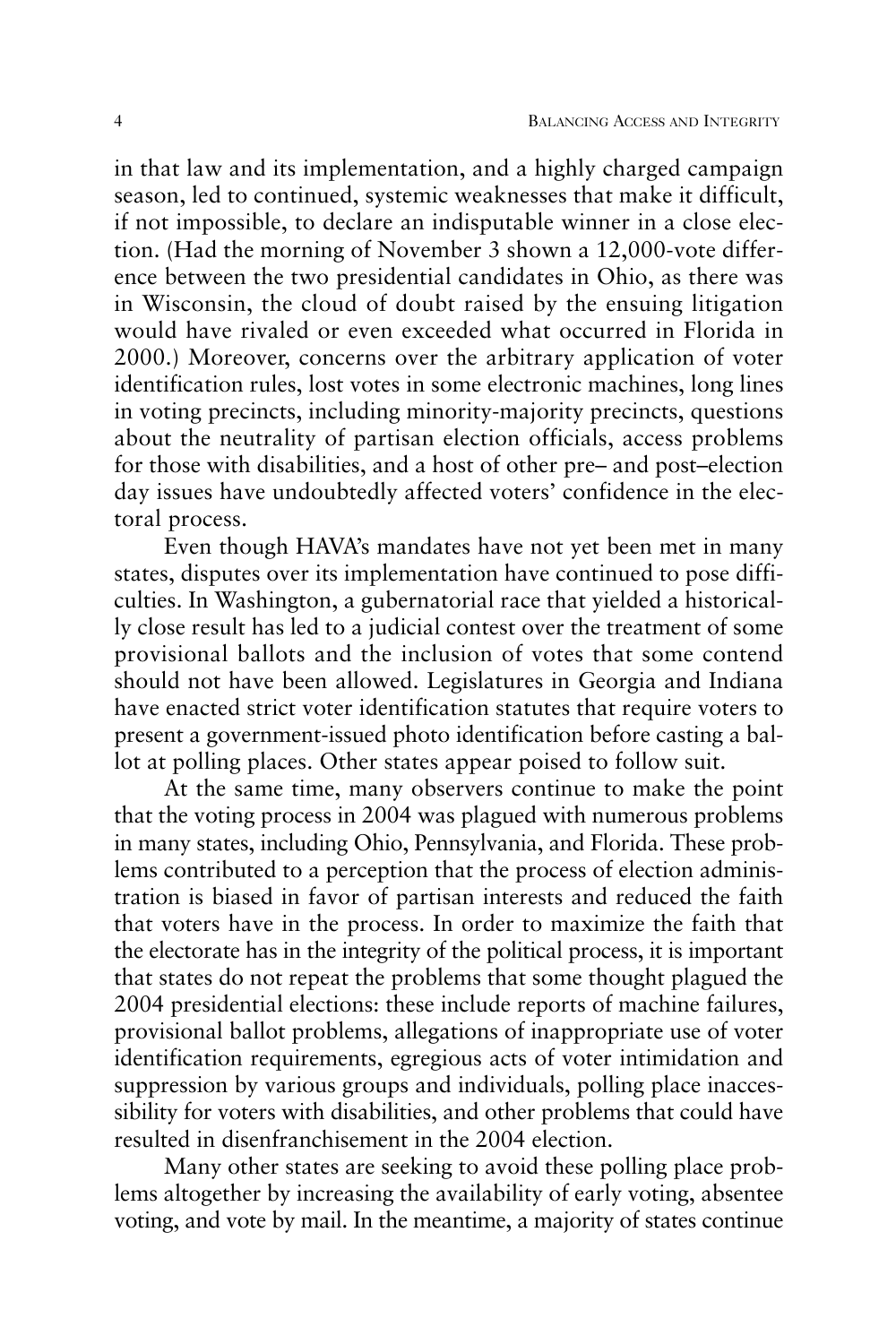to struggle to put together a statewide voter registration database that HAVA requires by the end of this year.

The report is divided into six major sections, with subcategories in some sections. These six are (1) voter registration; (2) provisional ballots; (3) statewide voter registration databases; (4) voter identification; (5) voting machine testing and certification; and (6) early voting. With respect to every part of the report, we attempted to identify improvements within the framework of HAVA that will enable electoral systems to achieve greater accuracy and inclusion and, when possible, to reduce the probability of postelection litigation.

We have sought to identify states that appear to be doing an especially effective job in each of the areas that might be useful as models. This is particularly the case with respect to databases and machine testing and certification. For other areas, although there may be model states, we were not able to identify one that exemplified what we would consider an ideal system.

Although we do not explore the issue in depth in this report, the Working Group strongly urges the federal government and state governments to provide additional funding for election reform activities at the state and local level. While HAVA for the first time in history provided federal funding for elections and implementing its mandates, many states and localities have found that even the \$3 billion Congress appropriated is not nearly sufficient to meet the demands of the law. Moreover, there are no plans to provide funding to election administrators for the ongoing maintenance of the machines and databases that is now required, nor is there any contingency in place for ongoing poll worker training and voter education activities. Adequate funding for elections is critical to ensure election officials and administrators can do their jobs and provide fair and accurate elections.

Another area of great importance the group was not able to address in detail was that of recounts and election contests. However, we do recommend that all states make sure the rules governing such actions are clearly established prior to the next federal election, especially with respect to timing issues, given federal law's mandate that election controversies be determined within thirty-five days of the date of the presidential election (the "safe harbor"); otherwise, in counting the electoral votes, Congress is not bound to recognize the state's designated electors. Even after the problems that beset Florida and Ohio, there are still states that do not have a plan should these events occur.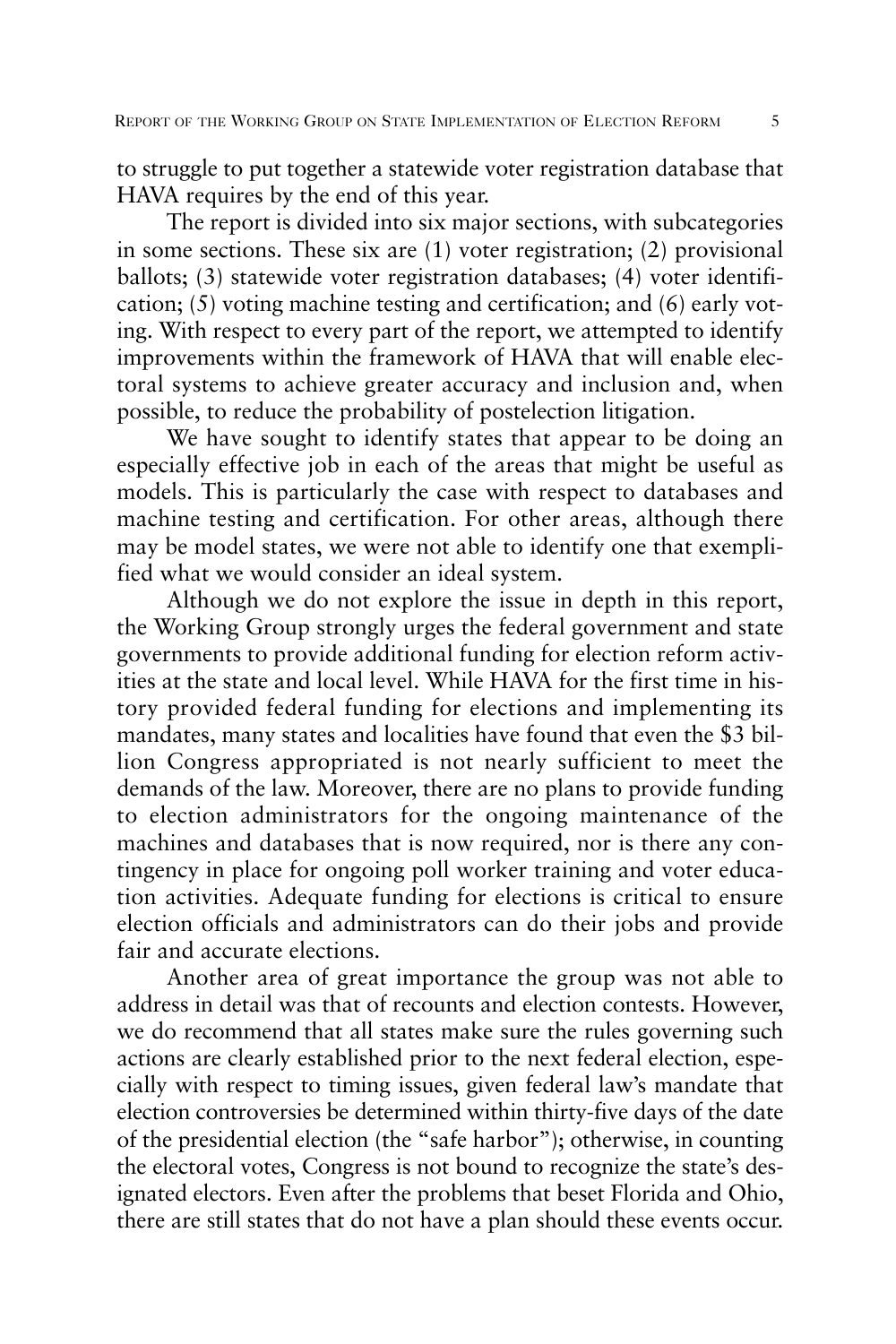It also should be noted that the group deliberately did not explore the question of voting machines and vote verification, that is, the debate over voter-verified paper trails and the like. The sense of the group from the outset was that this is an area that others with far more expertise in the technological and administrative issues are already examining and that our thoughts would not add sufficient value to the debate.

Obviously, there are other important issues concerning the electoral process that are beyond the scope of this report. Nonetheless, if before the next congressional and presidential elections states are able to adopt measures repairing the structural weaknesses identified in the report, then our nation will be much more likely to avoid either the calamity that actually occurred in 2000 or the "near miss" of 2004.

## SUMMARY OF MAJOR RECOMMENDATIONS

#### VOTER REGISTRATION

While HAVA attempts in some respects to provide uniformity with respect to voting administration, it may be the case that states, consistent with the legislation, will promulgate different rules that reflect their values, particularly concerning voter registration procedures. Notwithstanding the benefits of this diversity, there are some features of the voting registration process that ought to be represented in all of the states.

As became apparent during 2004, a state's rules or procedures regarding registration may prevent it from being able to identify a winner in a close election. Moreover, problems with the processing of new registration forms can cause individuals to be excluded from the rolls even though they are eligible and have done all that state law has asked of them.

Consequently, it is of paramount importance to the future success of HAVA implementation that, whatever specific rules and procedures states choose to adopt regarding registration, these rules be clear and straightforward and thus not susceptible to postelection disputes about their meaning. Similarly, while recognizing the burdens that election administrators face in years with high numbers of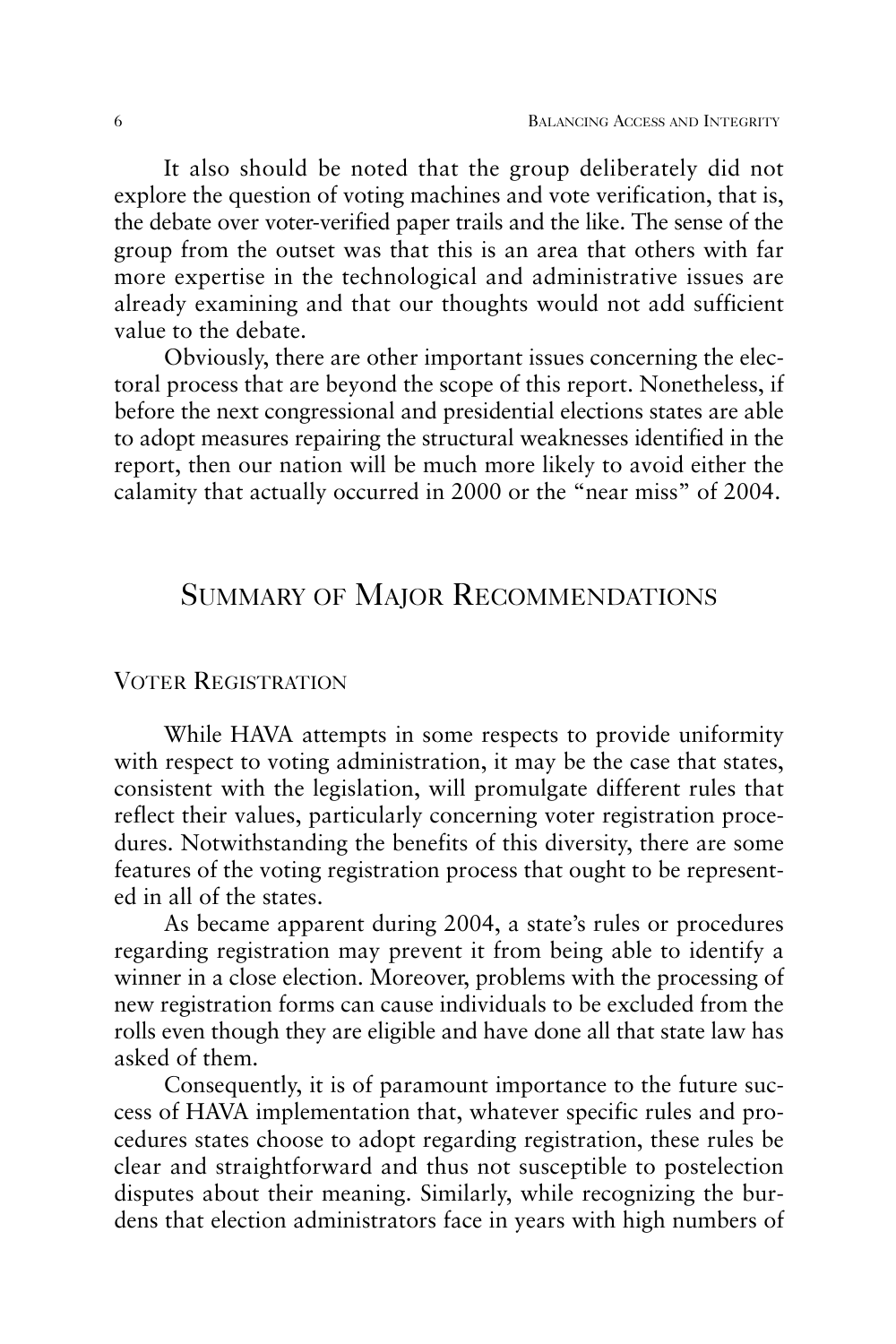new registrations, it is nonetheless essential that states have systems in place that enable them to handle such volume and that allow the registrants themselves to make sure that their successful submission of the form results in their ability to cast a valid vote.

## *Major Recommendations*

- When processing voter registration forms, registrants should have the presumption of eligibility. (See Recommendation 1.1.)
- States need to provide clear rules for what missing or incorrect information will be a basis for disqualification and/or the need to correct or amend. We suggest material omissions that must be corrected by the voter by a date certain, but not more than one week before election day. Among the most important omissions that should NOT be material are the following:
	- 1. Social Security or driver's license number. In this instance, the state should assign the voter a unique identifier. If states choose to require identification at the time of registration, they should ensure that would-be registrants are not prohibited from registering if they lack a Social Security number or a driver's license.
	- 2. If there is one place to sign an affirmation of citizenship and age (and/or mental capacity), and that is signed, the failure to check any box that refers to the aforementioned should not be deemed a material omission. (See Recommendations 1.1 and 1.2.)
- States should consider testing a modified system of voter registration by which a voter who registers to vote earlier in the registration process would be guaranteed that administrators will take all steps possible to ensure he or she is properly registered, such as providing the voter timely notice and opportunity to correct, and the voter will be able to vote by regular ballot. With respect to those who register at the last minute, administrators would still be expected to take all steps necessary in the time allowed to ensure the orderly processing of the registration, but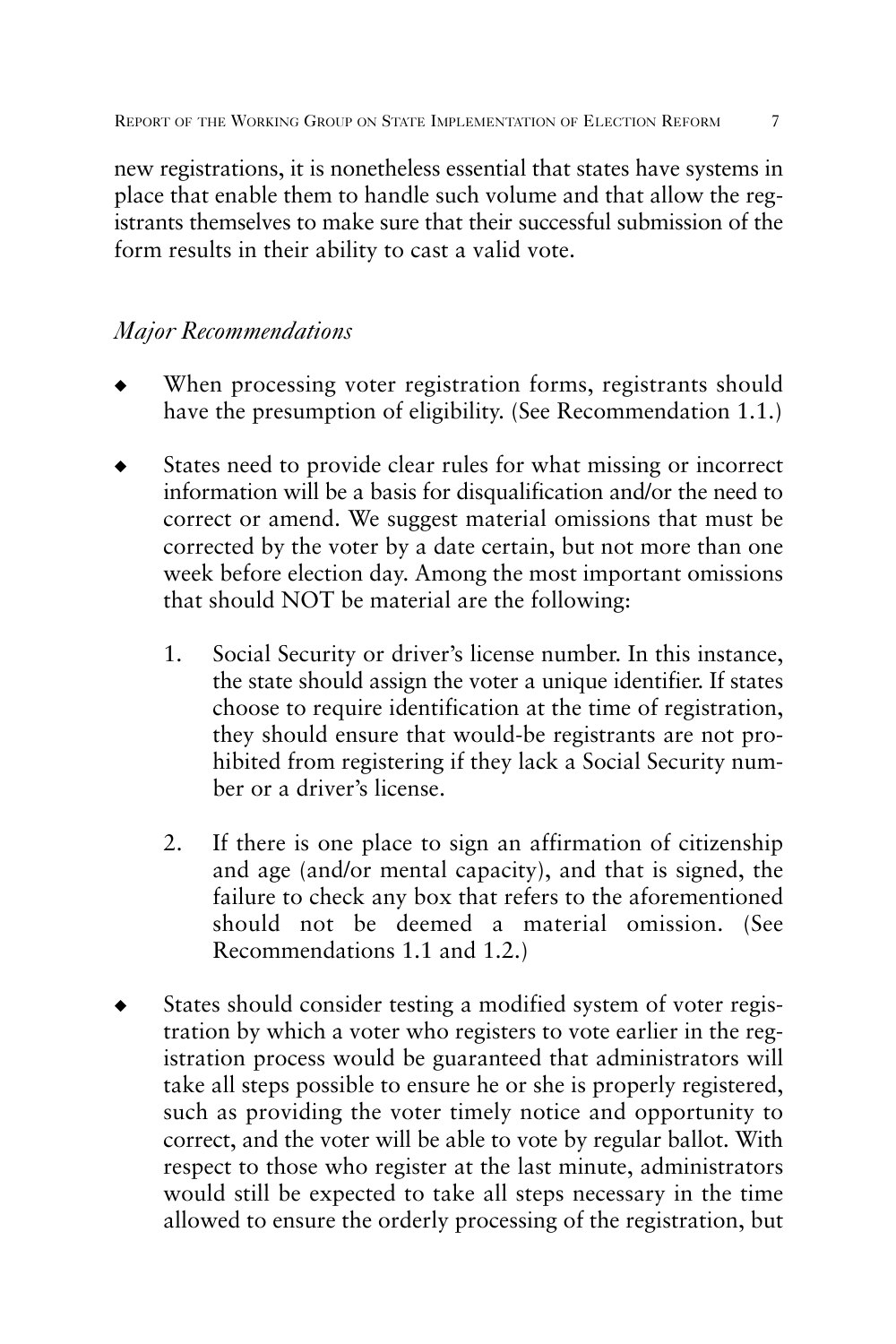such voters will not be guaranteed that if there is a problem with their application that they will be able to vote by a regular ballot. A potential advantage of such a two-tiered registration system would be a likely reduction in postelection disputes. (See Recommendation 1.4.)

- As an integral component of this modified process, states should implement a system by which all voters receive a receipt with a "tracking number," allowing the voter and other interested parties to check on registration status through the use of that number and a publicly available registration list. (See Recommendation 1.6.)
- States should have clear rules with respect to whether registration forms collected by third parties are processed as mail-in or in-person registrations. (See Recommendation 1.7.)

#### PROVISIONAL BALLOTS

The 2002 election reforms under HAVA included an important new protection: the right to cast a "provisional" ballot that would be counted once elections officials could confirm its validity. This "failsafe" measure was designed to avoid a repeat of 2000 in which many registered voters were turned out of polling sites because their names had been improperly purged from the rolls or because there were problems that prevented the accurate entering or updating of names on the voter rolls.

However, because the federal law was vague on certain aspects of provisional balloting, the implementation of this reform in 2004 proved problematic. Among other difficulties, such provisional ballots were treated differently not only from state to state but from county to county. This lack of clarity led to numerous lawsuits disputing when provisional ballots should be used—for example, if a voter was flagged for needing to present identification—and under what circumstances they should be counted, such as if cast in the wrong polling place or if the voter had requested an absentee ballot.

Because of the importance of provisional voting for future federal, state, and local elections, it is especially urgent that forwardlooking election law reforms clarify the ambiguities that emerged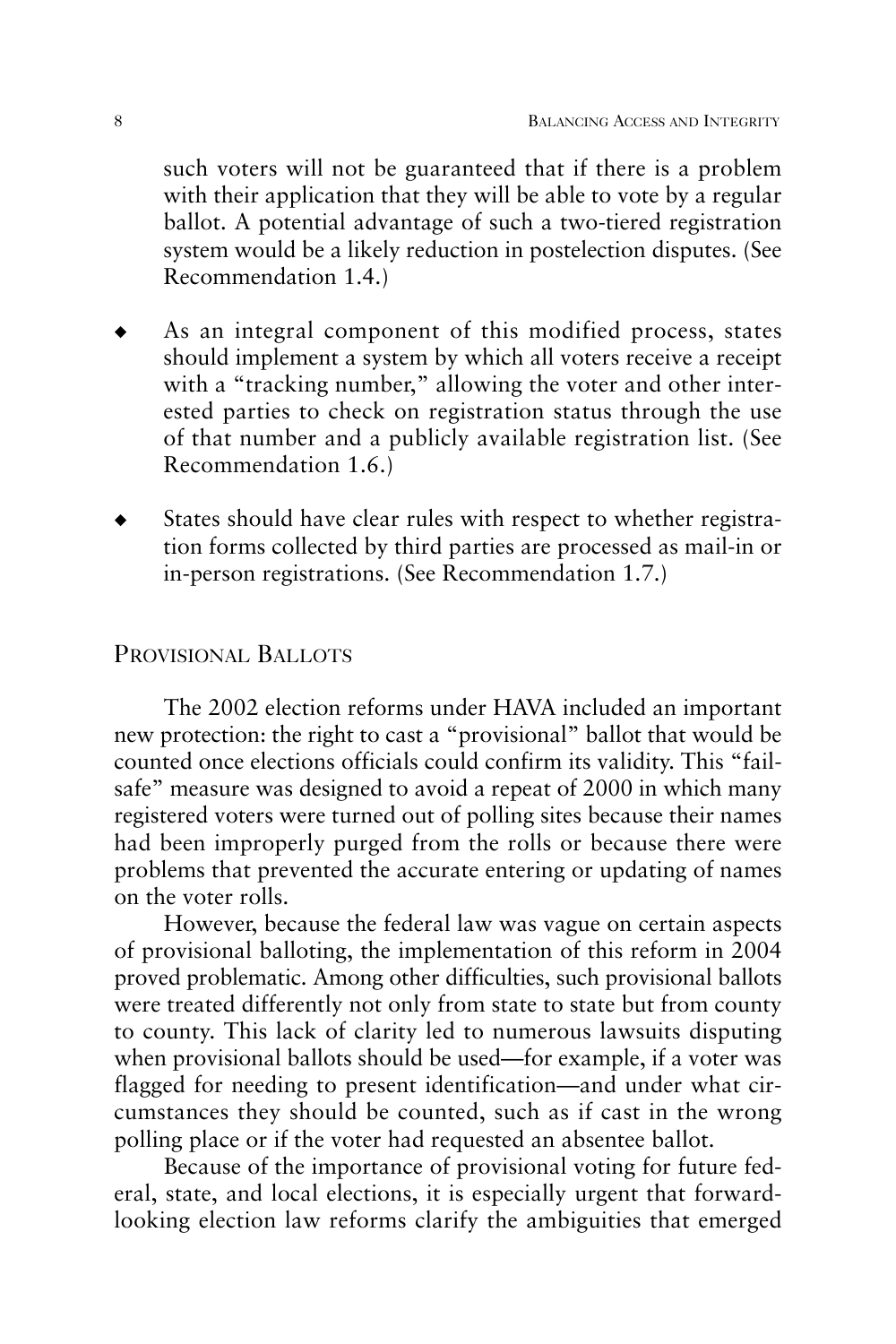with respect to provisional voting in 2004. Close elections increasingly will hinge on the evaluating and counting of provisional ballots, unless the problems that cause citizens to vote provisionally (rather than conventionally) can be solved before election day. Therefore, to avoid postelection disputes over potentially outcome-determinative provisional ballots—disputes that inevitably will diminish public confidence in the accuracy and legitimacy of the result—it is imperative that, well in advance of the election, states establish, announce, and publicize clear statewide standards for every aspect of the provisional ballot process, from who is entitled to receive a provisional ballot to which ones are counted.

### *Major Recommendations*

- HAVA requires that voters who registered by mail and did not provide identification when doing so bring identification with them to the polls. HAVA also requires that voters receive provisional ballots if they fail to bring identification to the polls. We recommend that election administrators make every effort to verify that voter's eligibility through available databases. If such verification is made, the provisional ballot should be counted. (See Recommendation 2.1.)
- In addition, we recommend that states give voters in this situation up to three days to provide either the HAVA-specified forms of identification or other documentation that will facilitate the state's ability to verify that the person casting the provisional ballot is the same one who registered by mail. Whatever procedures the states choose for making this determination, however, the paramount consideration—as with all others concerning provisional voting—is that they be clear and thus not susceptible to postelection manipulation and litigation. (See Recommendation 2.2.)
- We recommend that as long as a voter appears at any precinct within the county in which the voter resides, the provisional ballot cast by the voter be counted for all countywide, statewide, and presidential races. But if a state chooses to require voters to appear at their assigned precinct, then it is the strong position of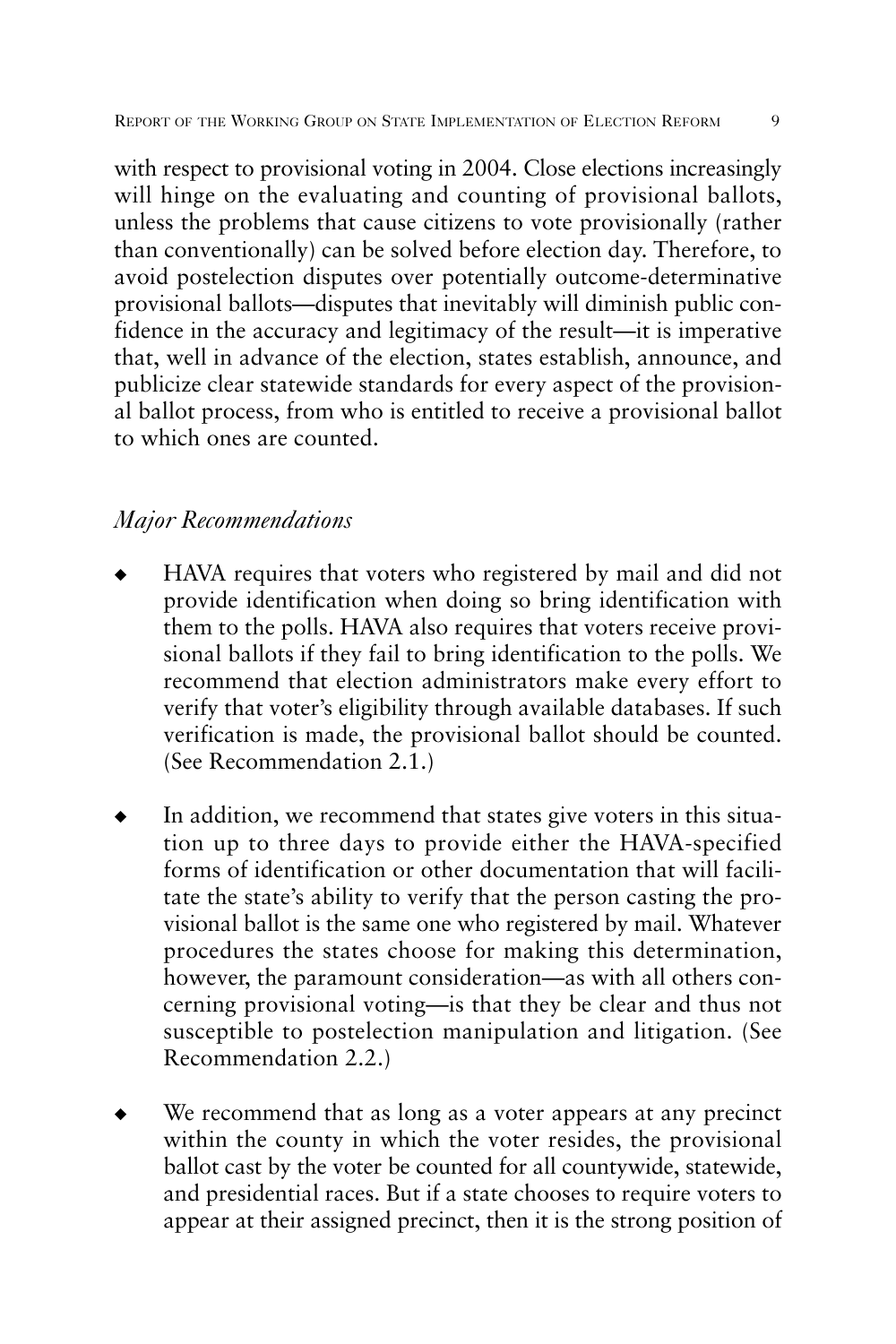this report that, where the same polling site serves more than one precinct (a single school gym containing three precincts, for example), a voter's provisional ballot should count as long as the voter appears at the correct polling site. (See Recommendations 2.3 and 2.4.)

- As a general matter, if some kind of administrative error on the state's part is the reason why a timely new registration form did not result in the entry of this voter on the state's official list of registered voters, the provisional voting process should hold this voter harmless from this administrative error and count the provisional ballot as a valid vote—although it would be preferable if the state could adopt preelection procedures to rectify this administrative error so that the voter could cast a conventional rather than provisional ballot. (See Recommendation 2.6.)
- Conversely, if some kind of material error or omission on the voter's part is the reason why the state is unable to process the new registration form successfully, then (again, as a general principle) states are entitled to exclude a provisional ballot cast by this voter as invalid on the ground that the voter never successfully completed the registration process and thus is not a properly registered voter. Here, too, states should adopt a preelection procedure whereby citizens submitting registration forms with material errors or omissions would receive notice of the problem, with the opportunity to rectify the situation in time to vote a conventional rather than provisional ballot. Moreover, if a state puts in place the kind of tracking number system mentioned above, this would serve as another way for voters to correct material errors or omissions with new registrations in time to avoid the need to cast a provisional rather than regular ballot. (See Recommendation 2.7.)
- With respect to voter registration forms handed in person to agents of a state's Department of Motor Vehicles (or other state agency), an error in the transmission of those forms from the agency to the appropriate election officials should be considered administrative error for the purpose of provisional voting, with the consequence that a provisional ballot cast by a voter in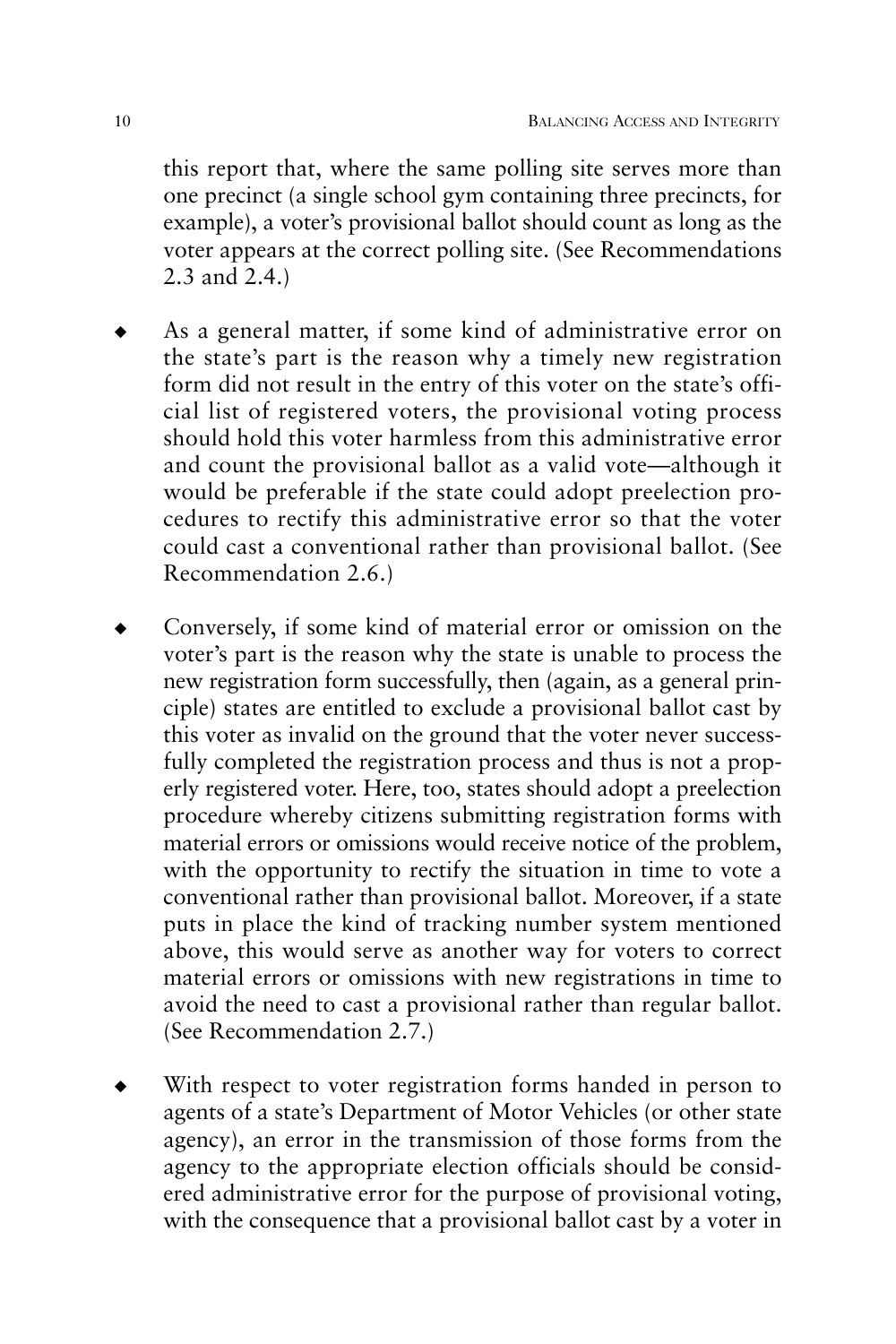this situation should count as if that voter had been properly registered. (See Recommendation 2.9.)

## STATEWIDE VOTER REGISTRATION DATABASES

By January 1, 2006, all states must have databases in place as required by the Help America Vote Act of 2002. While the act requires the databases to perform certain functions, for the most part how they are to be built and implemented has been left to the states.

Statewide databases have a number of potential advantages. They can link to correctional databases and courts and smooth the process of both taking felons off the list of eligible voters and restoring the franchise of ex-felons. Links to social service agencies' databases can enfranchise people that historically have had low participation rates, get their information into the registration system accurately, and keep it updated. Duplicate registrations can be prevented by more accurately purging voters who have moved out of the state or by quickly changing registration information for voters who move within state. The potential for fraud is lessened by deleting dead voters from the rolls by expediting the flow of information from health and vital statistics departments. Finally, an up-to-date, clean voter roll could reduce the number of eligible voters whose names are not in the poll book, diminishing the need for what should be the very last option, that of the provisional ballot.

#### *Major Recommendations*

- States should take all appropriate measures to protect the privacy rights of voters when constructing and utilizing the statewide voter registration database. This includes establishing an exclusive list of who has access to voter information and what voter information can be made public and/or be exchanged among state agencies. (See Recommendation 3.1.)
- Databases should be, at a minimum, connected interactively with the Department of Motor Vehicles (DMV), courts, Department of Corrections, and the state's Department of Vital Statistics. Optimally, the database should be connected interactively with as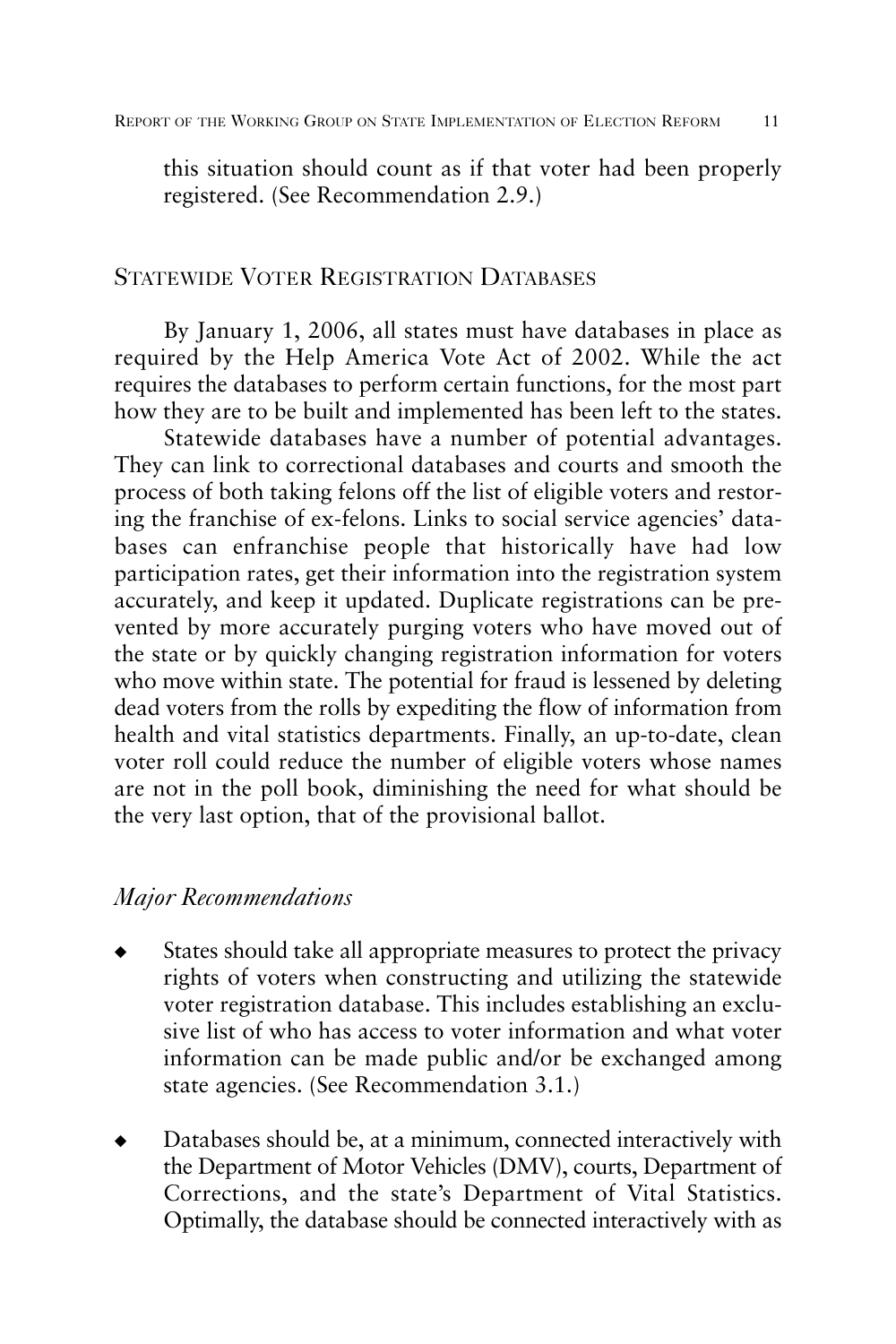many state agencies as possible to ensure the timely and accurate updating of voter information and the most accurate matching and verification of voter registration information. (See Recommendation 3.2.)

- All voters, including first-time voters registering by mail, who provide a DMV identification number or the last four digits of their Social Security number on their voter registration form are exempt from HAVA's identification requirements if the state can verify their information with an existing state database. (See Recommendation 3.3.)
- When computer verification finds records that match some but not all voter information, these "near matches" should be audited for transposed characters, inverted names, or other frequent errors. (See Recommendation 3.4.)
- As we explain more fully below, states should adopt a substantial match standard that verifies those applicants who have a significant part of their records verified within state databases. (See Recommendation 3.5.)
- States should explore opportunities for interstate compatibility in their database software and communications systems. (See Recommendation 3.5.)

### FELON PURGES

For those states that choose to maintain felon disenfranchisement laws, it is critical that determinations about whom to purge be accurate and that those subject to purges be accorded due process. Many states still have not taken appropriate measures to ensure their felon purge and re-enfranchisement process works accurately and effectively.

## *Major Recommendations*

Though HAVA does not mandate specific rules concerning the reenfranchisement of felons who have completed their incarceration,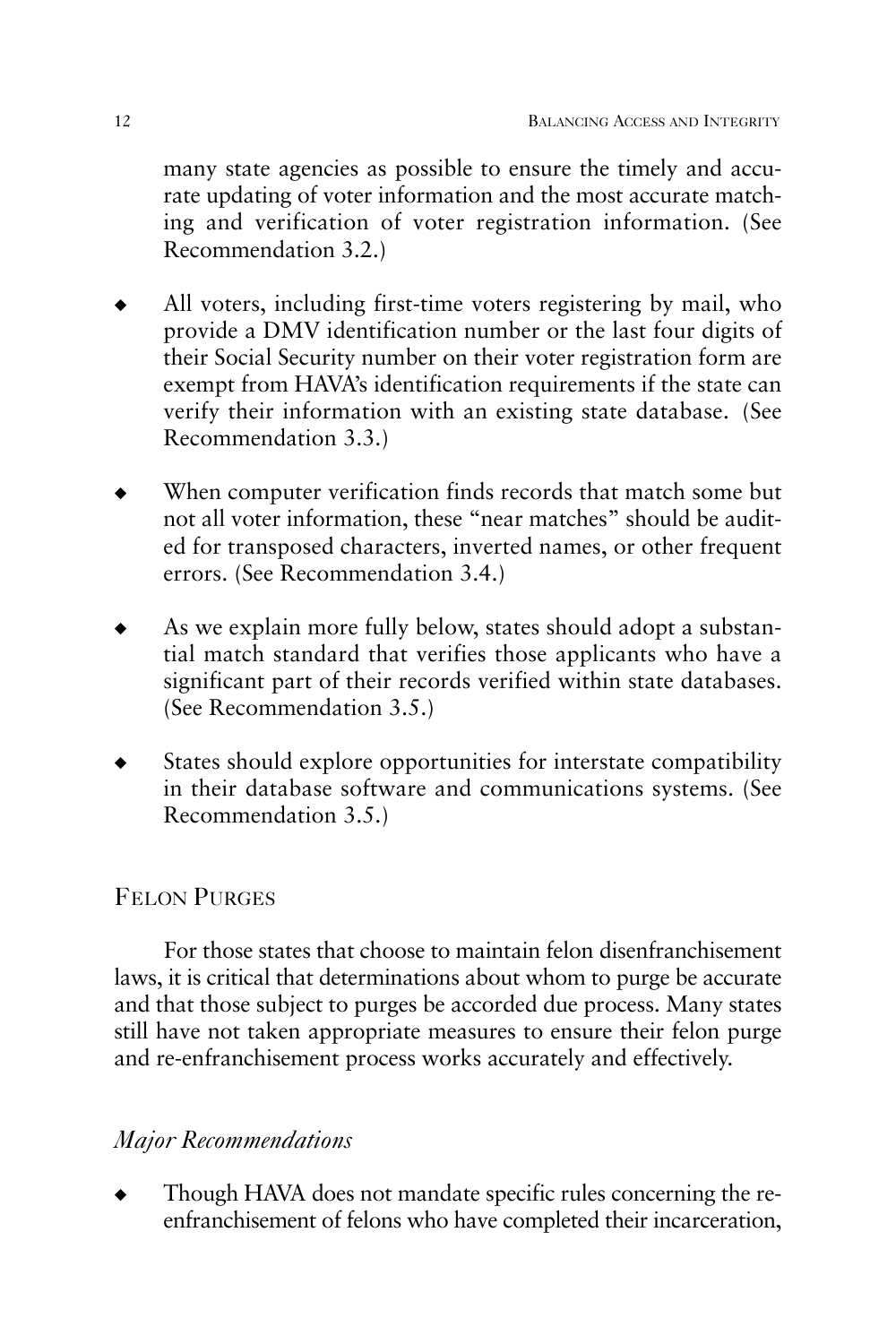parole, or probation, best practices require that states make reenfranchisement automatic or no more burdensome than the process required for any new registrant. At the very least, the reenfranchisement process should be clear and straightforward. As long as the ex-felon completes all necessary steps specified by law, re-enfranchisement should be ministerial (that is, mandatory), not discretionary. Otherwise, there is the potential for litigation over abuse of discretion or unlawful discrimination in deciding which ex-felons are permitted to vote and which are not. (See Recommendations 3.12 and 3.13.)

- In states where re-enfranchisement is automatic upon completion of a felon's sentence (such that the ex-felon is under no obligation to reregister), it is necessary for states—in order to avoid potential errors in their voter rolls—to establish procedures whereby the requisite information is transmitted expeditiously and accurately to the relevant election officials for inclusion in the state's centralized voter registration database. (See Recommendation 3.14.)
- States should adopt statutes that specify and standardize matching criteria for purging purposes. These statutes should prescribe the use of numerous matching criteria, require exact matches of felony conviction and voter registration data, and require that matches be double-checked at state and county levels. Matching criteria should include first name, middle name, last name, gender, maiden name, date of birth, place of birth, and driver's license number, if any. (See Recommendation 3.15.)
- Purges should be done year-round but should end ninety days before the election so that anyone purged is given due notice and opportunity to contest the state's determination. Any individual to be purged should first be mailed a certified, forwardable notification letter to the last known address. The notification should notify the individual that he or she has a specified time period within which to respond if he or she wishes to contest the state's determination. (See Recommendation 3.16.)
- With respect to felons currently incarcerated, we recommend that the state send the notification to the prison where the individual is incarcerated. (See Recommendation 3.17.)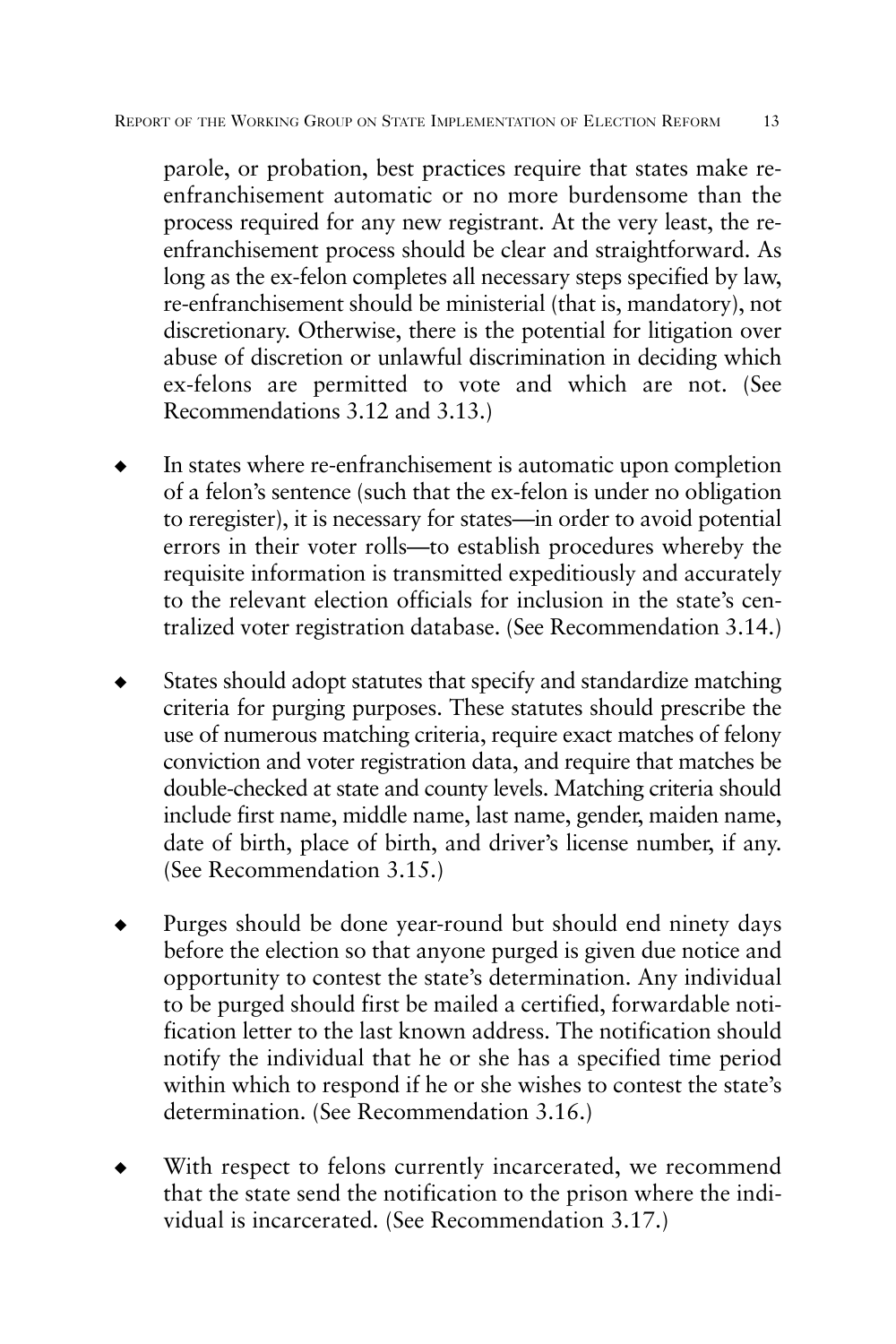#### VOTER IDENTIFICATION

Title III, section 303 of the Help America Vote Act mandates that only those voters who register for the first time in a jurisdiction through the mail and who fail to include a copy of their license, copy of a utility bill, bank statement, government check, or other government document that shows a voter's name and address, or to provide the last four digits of their Social Security number or their driver's license number, present identification at a polling place the first time they vote. If they fail to do so, they are entitled to a provisional ballot, which should be counted if the voter is later determined eligible under state law.

From all indicators, it appears that the number of states requiring identification from *all voters* is on the rise. As in previous years, the debate in state legislatures regarding this issue has been partisan and racially divisive.

In fact, while much of the emphasis on ballot security and fraud reduction has centered on proposals to introduce or change requirements for polling place identification from voters, election officials in many states have said that the mail (that is, absentee ballots and early voting by mail) provides the easiest opportunity for those seeking to undermine the election process and commit fraud on a scale sufficient to affect the result of a close election.

#### *Major Recommendations*

- We recommend that states not expand voter identification rules at this time—for example, by requiring all voters to show identification documentation at the polls—as there has been insufficient time for a thorough evaluation of all relevant information and options relating to such rules. Instead, this report encourages policymakers and policy analysts to explore new approaches that might minimize the scope and extent of policy disagreement on the topic of voter identification and, optimistically, to defuse some of the intense controversy surrounding this topic. (See Recommendation 4.1.)
- States that currently require voters to present photo identification when they vote should, with respect to indigent voters,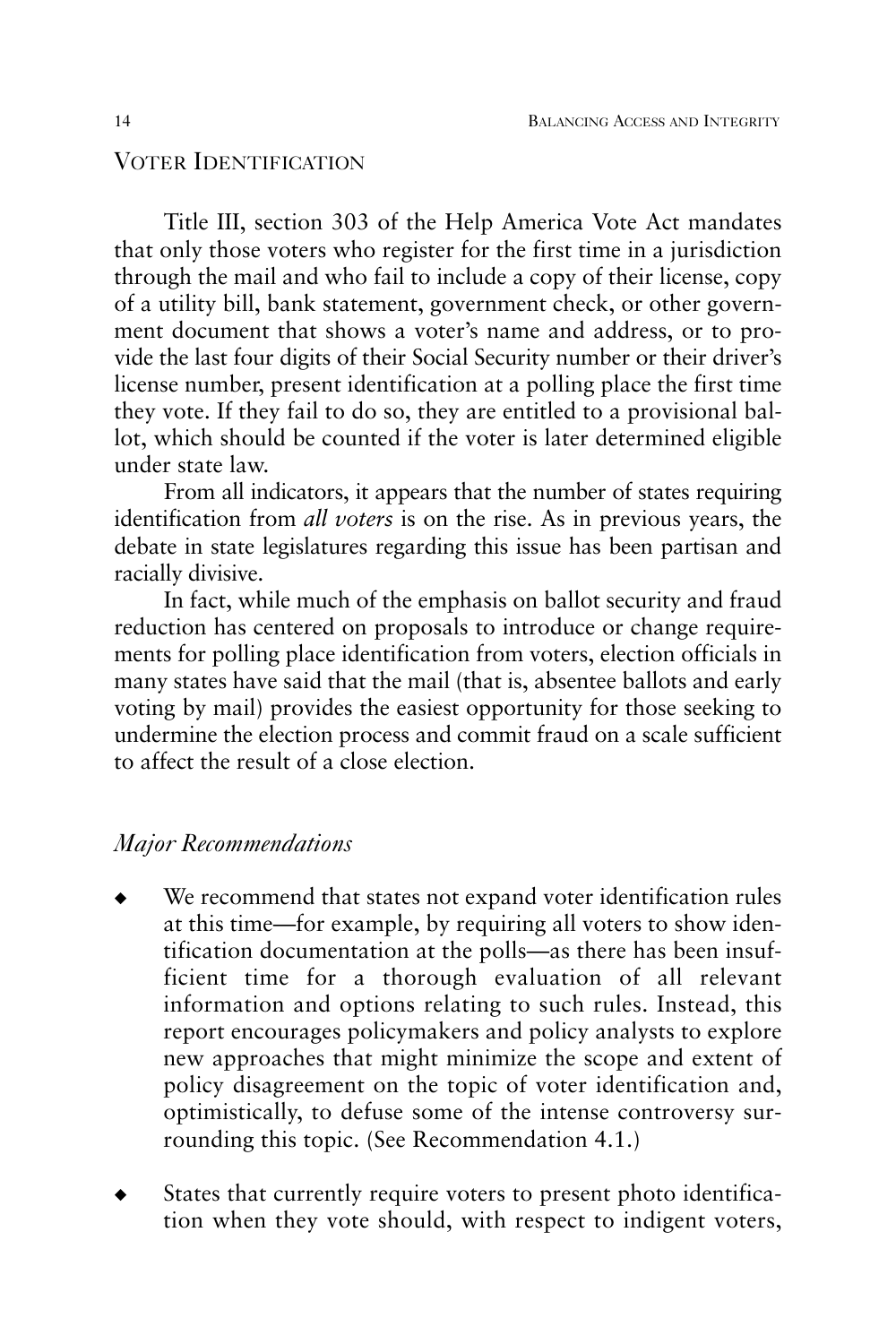make sure that such documentation is widely available at the state's expense, so that the identification requirement does not have the practical effect of serving as a kind of poll tax. (See Recommendation 4.3.)

- Most important, whatever particular rules a state adopts regarding required identification at the time of registration and voting, states should devote special attention to making sure they are straightforward and unambiguous, so that both voters and poll workers easily understand exactly what rules apply. (See Recommendation 4.6.)
- In addition, given the special sensitivity of identification requirements, states should pay close attention to whether their rules, both as written and as implemented, are consistent with the basic principle of treating all voters equally. This point is important not just for the intrinsic democratic reason that all voters are entitled to equal treatment in the electoral process but because of the practical need to avoid potentially disruptive litigation under the Equal Protection Clause of the Fourteenth Amendment, as interpreted in *Bush v. Gore* and related precedents. In this regard, states should be wary of adopting identification requirements applicable to voting at polling places that do not apply as well to absentee or other forms of athome or mail-in voting. States that require more stringent forms of identification when people vote at polling places than when they vote at home may be expected to have to justify this distinction in equal protection litigation under the strict scrutiny standard and may be hard-pressed to do so. (See Recommendation 4.7.)

#### TESTING AND CERTIFICATION OF VOTING SYSTEMS

Some states do not adhere to the voluntary federal voting system standards. A great many states do not have sufficiently rigorous state testing and certification programs to complement the federal process, and some states have no independent system for reviewing voting machines at all.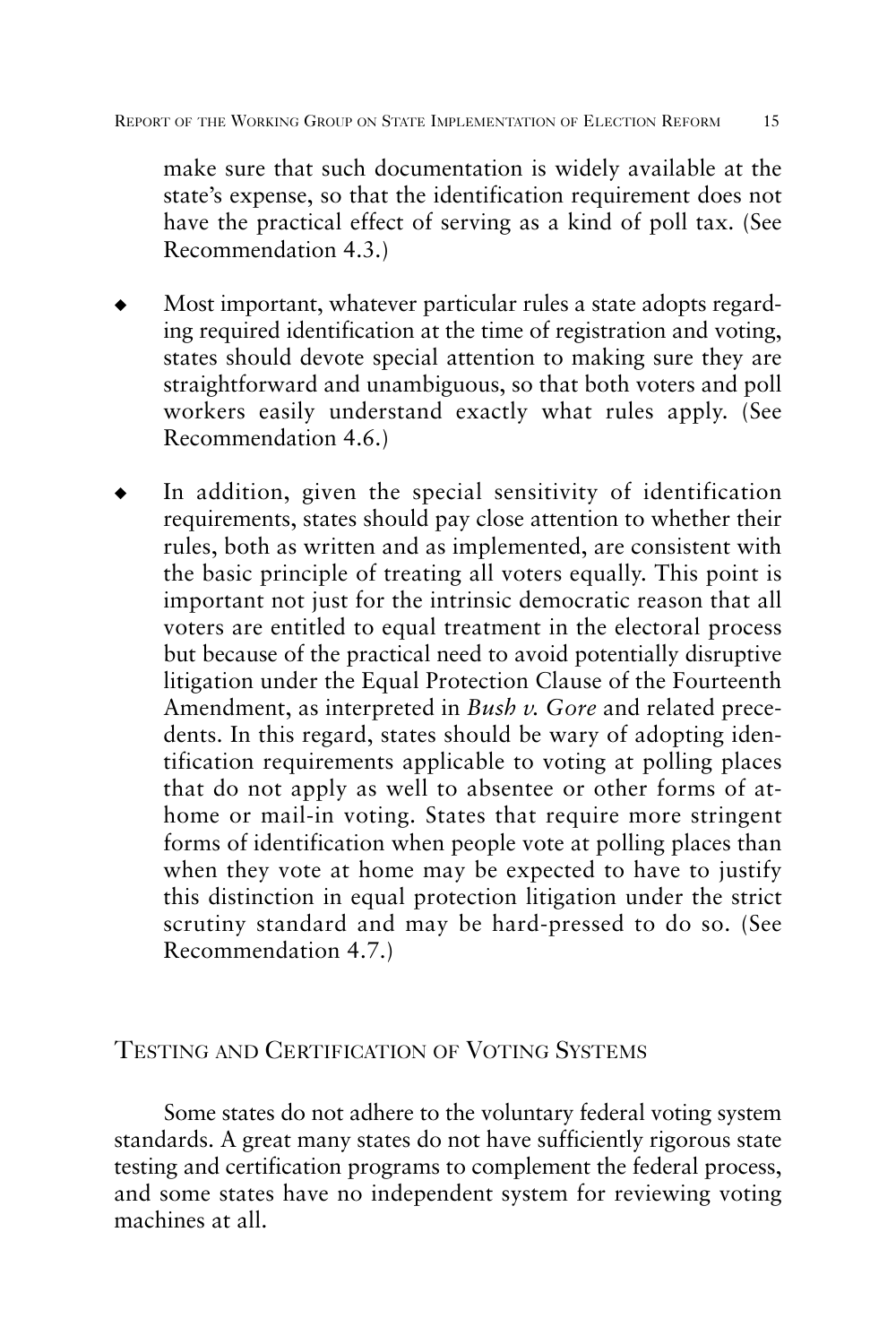One potential model for state testing and certification is the system used in Georgia. After the state replaced all of its voting machines with the same direct recording electronic (DRE)–style voting system statewide in 2002, Kennesaw State University established the Center for Election Systems to oversee and conduct Georgia's state certification program as well as to assist in its county-level acceptance tests. For states that opt to conduct testing and certification programs "in-house," we recommend looking at the rigorous procedures and standards put in place by the states of New York, Florida, and California.

#### *Major Recommendations*

- All states should adopt the new federal standards that will now be devised by the United States Election Assistance Commission and the National Institute of Standards and Technology. (See Recommendation 5.1.)
- States should engage in both federal and state testing and certification procedures. (See Recommendation 5.2.)
- All states should require voting systems to meet federal voting system standards and to comply with the state's own testing and certification process and standards. The purpose of the state certification system should be not only to ensure that the systems comply with any additional requirements the state might impose but to fill in any gaps in the vendor and Independent Testing Authority testing. (See Recommendation 5.2.)
- Changes or upgrades to software in electronic systems should be subject to a de novo review and certification, and penalties for installation of uncertified software or software upgrades should be stiff. (See Recommendation 5.2.)
- States should heed the recommendations of the Leadership Conference on Civil Rights and the Brennan Center for Justice at the New York University School of Law regarding the components that ought to go into a system of state testing. (See Recommendation 5.3.)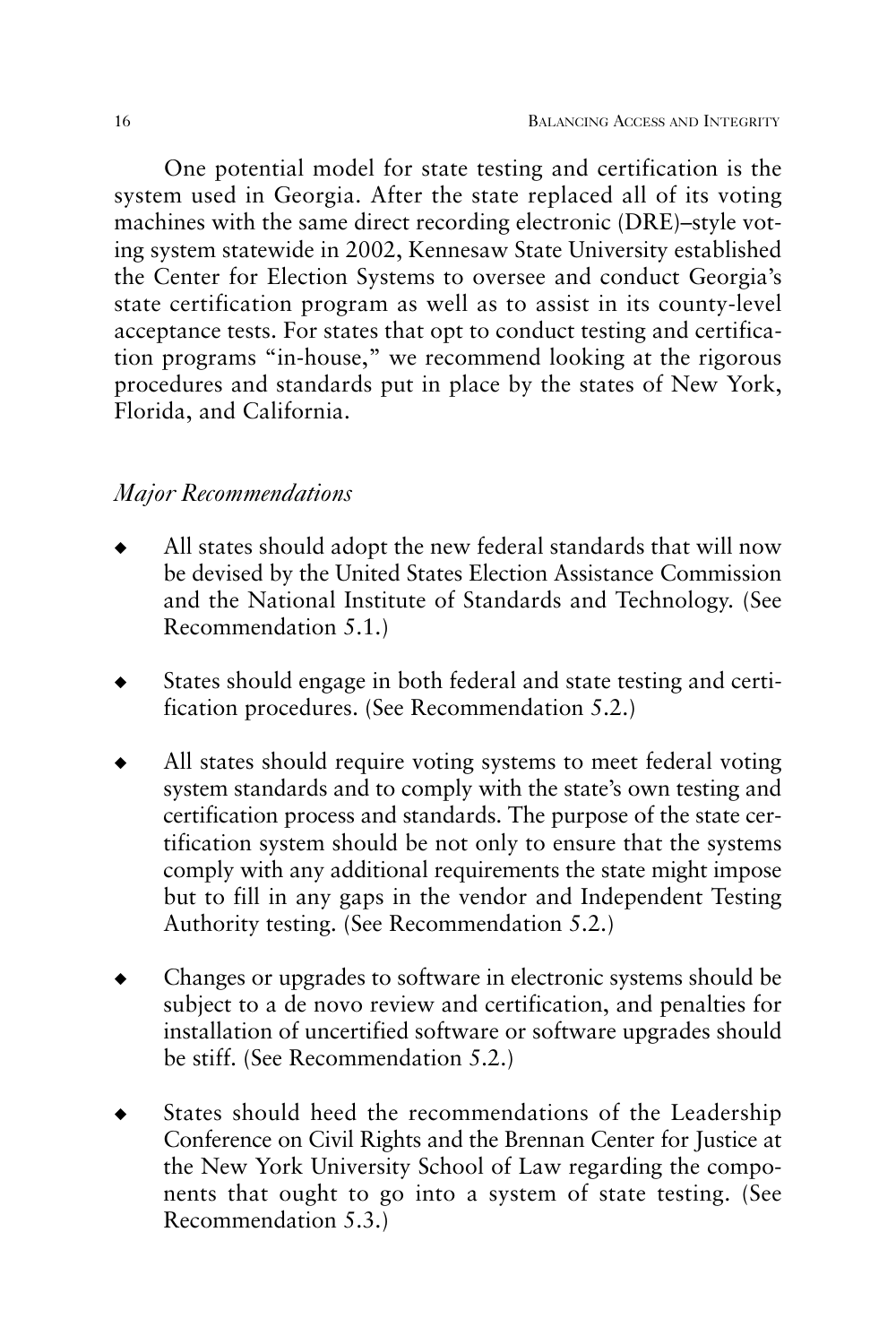#### EARLY/LIBERALIZED ABSENTEE VOTING

Many elections administrators, voting advocates, and voters have embraced the movement toward both in-person early voting and "no excuse" absentee voting rules. The legislatures in the states that do not have early voting are closely examining it, and states that do have some version of early voting are looking at expanding it. However, it should be noted that there are powerful arguments both for and against the expanded use of early voting and competing data on its usefulness for both administrators and voters not to mention campaigns. Before rushing to join the trend, we advise states, administrators, advocates, parties, and voters to take all of the competing arguments and research into account.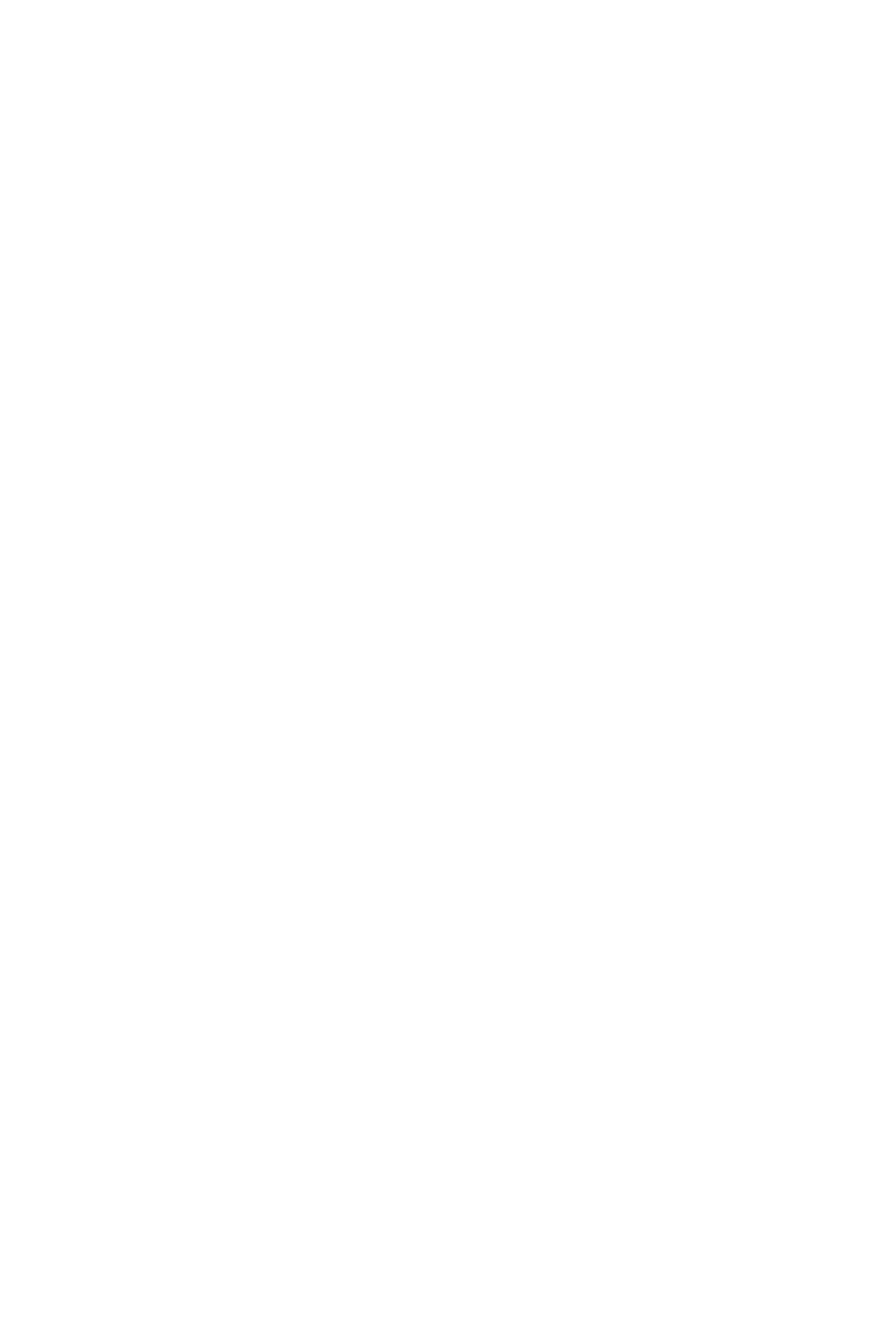## 1. VOTER REGISTRATION

## THE VOTER REGISTRATION FORM

#### **BACKGROUND**

While HAVA attempts in some respects to provide uniformity with respect to voting administration, it may be the case that states, consistent with the legislation, will promulgate different rules that reflect their values, particularly concerning voter registration procedures. Notwithstanding the benefits of this diversity, there are some features of the voting registration process that ought to be represented in all of the states.

As became apparent during 2004, a state's rules or procedures regarding registration may potentially disenfranchise eligible voters and/or prevent the state from being able to identify a winner in a close election. This is particularly true when there are ambiguities in these rules or procedures and disputes about these ambiguities surface during a postelection evaluation of provisional ballots (a problem that is compounded by further ambiguities in the rules and procedures regarding the evaluation of provisional ballots). If, for example, there are 50,000 new registration forms about which there is a serious dispute over whether their submission has resulted in a valid registration under state law—a kind of dispute that occurred in several states in 2004—then the outcome of the election is seriously in doubt if the margin of victory is dependent upon the inclusion or exclusion of provisional votes from these disputed registrants.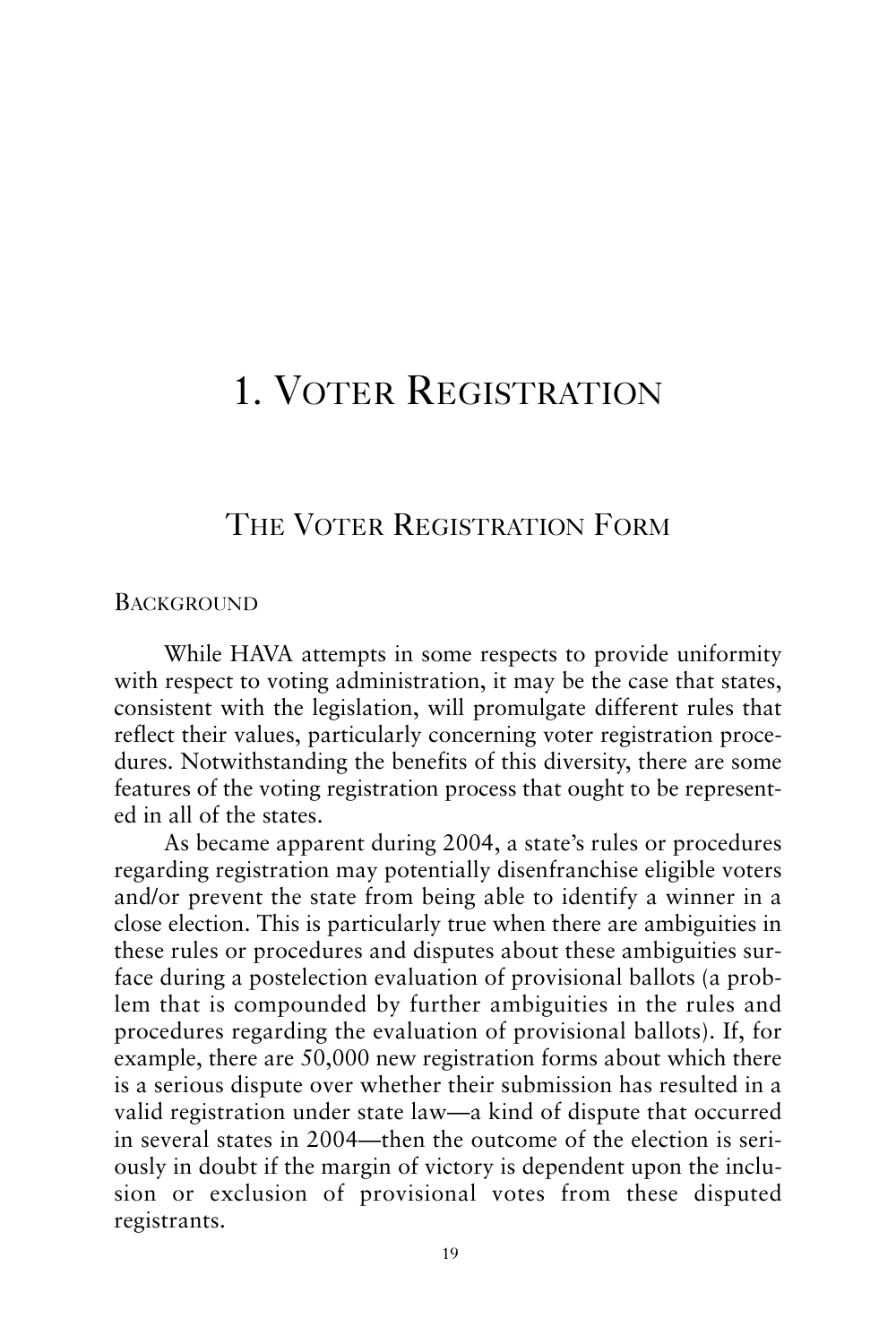As a general principle, any eligible voter who makes the effort to fill out and submit a registration form should not, without good reason, be denied the right to vote. Moreover, in order to encourage more Americans to participate in the election process, the rules for doing so should be clear and easy to comply with. The voter registration form should be as simple as possible and ought to be designed to keep the potential for errors that will disqualify a registration application to a minimum.

#### RECOMMENDATIONS

1.1 When processing voter registration forms, elections administrators should provide registrants with the presumption of eligibility. At the same time, states need to provide clear rules for what missing or incorrect information will be a basis for disqualification and/or the need to correct or amend.

We suggest material omissions that must be corrected by the voter by a date certain but not more than one week before election day, include the following:

- 1. Name (see below)
- 2. Street Address (see below)
- 3. City/Town (see below)
- 4. Attestation of age and citizenship (see below)
- 1.2 Nonmaterial omissions, that is, blanks or mistakes that should NOT cause disqualification or the need to amend or correct, include the following:
	- 1. Social Security or driver's license number. In this instance, the state must assign the voter a unique identifier.

If there is a slight error in data entry of the number, such as a transposition of numbers, and all of the other voter verification information matches with one of the state databases, the administrator should correct the voter record.

Pursuant to HAVA, first-time voters registering by mail who provide a DMV identification number or last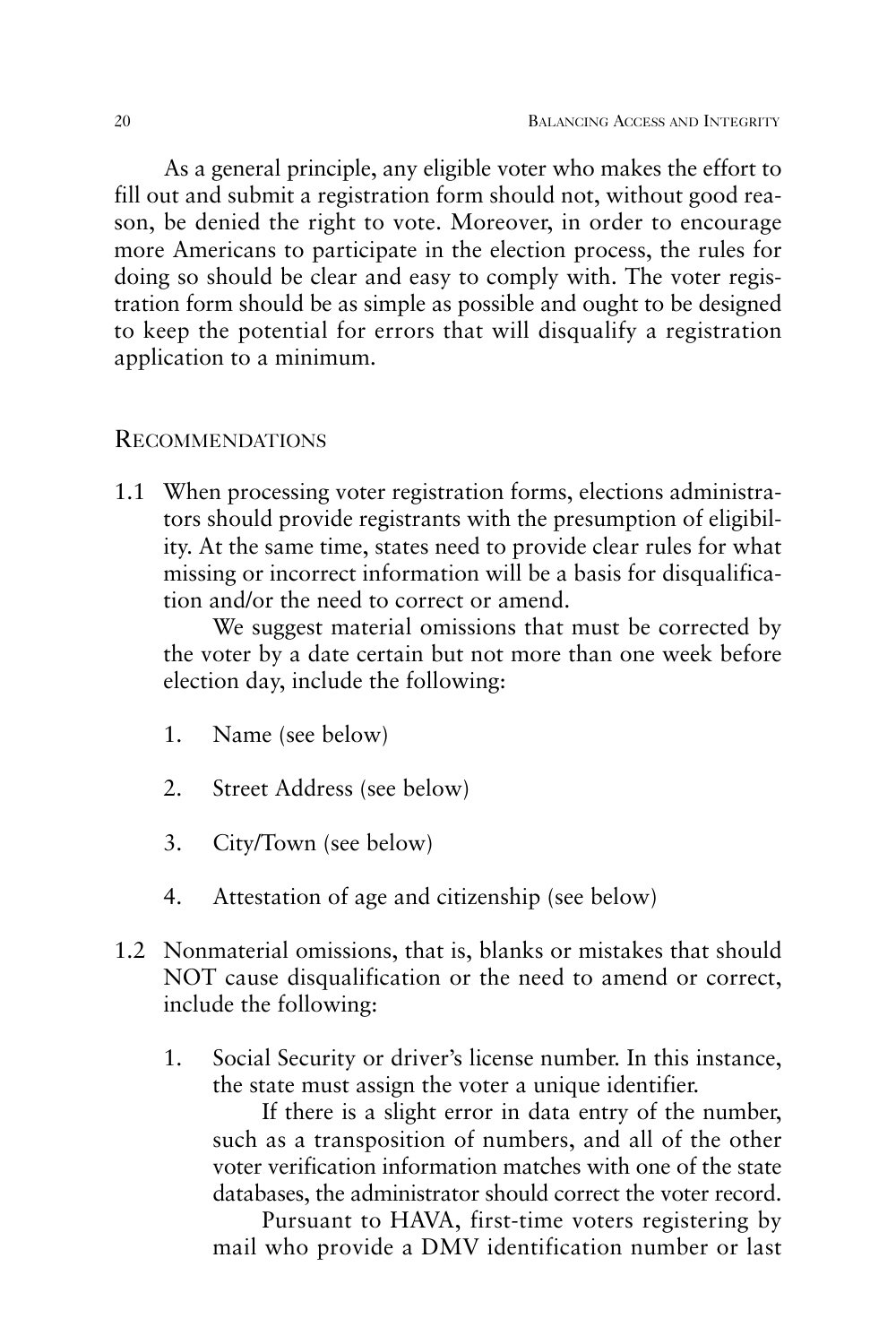four digits of their Social Security number on their voter registration form are exempt from identification checks at the polls if the state can verify their information with an existing state database. When computer verification finds records that match some but not all voter information, these "near matches" should be audited for transposed characters, inverted names, or other frequent errors.

If it is absolutely impossible, given the information received from the registrant, to make a match, the elections office should immediately issue notification to the registrant with a precise description of the problem.

- 2. If there is one place to sign an affirmation of citizenship and age (and/or mental capacity), and that is signed, the failure to check any box that refers to the aforementioned should not be deemed a material omission.
- 3. Apartment number
- 4. Middle names
- 5. Name title (for example, Jr., Sr., III)
- 6. Zip code
- 7. If under "city/town" the voter identifies his or her county
- 8. Failure to enter the word "NONE" in the box requiring driver's license number or last four digits of Social Security number
- 1.3 More study needs to be undertaken regarding best practices in design and wording selection for a form that is easy to understand, explains the rules, and gathers all of the necessary information. For now, the elements of a registration form should include the following at minimum:
	- 1. The form should include a question about whether the prospective voter was previously registered somewhere else, and, if so, what that last address was.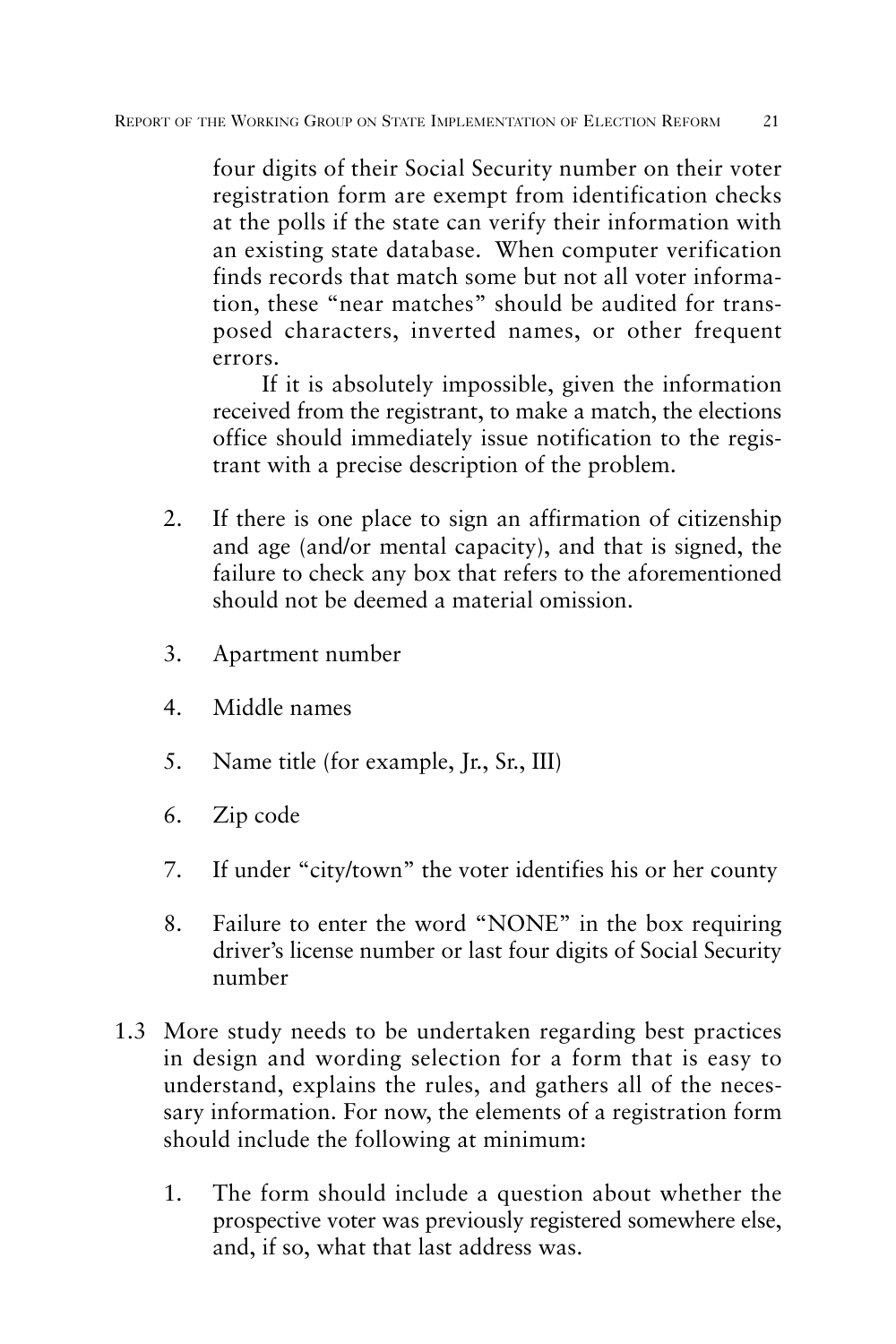- 2. The identification requirements should be boldly and clearly stated.
- 3. The form should state that if the registrant has not received a notification from the elections office within a certain number of days from the time the form was submitted, that person should contact the elections office. The form should provide a toll-free phone number and Web site for the elections office.

## PROCESSING

#### **BACKGROUND**

Problems with the processing of new registration forms can cause individuals to be excluded from the rolls even though they are eligible and have done all that state law has asked of them. For example, suppose an individual submits a properly completed registration form by the deadline set by state law, but the state fails to process the form properly, leaving the voter off the rolls but without any way to rectify this administrative error. In addition to the individual injustice of preventing this eligible citizen from voting (unless corrected by means of a provisional ballot), this type of error, if frequent enough in a year with a large volume of new registrations—as 2004 was—could undermine the legitimacy of a close election.

Consequently, it is of paramount importance to the future success of HAVA implementation that, whatever specific rules and procedures states choose to adopt regarding registration, these rules be clear and straightforward and thus not susceptible to postelection disputes about their meaning. Similarly, while we must recognize the burdens that election administrators face in years with high numbers of new registrations, it is nonetheless essential that states have systems in place that enable them to handle such volume and that enable the registrants themselves to make sure that their successful submission of the form results in their ability to cast a valid vote.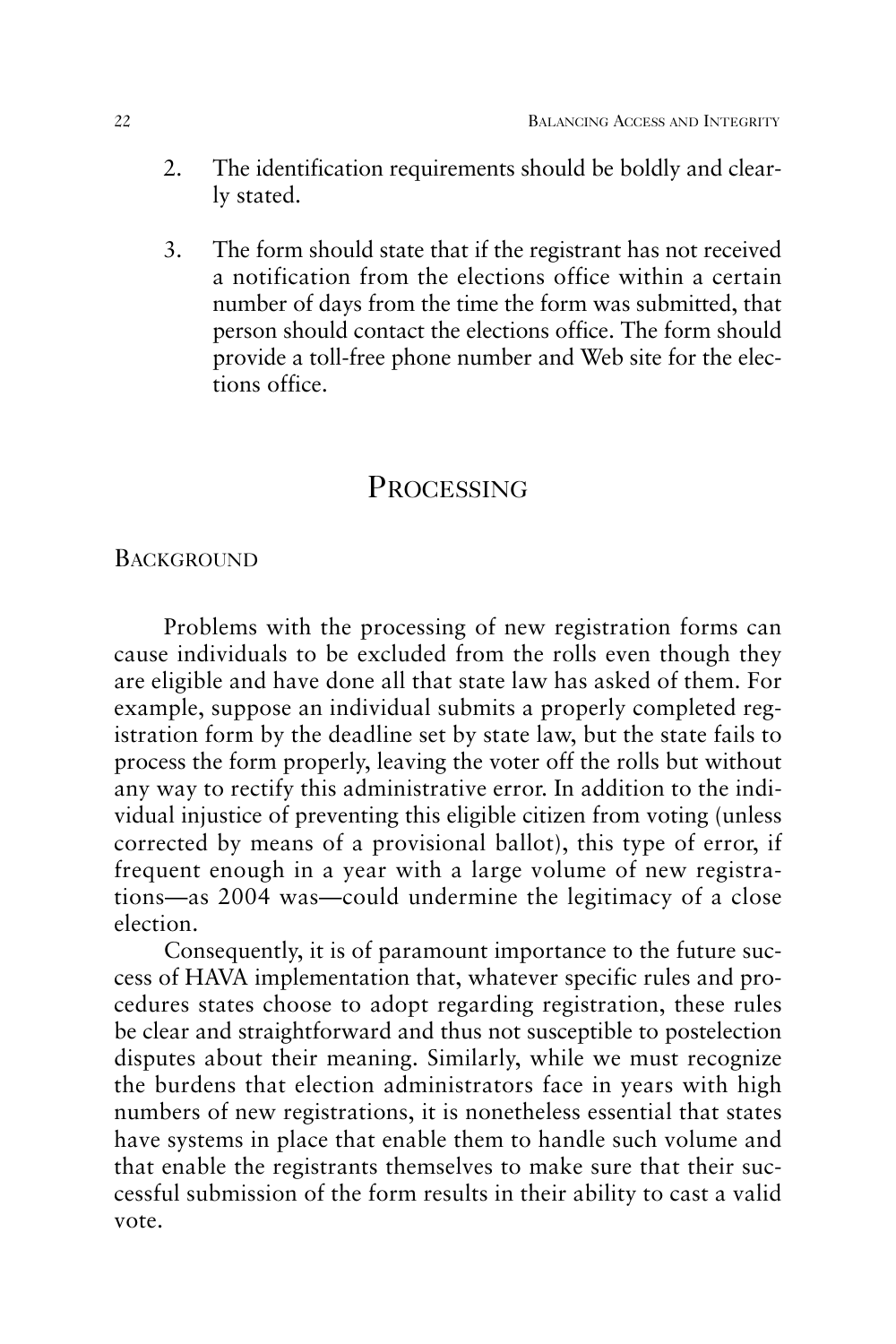#### RECOMMENDATIONS

1.4 We suggest states consider having two voter registration deadlines:

*Early deadline:* If a state adopts this system and a voter registers before this date, the elections office must give him or her opportunity to correct the voter registration form if it has been found faulty in any way or if he or she has not, for whatever reason, been put on the registration list. In such an instance, it is the voter's right to be notified of and permitted to make necessary amendments in person or by mail up until election day. In other words, if the elections office has found a material omission for this registrant, the elections office must follow notification and opportunity to correct procedures. Similarly, if the early registrant discovers through the public list (see Recommendation 1.5 below) that he or she has not been registered, he or she has the right to use the correction process up until election day.

In addition, if a registrant has registered by the early date, the deadline for a challenge to that voter's registration must be earlier. In such a case, the voter must be notified by at least one piece of forwardable mail if the elections office concludes the challenge has merit by a clear and convincing evidence standard (see Challenges section, page 28). That voter then has the opportunity to rebut the challenge before election day. Moreover, the challenger may be subject to penalties in the event of an unreasonable and unsuccessful challenge. If, however, after personal notification the voter who has been challenged does not respond, that voter is subject to the same rules as a late registrant, as described below.

Third parties conducting voter registration drives should make all bulk deliveries (as defined by the United States Postal Service) of registration forms by this date to ensure the effective processing of the forms they have collected.

*Late Registration Deadline:* Under this revised system, if a voter registers by this later date, the elections office should make every effort to notify the voter of any problems and provide the opportunity to make corrections. Again, we point out that this is in the interests of election administrators, candidates, and voters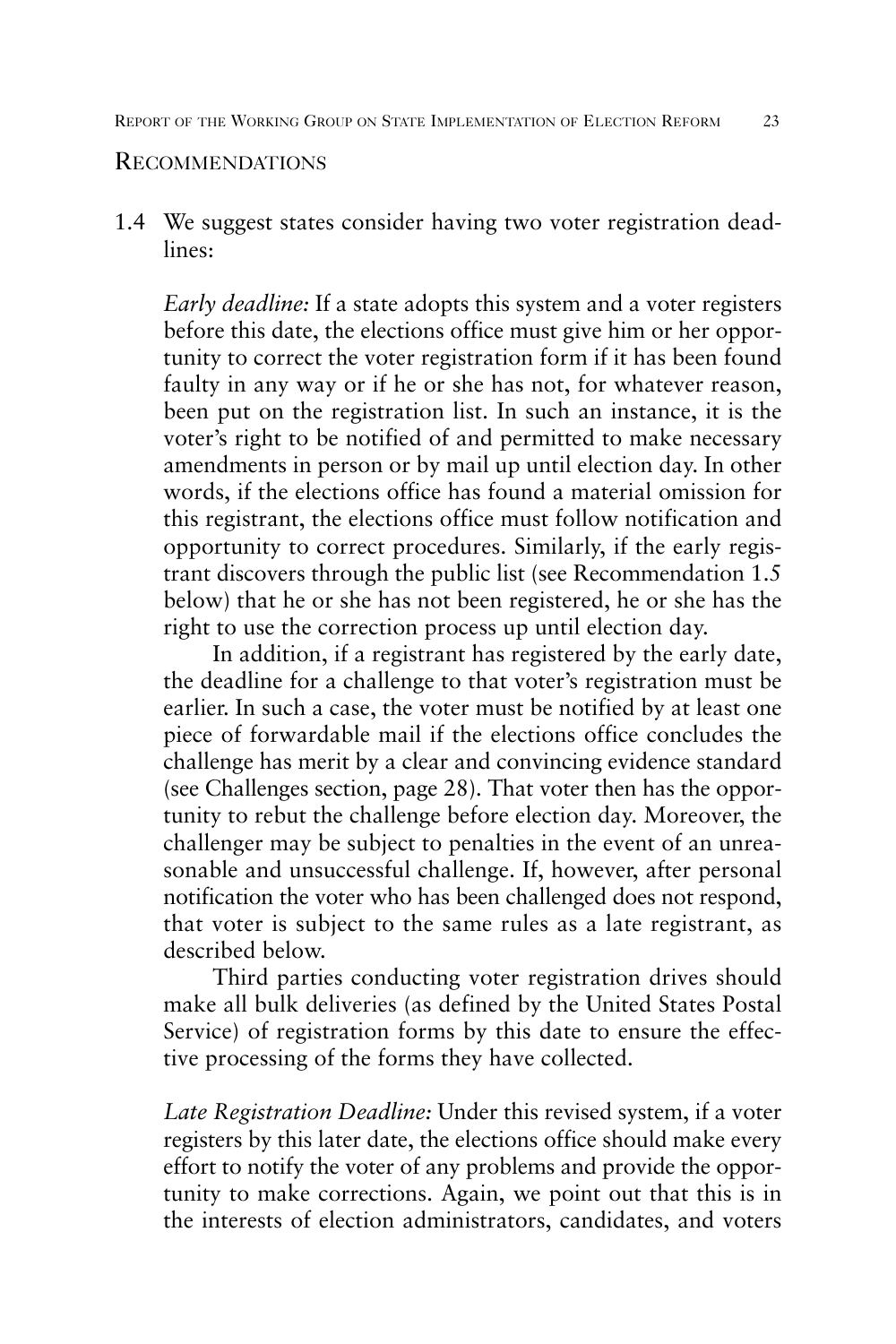because it helps to forestall the prospect of a large influx of provisional ballots that must be dealt with after election day. However, in this instance the voter does not have an absolute right to make corrections before election day. If the elections office has taken every reasonable step it can to follow notification and opportunity to correct procedures, and the voter still does not appear on the registration list on election day, he or she would have to cast a provisional ballot, which might or might not be counted (see Chapter 2).

Moreover, if the registrant registered at the late date and is challenged, and the elections office finds clear and convincing evidence the registration is not valid, the voter may vote by regular ballot on election day, but must present documentation of legitimacy, for example, identification as specified by HAVA, within three days. Again, when circumstances warrant, the challenger in such an instance could be subject to serious penalties.

We do not recommend a specific time plan with specific deadlines but instead defer to the states to make the determination as to what is feasible given local conditions. However, none of the recommendations made here should discourage states from making voter registration deadlines closer to election day or adopting election day registration, nor do these proposals necessarily conflict with current election day registration practices.<sup>1</sup>

While taking this approach may require more work for elections administrators before the election, we believe it will lighten the burden of processing provisional ballots after the election and will likely lead to a reduction in postelection disputes. It also will help prevent the prospect of an onrush of registration forms at the last minute and the consequent likelihood of administrative error. At the same time, it gives the voter, third-party organizations, and political parties ample opportunity to ensure that registration applications are in proper order—that everybody who should be on the list is there, and anybody mistakenly on the purged list is put back on the eligible registration list.

1.5 As an integral component of this modified process, the state should provide, on a continuous basis if possible but certainly by a date certain before the election, a publicly available list of everyone on the registration rolls. This list should be constantly updated on the Web in real time and available in person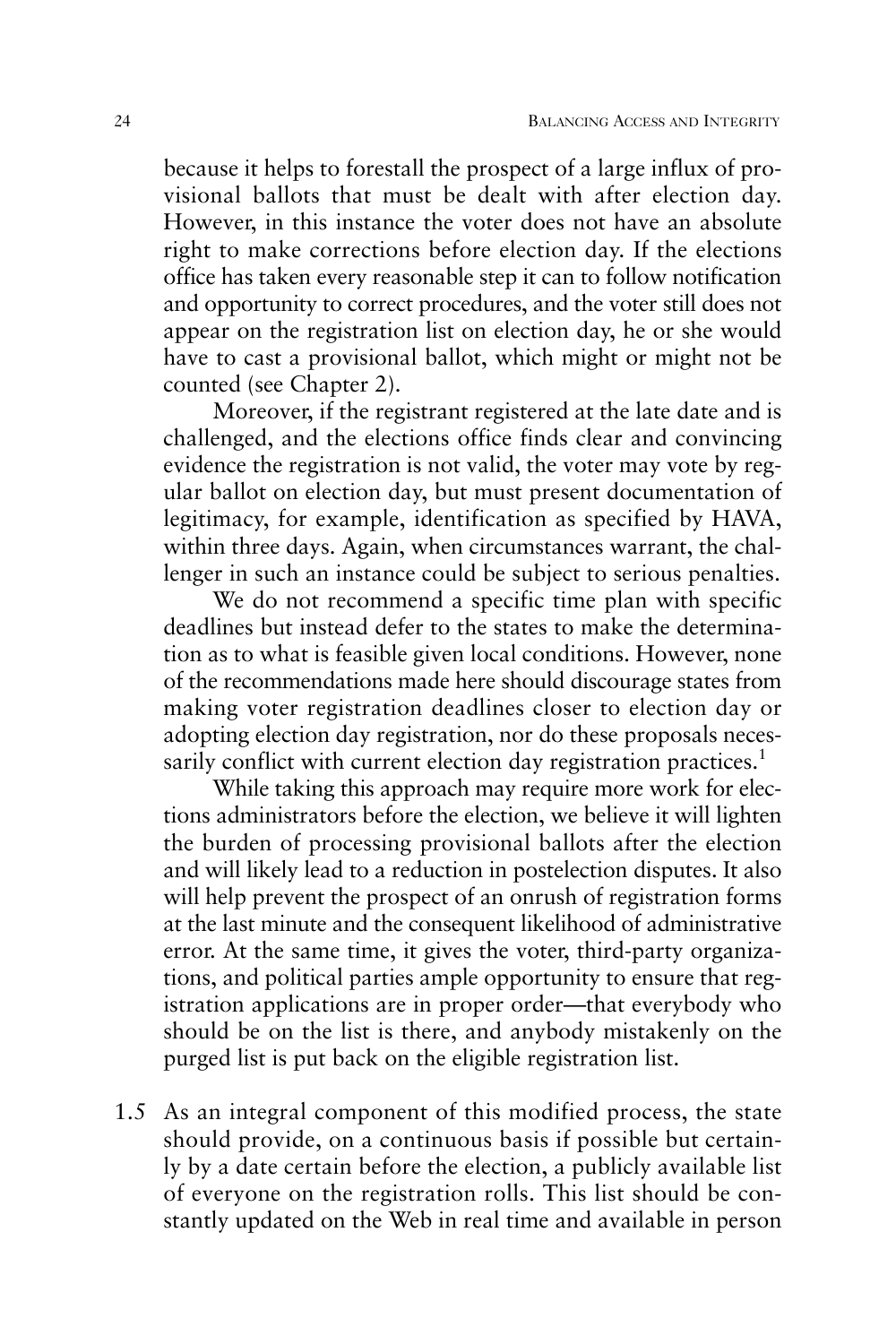and by phone. There should be a separate list of names that have been removed from the registration rolls since the most recent federal election so that voters are given notice, well in advance, that their registration has been purged and are given the opportunity to contest or correct this. All necessary legal precautions should be taken to protect privacy rights with respect to these lists—a voter may notify the elections office of his or her desire not to be publicly listed, and there should be automatic protections for certain categories of voters, such as those involved in law enforcement or victims of spousal abuse.

In the alternative, states should make available to all voters, through the Internet, by phone, and in person, the information necessary for a voter to determine whether he or she has successfully registered to vote. In this regard, New Jersey's proposed legislation is instructive:

The Statewide voter registration system shall include . . . the ability to permit an individual to verify via the Internet whether that individual, and only that individual, is included in the system as a legally registered voter, whether the information pertaining to that individual required by subsection c. of this section is correct, and if not, a means to notify the pertinent county commissioner of registration of the corrections that must be made and to so verify in a way that does not give one individual access to the information required by subsection c. of this section for any other individual. $^2$ 

Providing these lists will give voters, as well as campaigns, parties, and third-party organizations that engage in voter registration drives, the opportunity to ensure that the registration applications are processed properly and, if there is a question, to take whatever action is necessary to rectify problems or omissions. However, only the voter should be able make changes to his or her registration, and this must be done through filling out a form that the registrant signs under oath.

1.6 A unique number should be printed on the registration form and also on a detachable receipt<sup>3</sup> that the voter can keep to check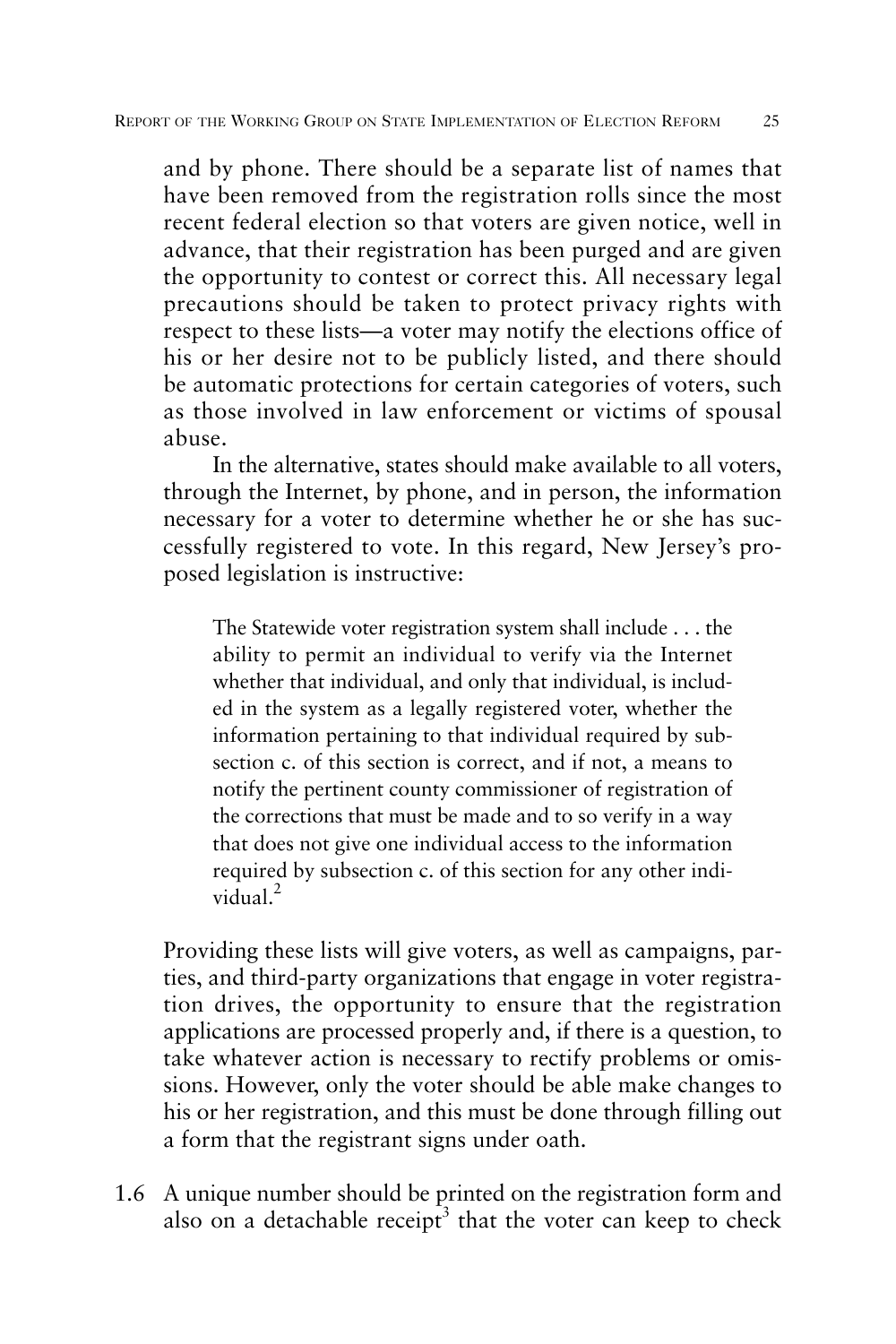the status of the form. Together with this tracking number should be printed the telephone number and Web site address for the elections office, either of which will work to see if that office received the form. The unique number also can be used by elections officials to track the distribution and return of voter registration forms submitted by third-party organizations. That way, if a voter complains that he or she registered through a third party but is not on the registration list, the elections official can make the appropriate inquiries.

- 1.7 States should have clear rules with respect to whether registration forms collected by third parties are processed as mail-in or in-person registrations.
- 1.8 Third-party voter registration groups should consider providing voters a receipt that serves as proof of attempted registration and as a record of the entity that conducted the registration. The groups also should save a receipt. The Advancement Project recommended the following form in  $2004:^{4}$

| <b>MODEL RECEIPT FOR VOTER REGISTRATION APPLICATION SUBMISSION</b><br>[INSERT NAME OF VOTER REGISTRATION GROUP] |
|-----------------------------------------------------------------------------------------------------------------|
|                                                                                                                 |
|                                                                                                                 |
| TOTAL REGISTRATION APPLICATIONS SUBMITTED: UNITED ASSESSED.                                                     |
| SIGNATURE OF PERSON RECEIVING FORMS:                                                                            |
|                                                                                                                 |
| RECEIPT STAMP:                                                                                                  |
| (stamp is not required but suggested where possible)                                                            |
|                                                                                                                 |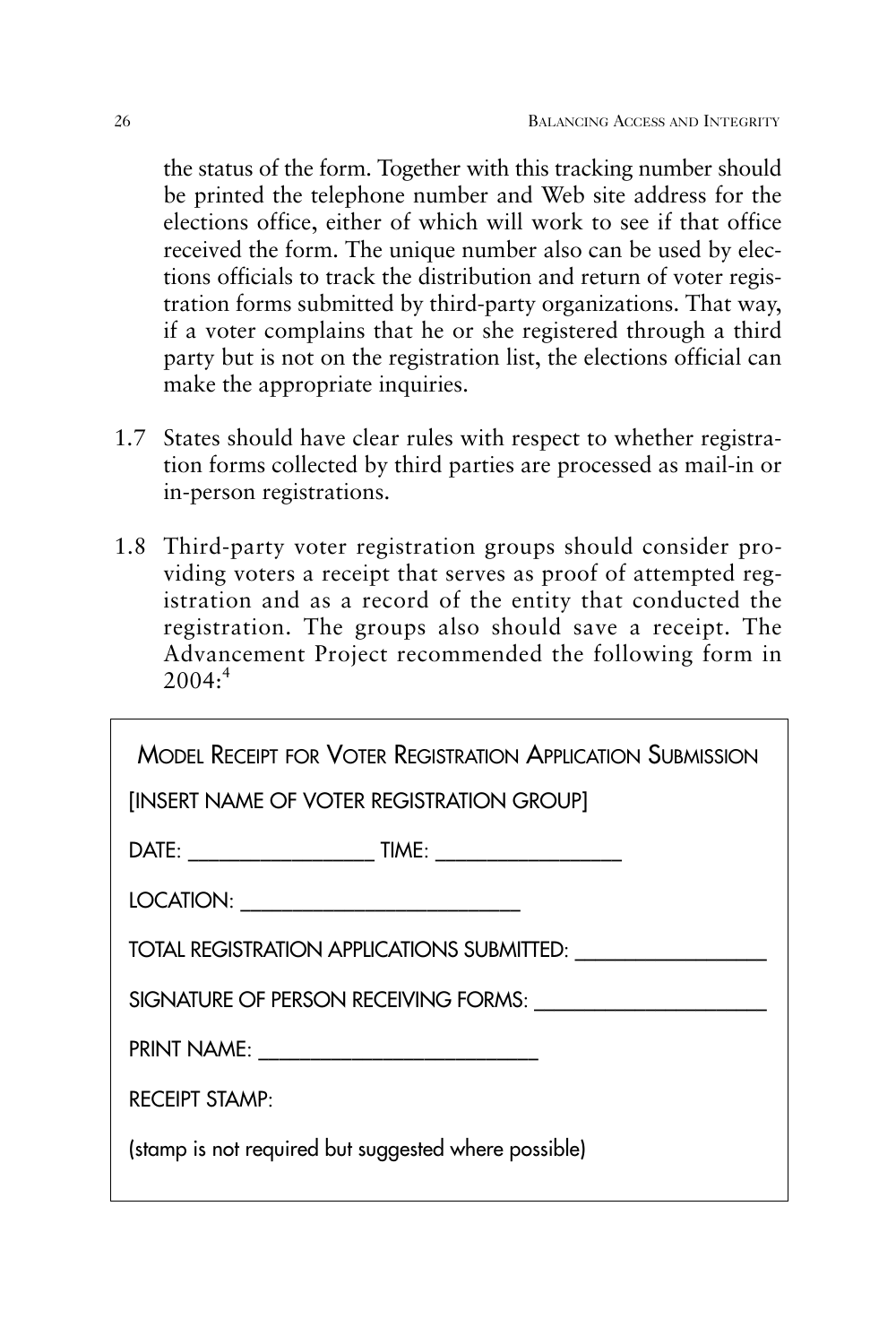1.9 All states should work toward using electronic poll books (EPBs) at all voting precincts. The EPB is a handheld device that can be employed at the polling site. It functions as a registration database with the ability to identify and verify voter information.

In pilot tests of EPBs in North Carolina and Iowa last year, voter and poll worker reaction was positive. According to a county commissioner in North Carolina,

One promising innovation, piloted through a HAVA grant, in Guilford County, North Carolina, during the 2004 general election, was providing each Election Day precinct with an "electronic poll book." This enabled precinct officials to confirm the registration of any registered voter who appeared at their polling place and to process "unreported moves" as transfer voters, providing them with a regular ballot rather than a provisional ballot. Of Guilford County's 201,500 voters, fewer than 2,000 cast provisional ballots with 1,291 ultimately being counted. These numbers were substantially lower than the other larger counties in North Carolina where electronic poll books were not available $^5$ 

A study of the pilot in Iowa reported,

In many cases, persons with the EPBs were able to navigate through the screens and pull up a voter's information faster than a poll worker could obtain the information in the hard copy of the election register. Poll workers commented positively on the ability of the handheld machine to generate a receipt with correct precinct information for voters who came to the wrong precinct. The EPB could obtain and print the information in seconds, while it took a poll worker five minutes or more to obtain the information from the County Auditor's office. In many cases, the poll worker had to call the Auditor's office 5–10 times before they [sic] were able to reach County Auditor staff. In almost all cases, the information generated by the EPB matched the information obtained from the Auditor's office.<sup>6</sup>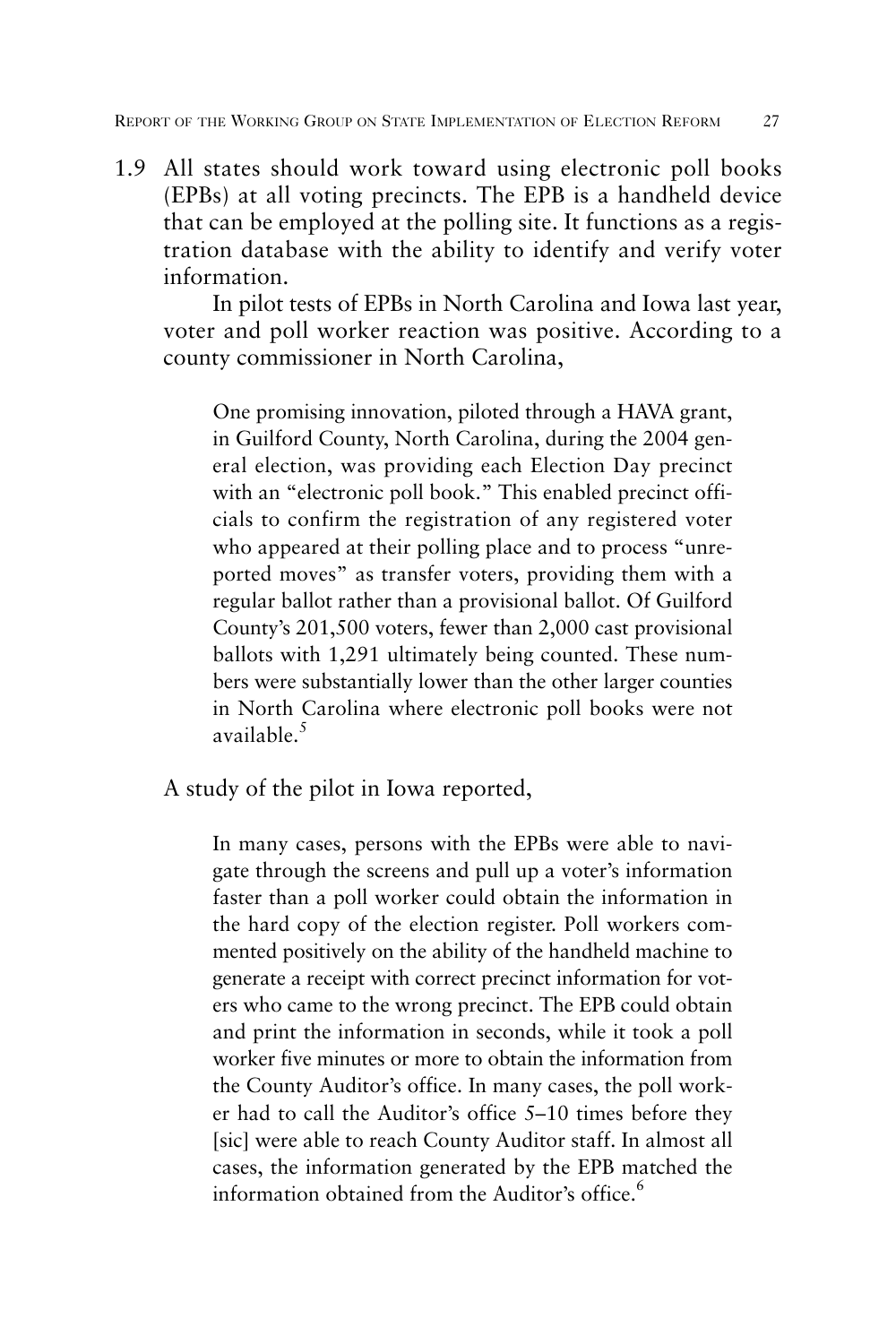#### CHALLENGES

#### **BACKGROUND**

State statutes that allow some individuals to file challenges to a person's right to register or vote have long been on the books but were rarely used in practice. This threatened to change in 2004. For example, in Ohio, GOP officials preemptively challenged more than thirty-five thousand new registrants on the grounds that the party sent the registrant a postcard and it was returned as undeliverable. Challenged registrants were required just days before the election to attend a hearing and prove their eligibility. This went on in some areas until the courts put a stop to it. The GOP also announced it would send people to the polls in Ohio on election day and challenge the rights of preselected registrants to vote. Republicans filed similar challenges and/or planned to deploy challengers in many "battleground" states, including Nevada, Florida, Wisconsin, Minnesota, Michigan, and Colorado. The Democrats then planned to deploy their own challengers to challenge the Republican challengers.

While small-scale challenges to individual registrants by others with specific knowledge of a problem may, in rare instances, be proper, the large-scale challenge that was put into play in 2004 is decidedly inappropriate in a system in which the elections office has a process for screening registrants. It should accordingly, as a policy and legal matter, be discouraged.

#### RECOMMENDATIONS

Considering the potential for this tactic to continue to be used by both political parties and others, states need to establish clear standards for challenging names on the registration list. We recommend those standards encompass the following:

- 1.10 There should be a rebuttable presumption that the registrant, having been screened by the elections office, is a legitimate voter.
- 1.11 A challenger should be required to provide clear and convincing evidence, as that term is used legally, to the elections office to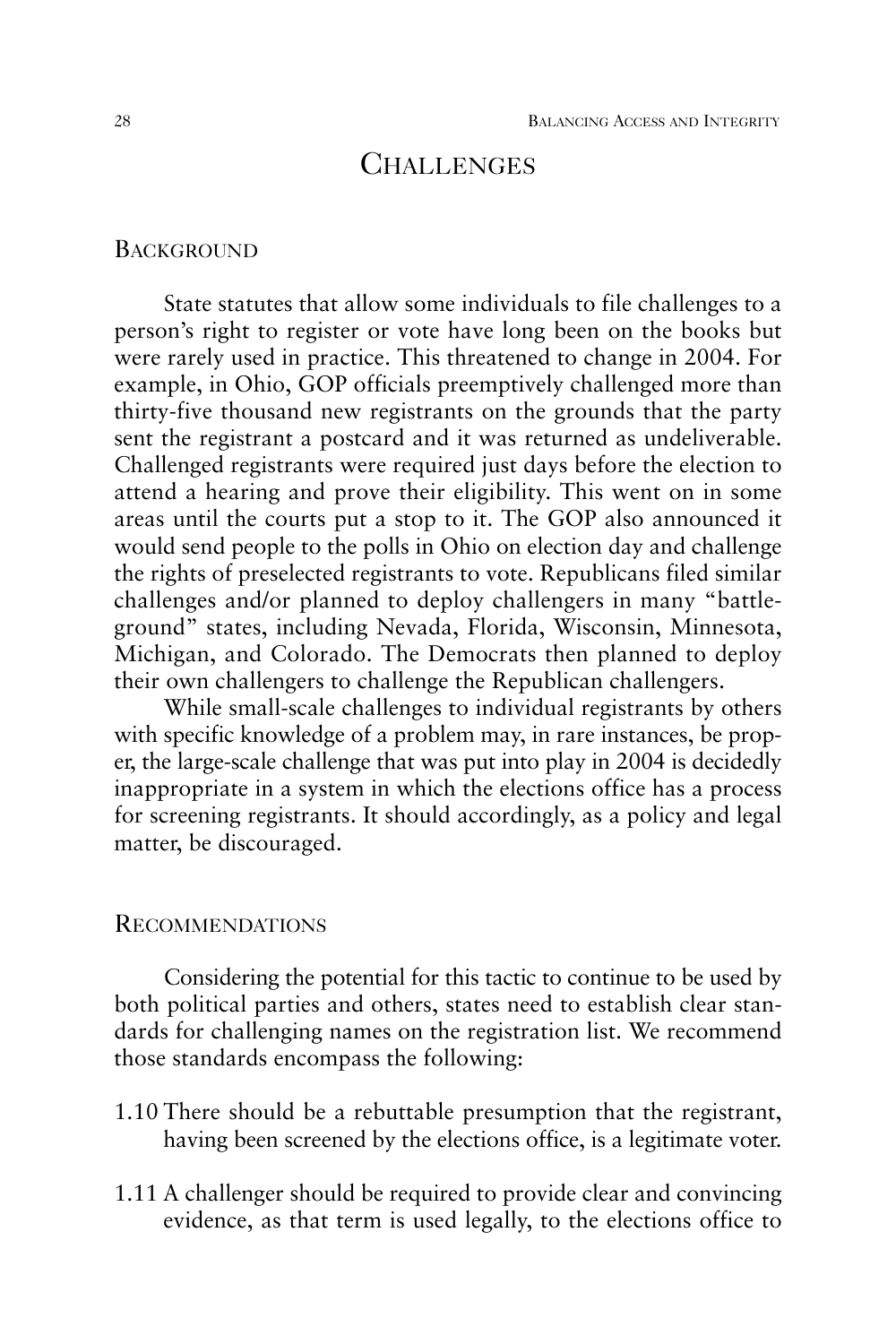make a challenge.<sup>7</sup> This means either providing documentary evidence or swearing by affirmation, under penalty of perjury, that the challenger has personal knowledge that the registrant is not legitimate.

1.12 Penalties for false claims should be stiff.8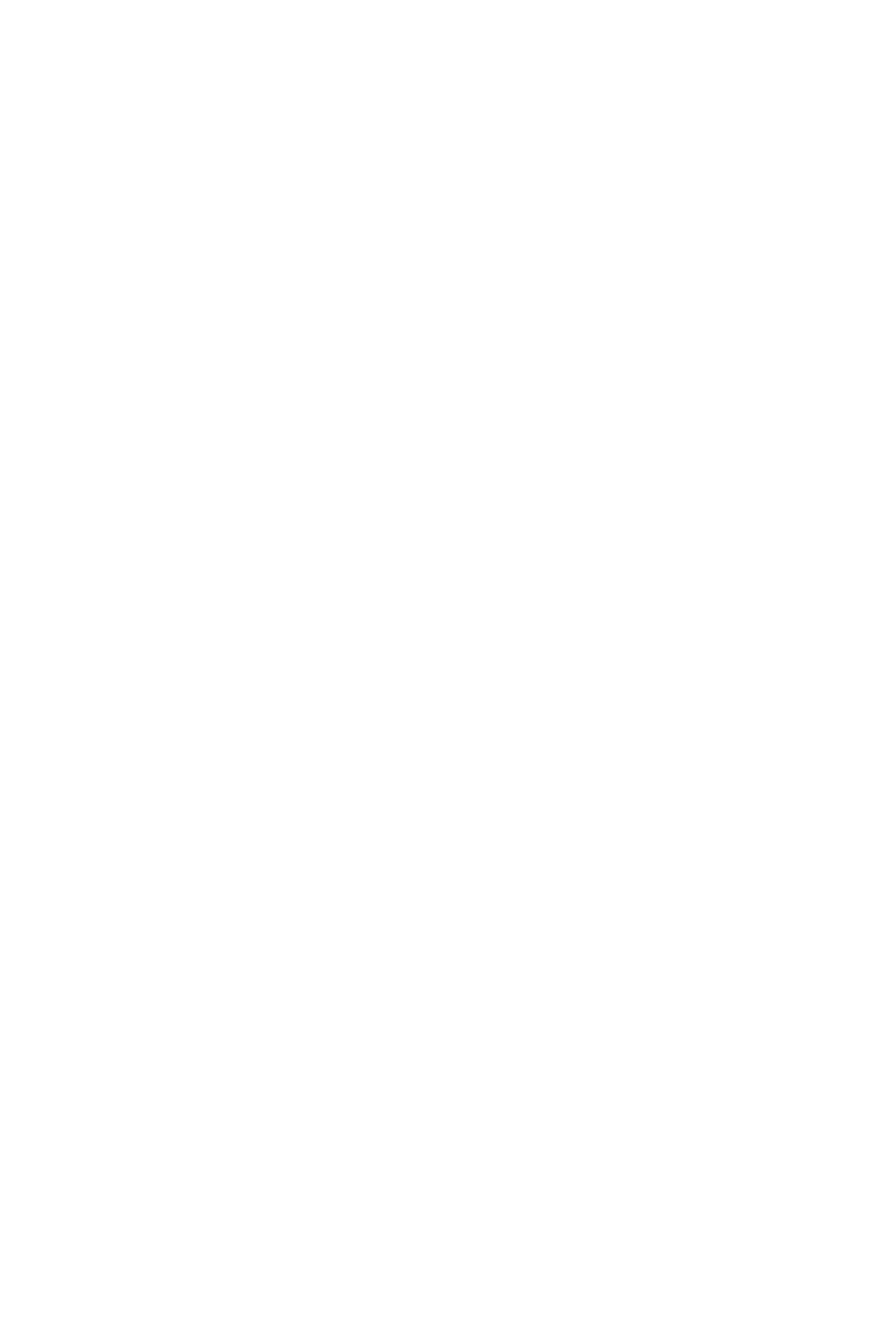# 2. PROVISIONAL BALLOTS

## **BACKGROUND**

The 2002 election reforms under HAVA included an important new protection: the right to cast a "provisional" ballot that would be counted once elections officials could confirm its validity. This fail-safe measure was designed to avoid a repeat of 2000 in which many eligible voters were turned out of polling sites because their names did not appear on the rolls.

However, because the federal law was vague on certain aspects of provisional balloting, such ballots were treated differently not only from state to state but from county to county. This lack of clarity led to numerous lawsuits disputing when provisional ballots should be used—for example, if a voter was flagged for needing to present identification—and under what circumstances they should be counted, such as if cast in the wrong polling place or if the voter had requested an absentee ballot.

This level of uncertainty around a key election procedure must be remedied. States should create clearly defined, uniform rules for the casting and counting of provisional ballots, or else litigation over these matters is bound to confront us again and again. In the ongoing pursuit of balancing the right to cast a ballot and have it be counted and maintaining the integrity of the process by avoiding postelection clashes—for which provisional ballots inherently create the potential—clarification on how this process ought to work should be at the forefront of the states' agendas.

In 2004, more than 1.6 million provisional ballots were cast, and nearly 1.1 million, or 68 percent, were counted. In twenty-eight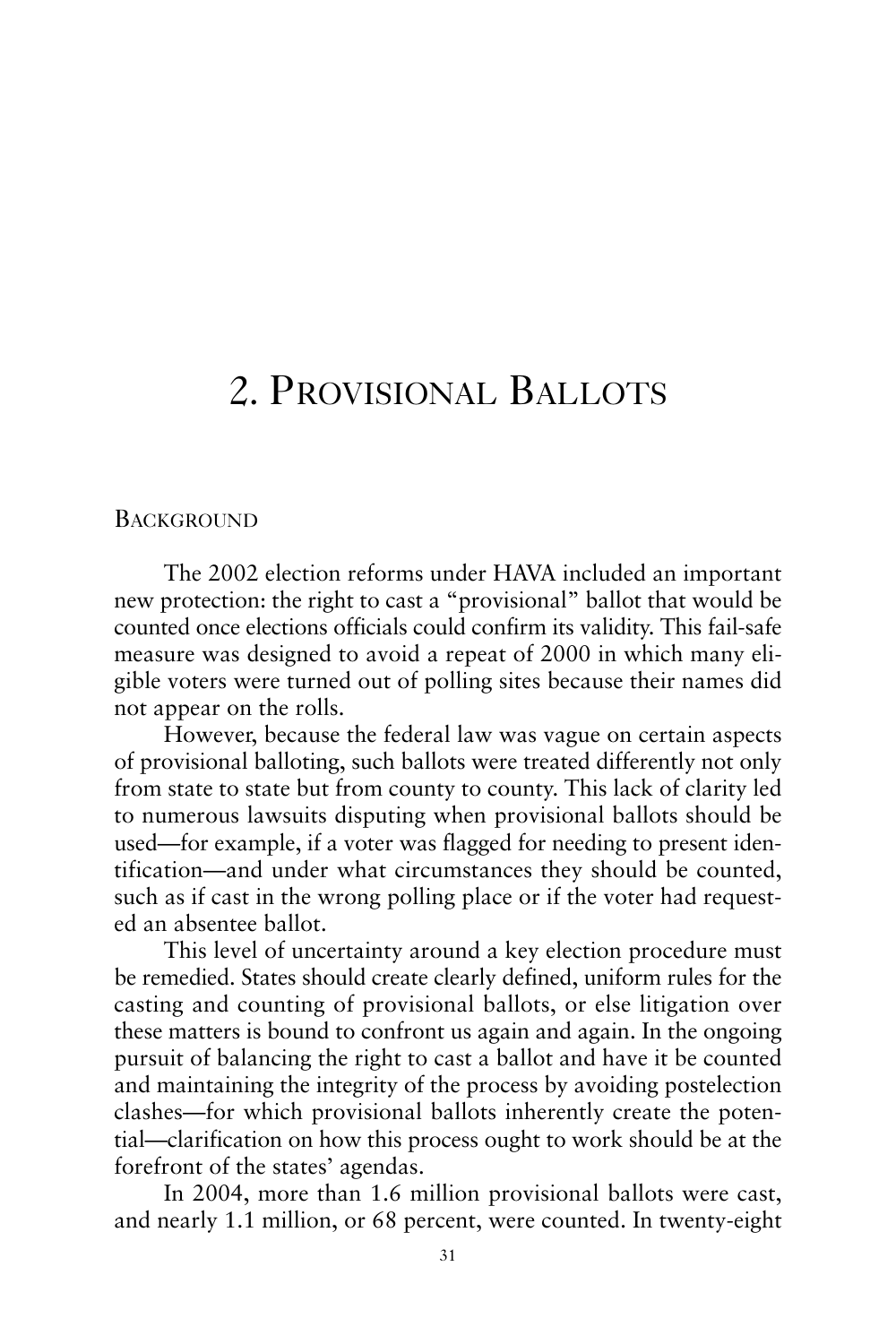states, a provisional ballot cast in the wrong precinct was not counted. In seventeen states, a ballot cast in the wrong precinct but correct registrar's jurisdiction (usually the county) was counted.<sup>9</sup>

Moreover, despite predictions that statewide registration databases would greatly ameliorate the problems associated with provisional ballots, when comparing all seventeen states that had statewide voter registration databases during the November election with those that did not, there is little difference in the percentage of ballots counted. In states with databases, 65 percent of provisional ballots were counted. In states without databases, 68 percent of these ballots were counted. In states with databases, provisional ballots constituted 0.85 percent of the total ballots cast, whereas in states without databases, provisional ballots made up 1.76 percent of the total ballots cast.<sup>10</sup>

Elected officials, election administrators, campaigns, parties, and organizations should make every effort to minimize the use of provisional ballots. Voters cannot be confident they will be counted; further, they add to the postelection burden of vote counting and introduce uncertainty into the election process. New measures such as the implementation of statewide voter registration databases, if they do more to verify and properly process voters ahead of time, ought to go a long way to achieving this goal.

The earlier suggestion that states consider two separate deadlines for submitting new registration forms may help to avoid the need to rely on the provisional voting process to rectify problems arising in the registration process. If registrations received by the early deadline could be handled in a way that all problems associated with them would be cleared up by election day, so that these voters could vote on regular ballots, then provisional ballots would be needed only for problems associated with registration forms submitted by the later deadline.

However, the most important lesson learned in 2004 was that, no matter what rule is chosen, in fairness to the voters and elections administrators, states need to make the rule early and make it clear. In no area was this more evident than that of provisional ballots. Ohio provided the perfect example, where the secretary of state promulgated last-minute directives regarding such matters as which voters should receive a provisional ballot and what ballots ought to be counted, causing much confusion. Voting rights advocates filed litigation concerning the terms by which provisional ballots would be offered and counted in Missouri, Colorado, Michigan, Arizona, and Florida as well.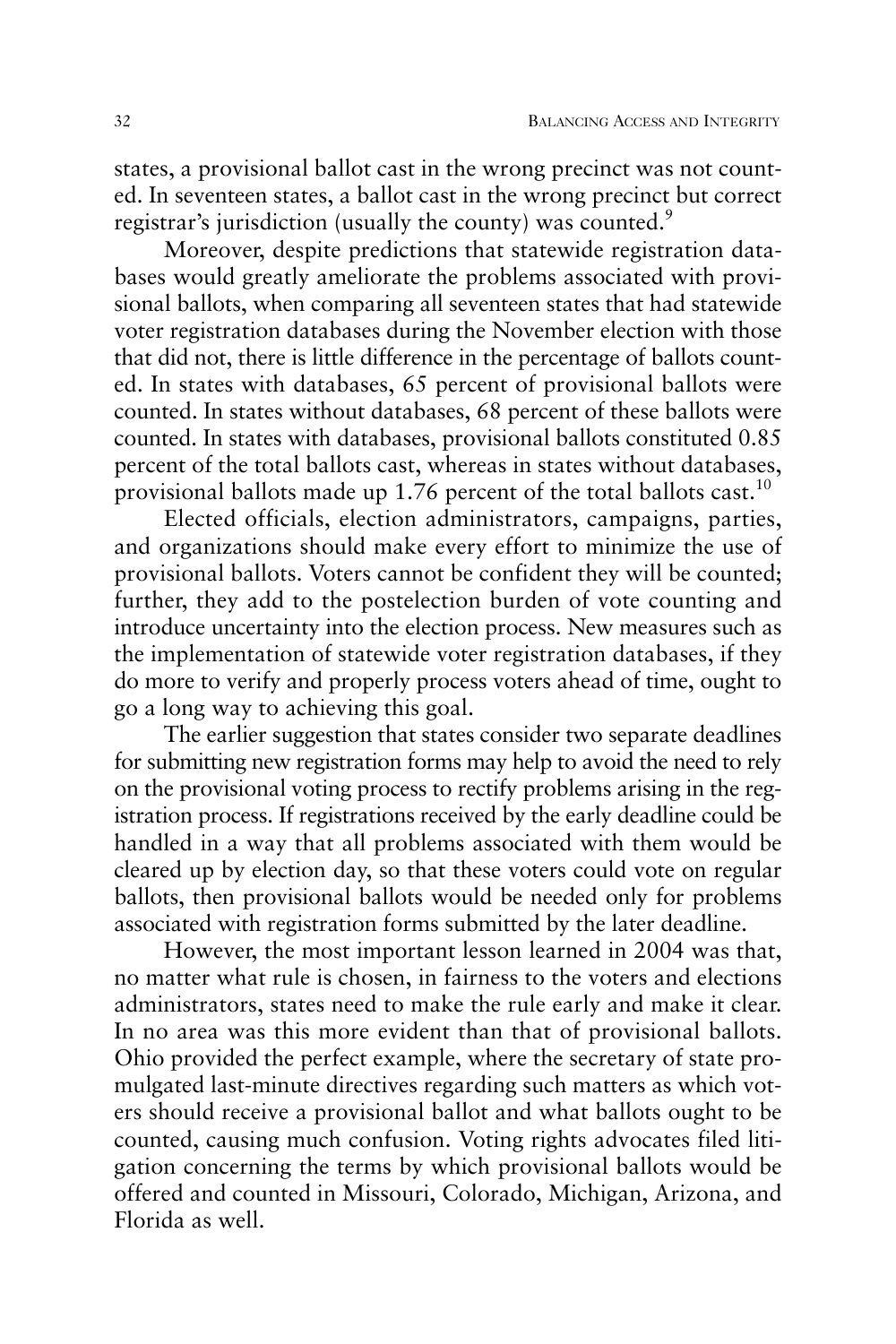States need to establish, announce, and publicize statewide standards for every aspect of the provisional ballot process, from who is entitled to receive one to which ones are counted, well in advance of the election. We suggest some of those standards below. However, we wish to emphasize that no matter what the standards, they should be statutorily mandated to be implemented uniformly throughout the state.

### RECOMMENDATIONS

- 2.1 HAVA requires that voters who registered by mail and did not provide identification when doing so bring identification with them to the polls. HAVA also requires that voters receive provisional ballots if they fail to bring identification to the polls. HAVA provides that states must count these provisional ballots as valid votes if "the appropriate State or local election official" subsequently determines that the individuals casting these provisional ballots are "eligible" voters under state law. The only question left open here by HAVA is the procedure that the state should use for determining that the voter who showed up at the polls without the necessary identification is really the same voter who registered by mail without identification. We recommend that election administrators make every effort to verify that voter's eligibility through available databases. Since HAVA requires identification at the polls only from voters who registered by mail and did not provide identification when doing so, presumably all those who cast a provisional ballot solely because HAVA requires it are not missing from the state's voter rolls. Thus, the poll workers should have no problem finding the voter's name in their poll books. If such verification is made, the provisional ballot should be counted. This is because, were it not for HAVA's identification requirement, the poll worker would otherwise let the voter cast a conventional ballot.
- 2.2 Additionally, since this situation would arise only in a state that would not have required an identification without the mandate of HAVA, it is reasonable to assume that it is consistent with the state's policy to permit the voter in this situation to provide the requisite identification subsequent to casting the provisional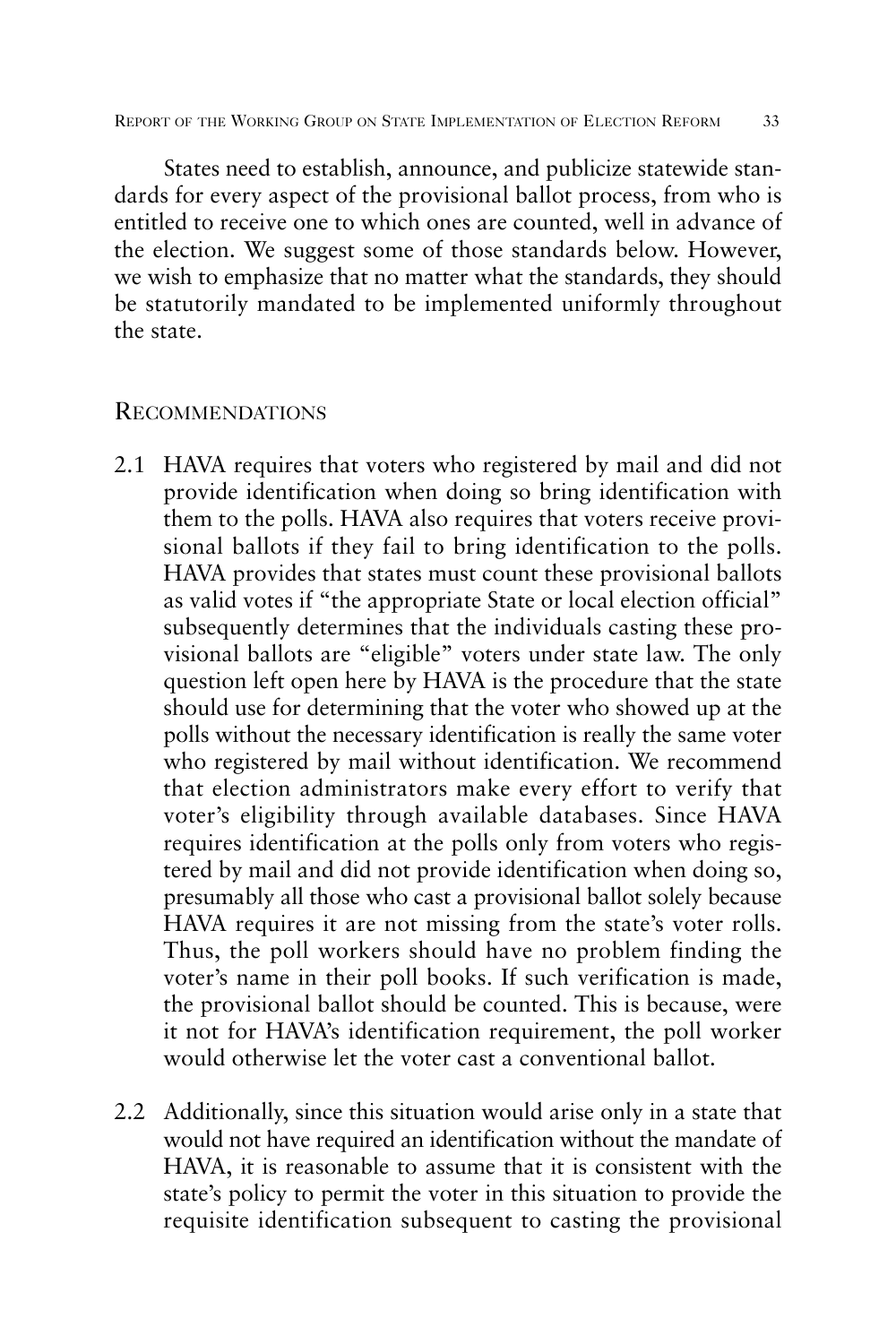ballot. Consequently, we recommend that states give voters in this situation up to three days to provide either the HAVA-specified forms of identification or other documentation that will facilitate the state's ability to verify that the person casting the provisional ballot is the same one who registered by mail. Whatever procedures the states choose for making this determination, however, the paramount consideration—as with all others concerning provisional voting—is that they be clear and thus not susceptible to postelection manipulation and litigation.

2.3 One of the most heavily litigated issues in the 2004 election was whether a provisional ballot would count if cast in the wrong precinct, at least for statewide races. Although the litigation indicated that HAVA itself may not require the counting of these socalled wrong precinct ballots in presidential or other federal elections, it is the recommendation of this report that, as long as a voter appears at any precinct within the county in which he or she resides, the provisional ballot cast be counted for all countywide, statewide, and presidential races.<sup>11</sup> Otherwise, a state is likely to face litigation over whether its election officials provided adequate notice to voters regarding their particular precincts.

There also is already some evidence that narrower definitions of jurisdiction for the purposes of provisional ballots resulted in disenfranchisement in 2004. In the eighteen states where ballots were counted or partially counted if they were cast in the wrong precinct but correct jurisdiction, 70 percent of provisional ballots cast were counted. Eleven of these states counted more than 50 percent of these ballots. In the twenty-five states that did not count provisional ballots cast in the wrong precinct (two other such states did not provide data), 60 percent of the ballots were counted. Sixteen of those states counted fewer than 50 percent of these ballots.<sup>12</sup> Moreover, provisional ballots are not sorted and counted at the precinct; that happens at the board of elections or elections office.

There are many legitimate reasons why a voter might appear in the wrong polling location, especially in an election like that of 2004 with its millions of first-time voters: voters who have moved recently may show up at their old site; polling locations change, and voters are not notified; or a voter's registration is filed in the wrong place through administrative error.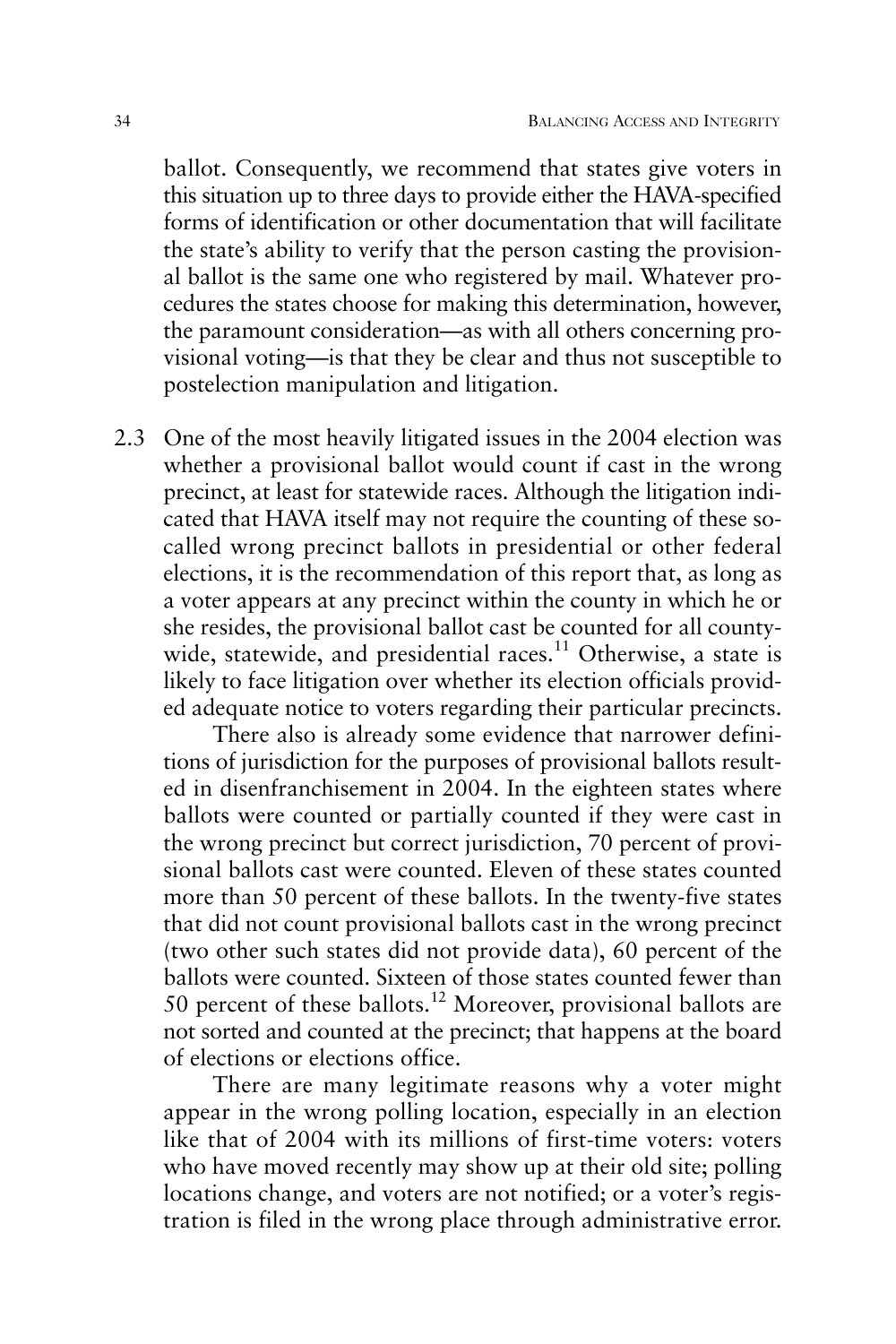Just one of the many national voter hotlines set up during the weeks before election day, 1-866-myvote1, received one hundred thousand phone calls from people trying to find out where they were supposed to vote.<sup>13</sup> Sometimes poll workers will misdirect voters to the wrong location.

2.4 If a state nonetheless chooses to require voters to appear at their assigned precinct, then it is the strong position of this report that, where the same polling site serves more than one precinct (a single school gym containing three precincts, for example), a voter's provisional ballot should count as long as the voter appears at the correct polling site. States should mirror the recent ruling of the New York State Court of Appeals when it made the following finding:

> When a ballot is contested in a judicial proceeding, the court must, after determining that the person who cast the ballot was entitled to vote, order the ballot to be counted "if the court finds that ministerial error by the board of elections or any of its employees caused such ballot envelope not to be valid on its face." . . . We can reasonably infer that casting an affidavit ballot at the correct polling site but at the wrong election district is the result of ministerial error on the part of a poll worker in failing to direct the voter to the correct table, and instead providing the voter with an affidavit without first properly verifying such voter's right to vote in the election district.<sup>14</sup>

Elections officials have expressed concern that polling places are selected, staffed, and provided with supplies and machines based on the registered voters for that location. As a result, if voters were not required to vote at their correct precinct, officials would not have any idea how many voters might show up at a certain polling place. Long lines and running out of ballots could, as a consequence, become problems. Moreover, for such voters, votes for offices below the county level on the ballot might not count.

These are legitimate concerns. However, we are optimistic that the continued efforts of elections administrators and organizations involved to ensure voters know where to vote, along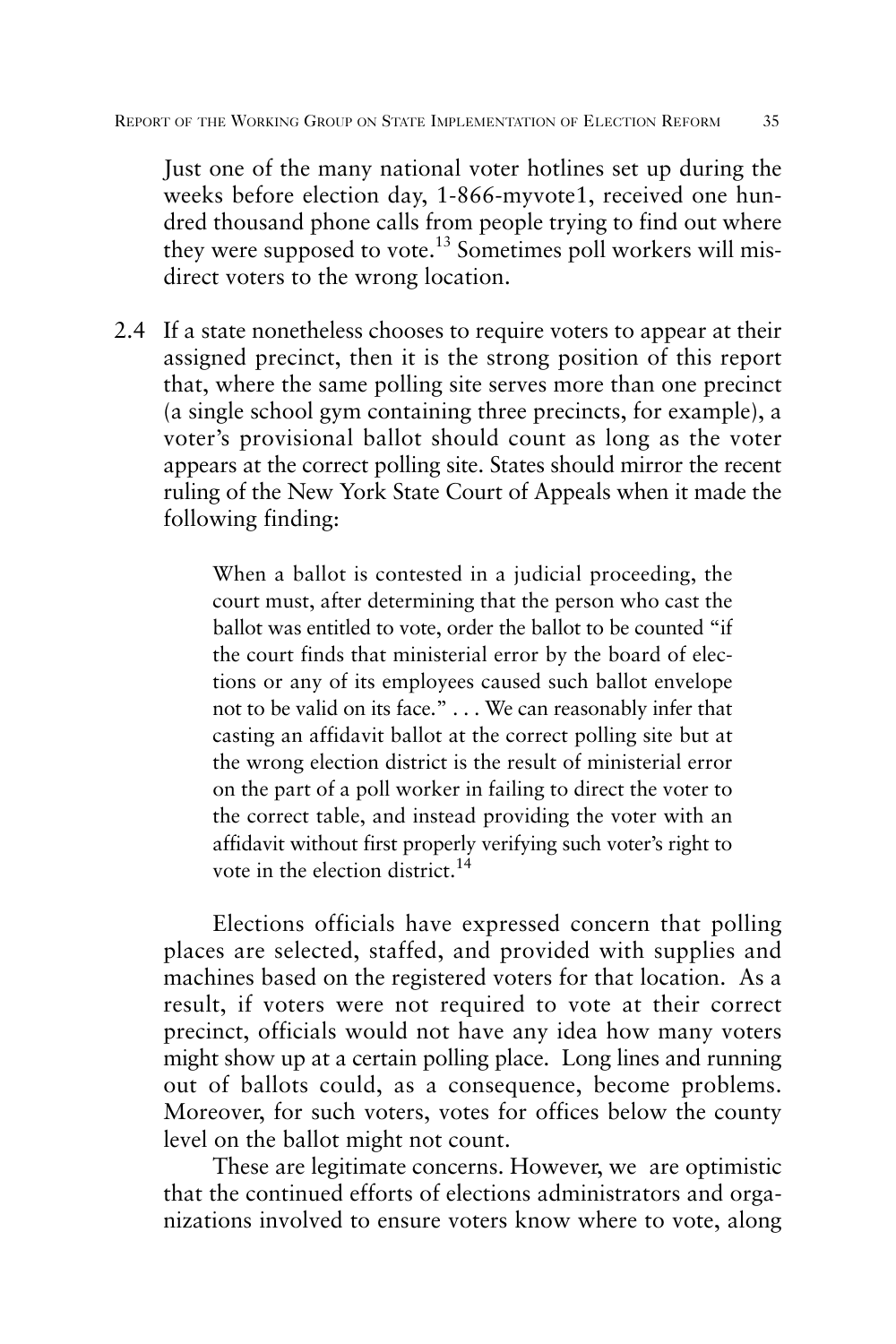with the advent of new technology—especially new voter registration databases—will reduce the number of misdirected voters and thus alleviate problems associated with voters appearing to vote at the wrong polling place.

- 2.5 As indicated in the registration section above, one of the important areas for reform concerns the relationship between a state's registration system and its rules for provisional voting. Under HAVA, all properly registered voters must receive a provisional ballot that eventually gets counted as a valid vote if, for some reason, the poll workers are unable to locate the name of a registered voter on the election day rolls. To comply with this mandate, states need to adopt publicly transparent procedures that enable them to verify the official registration records even though poll workers were unable to identify the voter as registered.
- 2.6 In addition, states need to adopt clear rules and procedures regarding provisional ballots cast by citizens who submitted new registration forms prior to the state's deadline for doing so but whom the state has never recognized as properly registered thus, they do not appear on the state's official master list of registered voters. As a general matter, if some kind of administrative error on the state's part is the reason why a timely new registration form did not result in the entry of this voter on the state's official list of registered voters, the provisional voting process should hold this voter harmless from this administrative error and count the provisional ballot as a valid vote. An administrative error should be determined by examining the original voter registration form, not just the ultimate voter list. Michigan, which is held as the national model in the area of statewide voter registration databases, follows the practice of going back to the original voter registration records if a voter claims to have registered and is not on the list. However, it would be preferable if the state could adopt preelection procedures to rectify this administrative error so that the voter could cast a conventional rather than provisional ballot.
- 2.7 Conversely, if some kind of material error or omission on the voter's part is the reason why the state was unable to process the new registration form successfully, then (again, as a general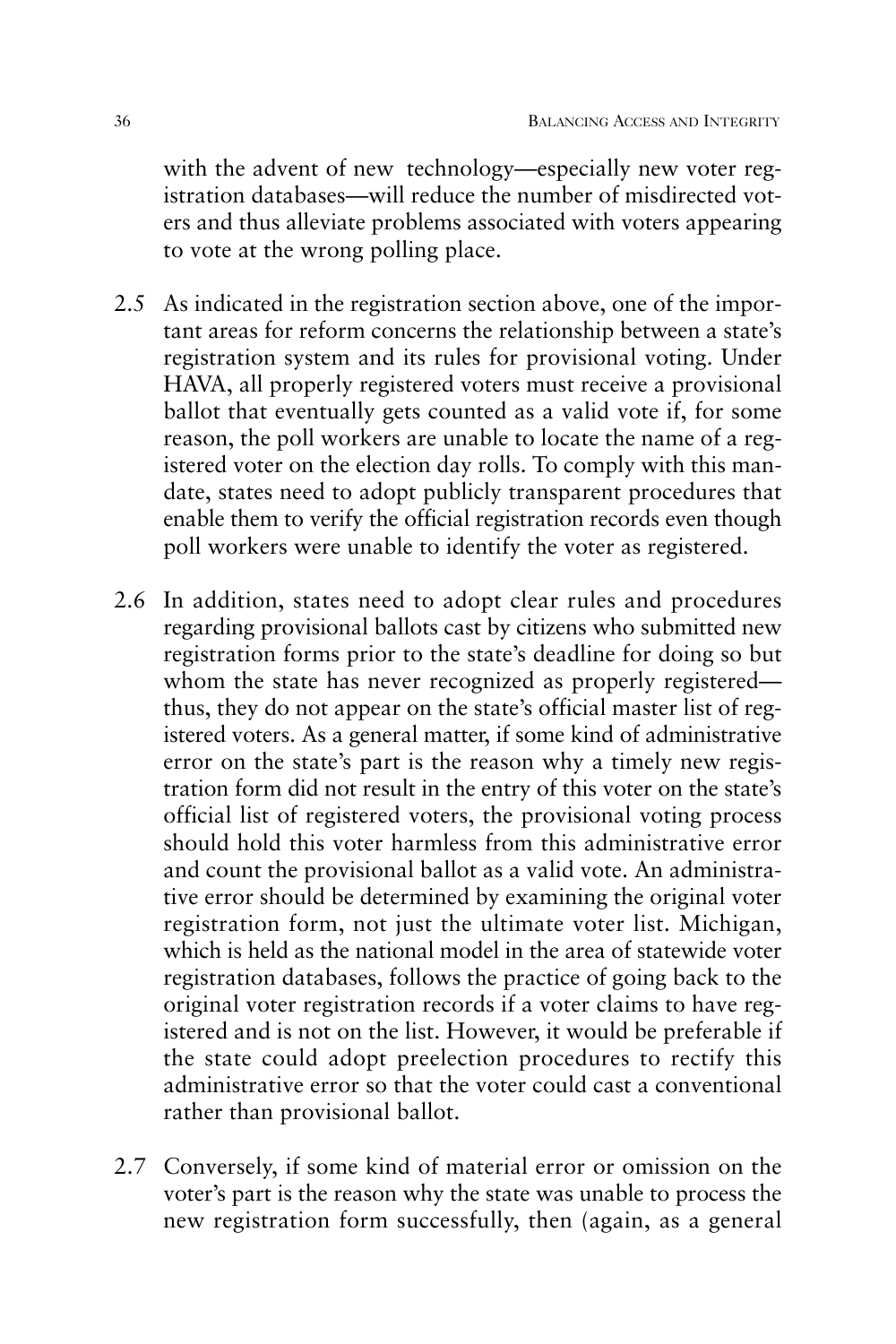principle) states are entitled to declare a provisional ballot cast by this voter invalid on the ground that the voter never successfully completed the registration process and thus is not properly registered. If it is a case in which the voter failed to receive notice of the need to correct or amend a registration application, the presumption should be that failure was attributable to administrative error.

Here, too, states should adopt a preelection procedure whereby citizens submitting registration forms with material errors or omissions would receive notice of the problem, with the opportunity to rectify the situation in time to vote with a conventional rather than provisional ballot. Moreover, if a state puts in place the kind of tracking number system mentioned above, this would serve as another way for voters to correct material errors or omissions with new registrations in time to avoid the need to cast a provisional rather than regular ballot.

- 2.8 It is possible to imagine circumstances whereby the failure of a submitted registration form to be recorded on the state's official list of registered voters is the result of neither administrative nor voter error. A registration form lost in the mail would be one example. With respect to these and other cases in which it might be debatable who is responsible for the problem, it is most important that a state—in advance of the election—make clear whether or not the voter bears the risk that the problem will prevent a provisional ballot from being counted. It would be desirable as well that states adopt a mechanism, like the suggested tracking number system, that enables voters to minimize this risk.
- 2.9 With respect to voter registration forms handed in person to agents of a state's Department of Motor Vehicles or other state agency, an error in the transmission of those forms from the agency to the appropriate election officials should be considered administrative error for the purpose of provisional voting, with the consequence that a provisional ballot cast by a voter in this situation should count as if that voter had been properly registered. Related to the tracking number suggestion, states should consider providing new registrants with receipts when they submit their registration forms to a DMV agent or other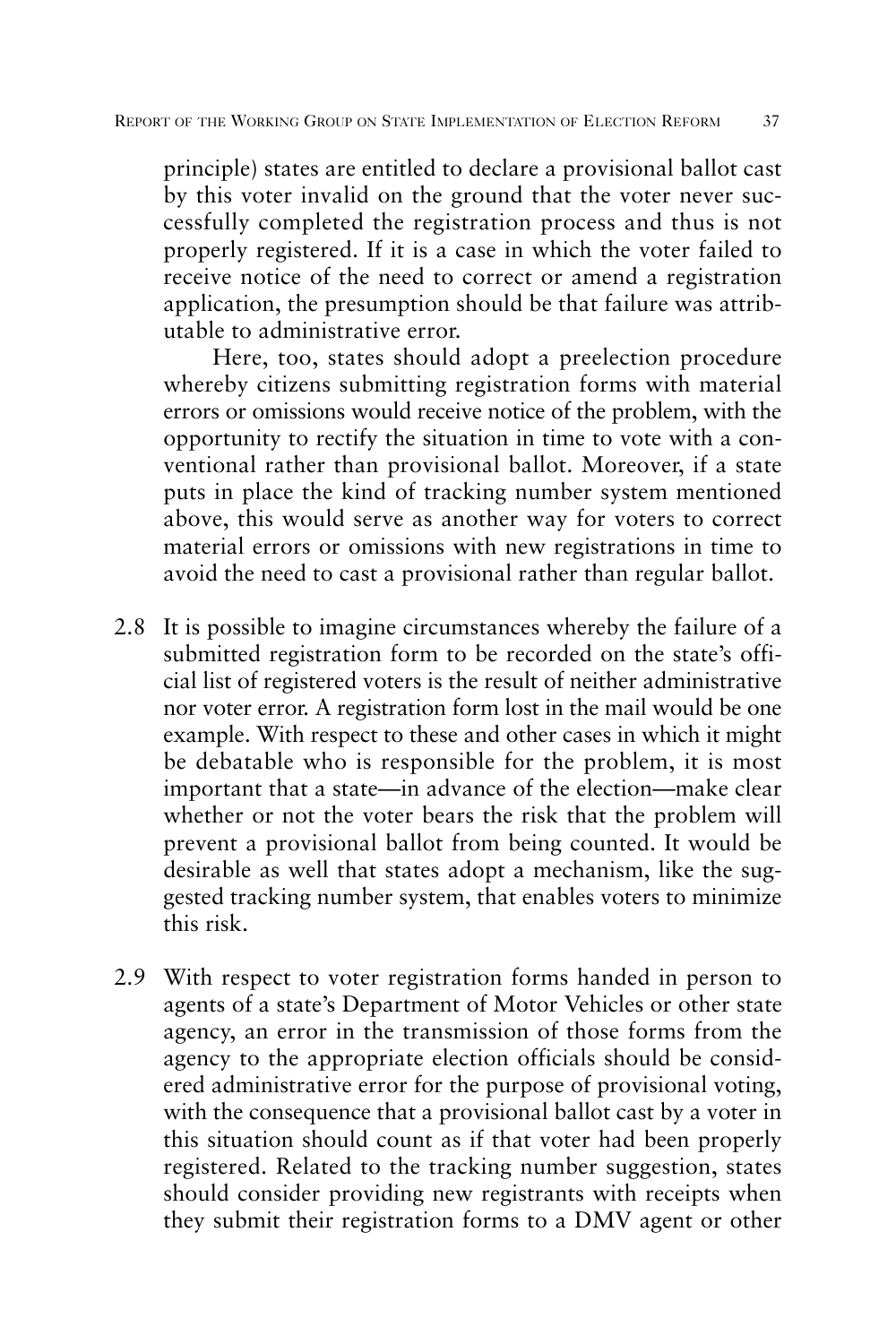government official, the receipt serving as proof of the voter's timely submission of a registration form in the event the voter needs to cast a provisional ballot. A provisional ballot cast by any voter able to produce such a receipt should count as a valid vote (assuming such a voter is substantively qualified to be a registered voter), as the receipt would demonstrate that the failure of the voter to appear on the state's official registration list was the result of administrative error.

There is ample evidence of administrative error in the steps between receiving a voter registration form and appearing on the registration list. Such errors, made by government employees, should not mean the voter is disenfranchised. This is not to suggest that elections workers are anything less than honest, hard-working, and competent individuals but simply that human error is inevitable.

Indeed, election administrators across the country have conceded that some voters were left off the registration rolls owing to administrative error in the processing of forms and the compiling of voter lists. A coalition of good-government groups testified before the New York City Council that, in September 2004, the New York City Board of Elections reported that it sent approximately fifteen thousand records of voters who would be subject to identification checks to the State Board of Elections in an attempt to verify their DMV numbers (and thereby exempt them from the law's identification provisions). The state board "flagged" 2,959 of those records, about 20 percent, as not having DMV numbers that matched those in the DMV's database. The city's Board of Elections then went back and took a look at the scanned originals of the voter registration applications of those 2,959 voters. Incredibly, 2,951 of them—99.7 percent—appeared to be due to City Board clerks entering incorrect information from the forms into the system, often transposing or wrongly entering a single digit or two.<sup>15</sup>

A recent report by Demos found that "twenty percent of the cases [of provisional ballot problems] derived from a botched voter list created before Election Day—in other words, from a previous error in elections administration." In further discussion of a survey of calls received during the 2004 election by the Election Protection Coalition, the report states,

Some callers discovered that their names had been left off the rolls because they had been classified as "inactive" voters, or had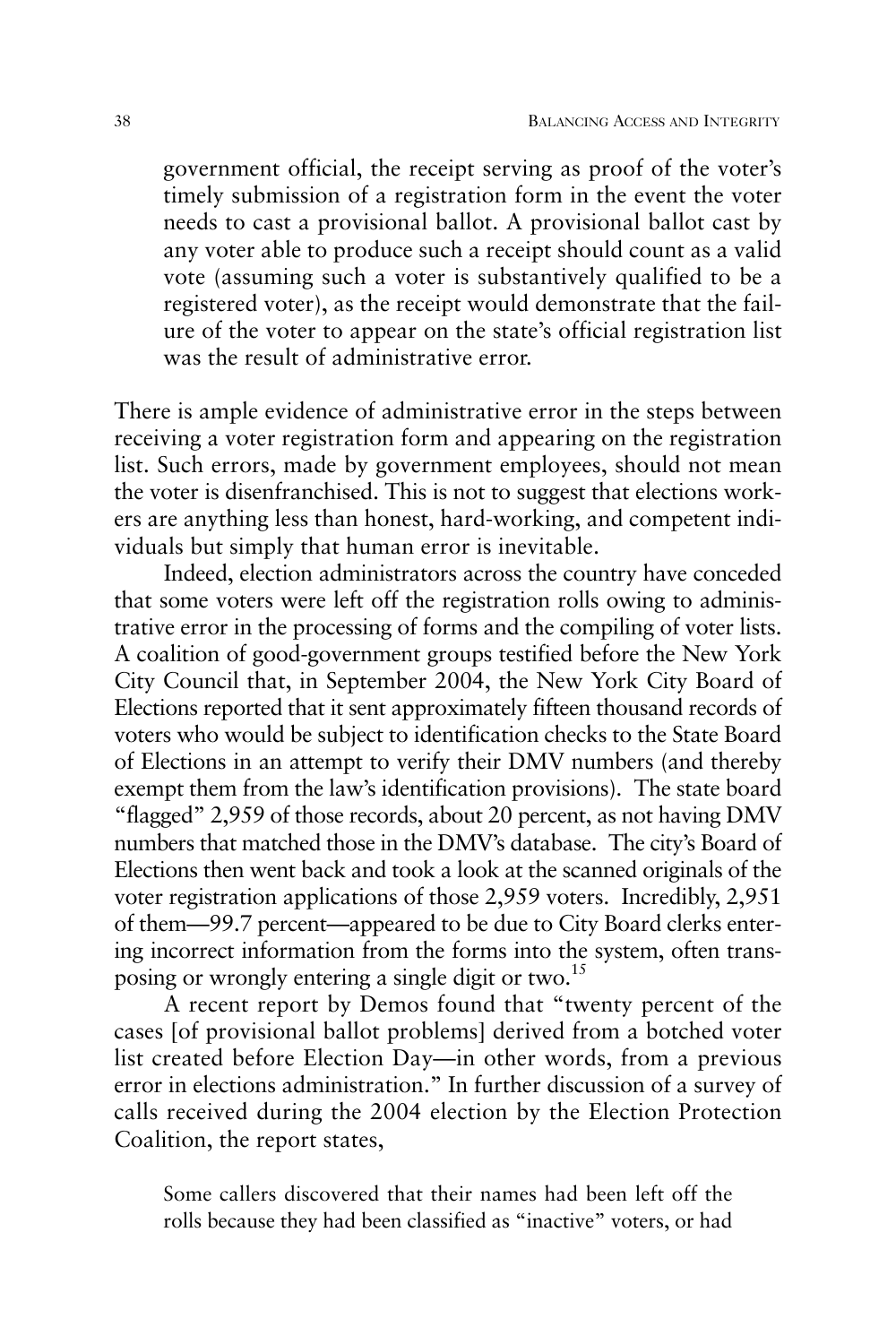mistakenly been purged as ineligible felons. In many other instances, the nature of the mistake was unclear. Voters may have been omitted because of erroneous list purges, flawed or delayed data-entry of registration forms, or the failure of state voter registration agencies to submit voter registration applications to elections boards in a timely manner. . . . Counties lose valid registrations or delay the processing of registration applications such that eligible voters are deprived of their right to cast ballots.<sup>16</sup>

News reports provide numerous further examples of the problem.<sup>17</sup>

- 2.10 If a poll worker challenges a voter signature, and the voter must therefore vote by provisional ballot, the voter should be given the opportunity to present HAVA-defined identification within at least three days of the election to rebut the poll-worker challenge. If the voter does not do so, the elections office should be required to find cause to believe the voter is not who he or she claimed to be in order to disqualify the vote. Poll workers should be trained to challenge signatures only in the rare case where they have specific and compelling reason to believe that a discrepancy is the result of fraud.
- 2.11 When a voter goes to the polls on election day, and the record shows that voter previously requested an absentee ballot, that voter should be entitled to vote by provisional ballot. That ballot should be counted unless it is clear that the voter did in fact already vote by absentee ballot.
- 2.12 In the case where a voter is not registered, a provisional ballot should serve as a voter registration form even if it is not ultimately counted, as is the case, for example, in Colorado.<sup>18</sup>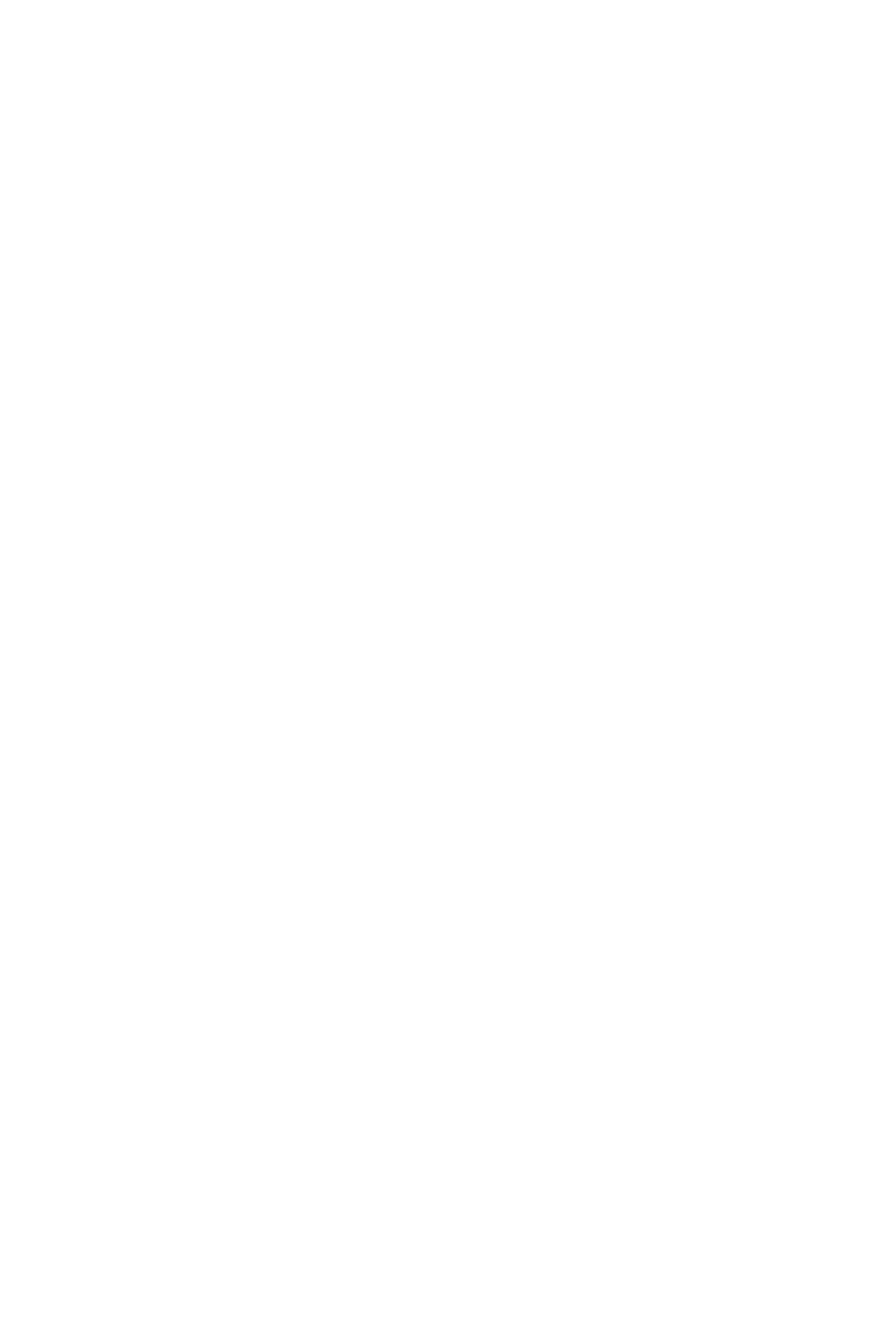# 3. STATEWIDE VOTER REGISTRATION DATABASES

#### **BACKGROUND**

As of the November 2004 elections, at least seventeen states had some form of statewide voter registration list in use. By January 1, 2006, all states must have databases in place as required by the Help America Vote Act of 2002.<sup>19</sup> While the act requires the databases to perform certain functions, for the most part how they are to be built and implemented has been left to the states.

Statewide databases have a number of potential advantages. They can link to correctional databases and courts and smooth the process of both taking felons off the list of eligible voters and restoring the franchise of ex-felons. Links to social service agencies' databases can enfranchise people that have historically had low participation rates, get their information into the registration system accurately, and keep it updated. Duplicate registrations can be prevented by more accurately purging voters who have moved out of the state or by quickly changing registration information for voters who move within state. The potential for fraud is lessened by deleting dead voters from the rolls by expediting the flow of information from health and vital statistics departments. Finally, an up-to-date, clean voter roll could reduce the number of eligible voters whose names are not in the poll book, diminishing the need for what should be the very last option, that of the provisional ballot.

Kentucky and Michigan are two states that have what are considered to be model statewide registration systems.<sup>20</sup> The state of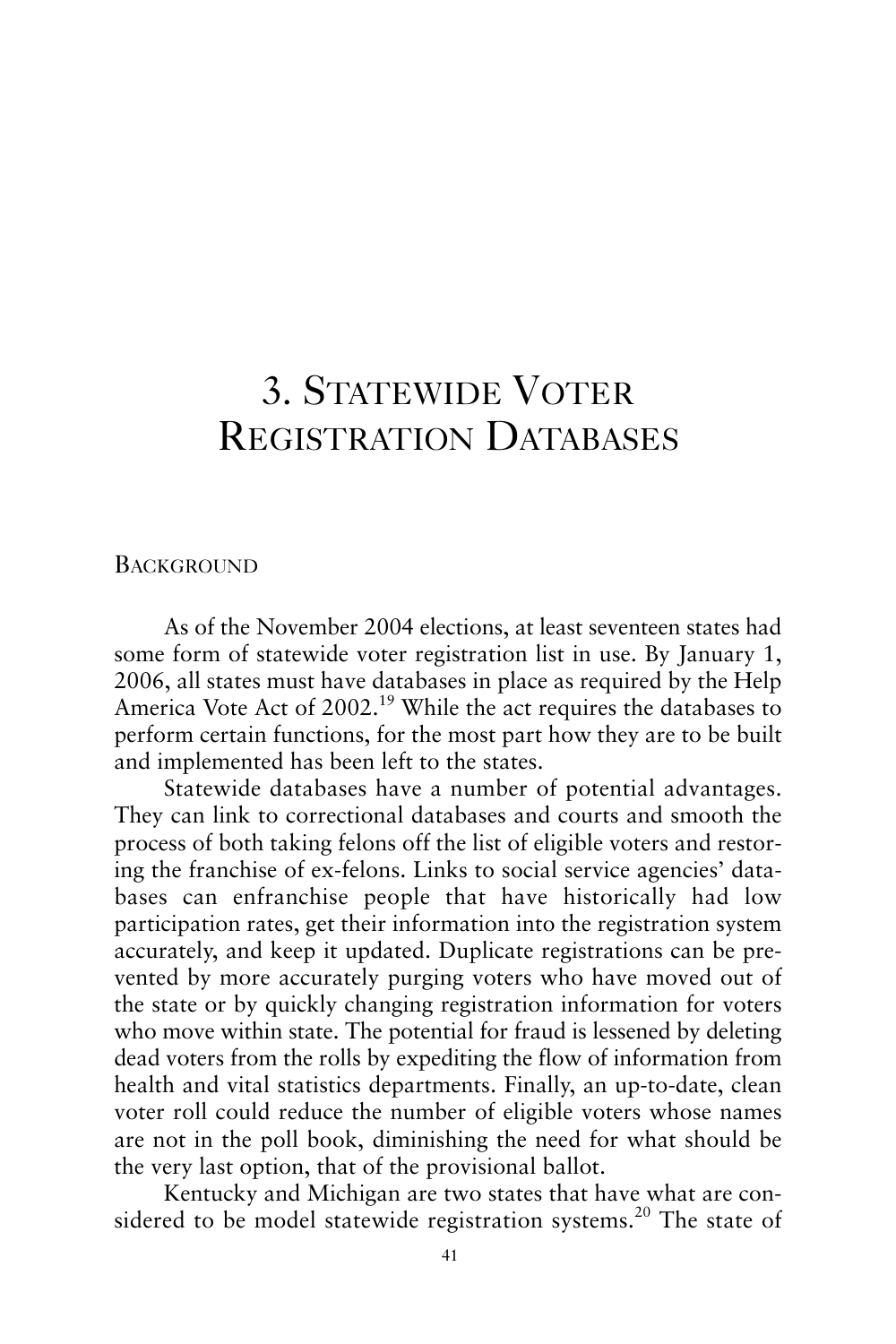Kentucky created one of the first such systems in 1973. Legislation had been passed the previous year providing for a statewide database and requiring that every voter reregister to start with a clean database. In 1986, the system was upgraded to have a real-time, online database that allowed each county to take over its own dataentry duties. It was updated once again in 1995 after the enactment of the National Voter Registration Act  $(NVRA)$ <sup>21</sup>

Kentucky county election officials have access to the database, which is on a mainframe system, from local terminals. The state uses the full Social Security number as the unique identifier. It does not allow for more than one record per Social Security number. Voters who move within Kentucky and reregister have their old record automatically purged from their former county. The state provides daily reports to every county clerk with updates to registrants' records. To ensure privacy, the numbers are not printed on any public documents.

The database has a direct, real-time link to the state's driver's license database and a "nightly batch" link with social services agencies' databases: these include food stamps, Medicaid, and the Kentucky Transitional Assistance Program (K-TAP, formerly known as Aid for Families with Dependent Children). Other information received by but not directly connected to the database comes from the Special Supplemental Nutritional Program for Women, Infants, and Children (WIC) and disability offices.

Information also comes via electronic files from the Department of Vital Statistics twice a month. The names of the deceased are matched with the registration database and then purged. Also, twice a month files of convicted felons are received from U.S. attorneys, and once a month, from the Administrative Office of the Courts. That information is matched with the database for purging purposes.

State law allows a voter to file a protest over being purged. The county board then hears the protest of the voter at the next regular monthly board meeting. If the board finds in favor of the voter, the voter's registration record is restored.

In the 2004 presidential election, Kentucky had a very small number of provisional ballots issued—1,494 out of 1.8 million ballots cast—of which 221 were counted. This could be attributed in part to the accuracy and timeliness of the state's voter registration database.

Like Kentucky, Michigan's election officials saw an opportunity to revamp their registration system completely after NVRA was passed. State law in 1994 required the creation of a statewide voter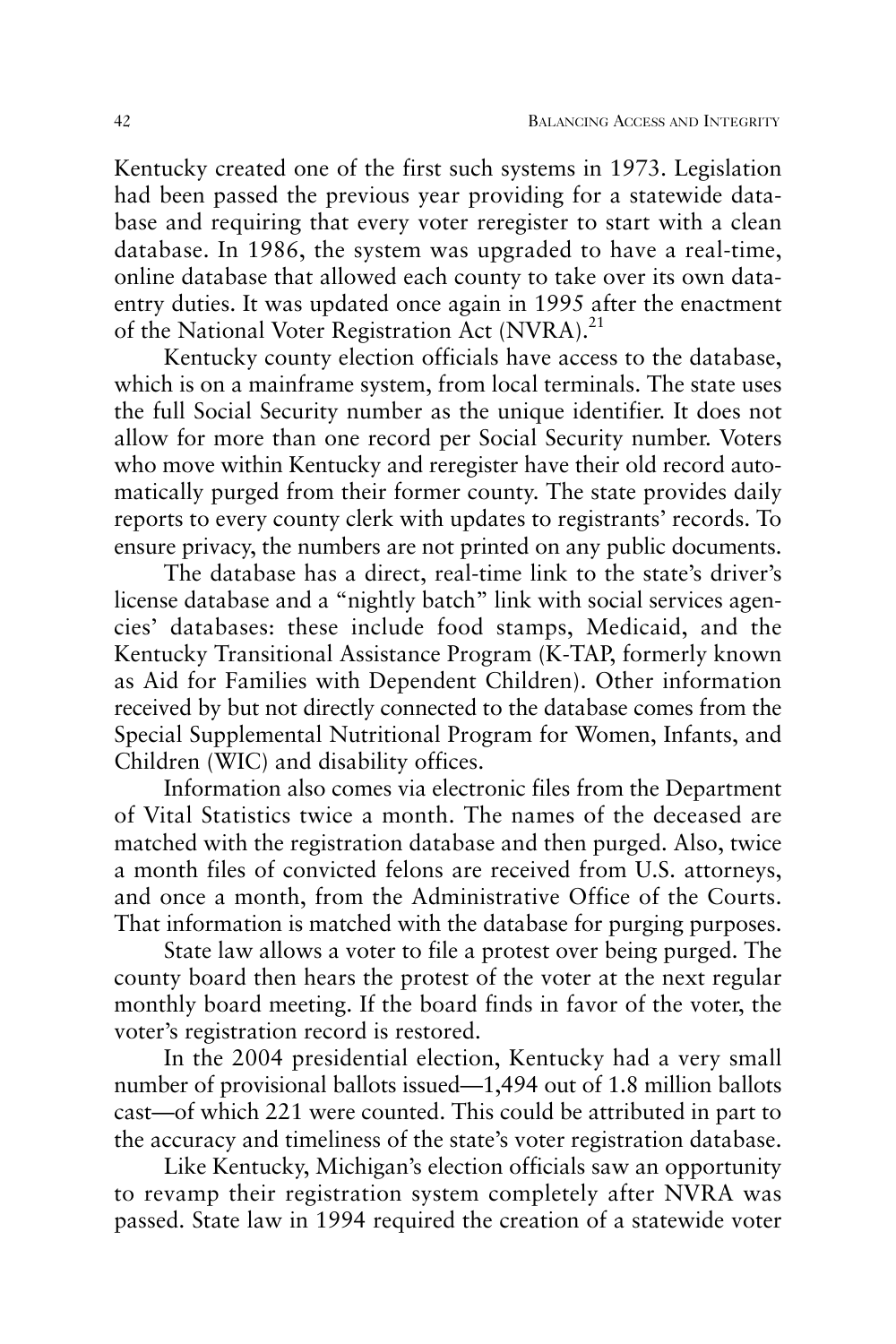registration database. In addition to the passage of NVRA, an additional incentive for action was that Michigan's registration system was more decentralized than most states—it was managed by approximately two thousand local officials at the county, city, and township level.

In 1998, the state implemented the Michigan Qualified Voter File (QVF). As with the Kentucky database, it was built in-house. It was put together using a compilation of voter files maintained at the local level and every registered voter whose name appeared on the Department of State's driver's license/personal identification file.<sup>22</sup> While costly to set up—the state bought all the hardware and software for about \$7.6 million—state officials believed the initial costs would be recouped quickly in reduced paperwork and the streamlining of registration maintenance.

In Michigan's database, each registrant is identified by a driver's license number or personal identification card number—this is the state's unique identifier. If a registrant has neither, one can be generated and assigned. The QVF is linked to the state's driver's license database.

The linkage of the voter registration file and the driver's license database file allows for adjustments to be made to registration information when a voter either makes a driver's license change or registration change. Every "motor-voter" transaction is forwarded to the appropriate local election official, and the local official determines the acceptability of the registration. In the case of Michigan, the state has the advantage of the secretary of state's office being in charge of both the voter registration database and the driver's license database. This means if a voter who is already registered moves to a new county and makes the appropriate change to his or her driver's license, the voter registration is automatically updated without the voter needing to reregister. Eighty-five percent of the state's registrations are via driver's license transactions. Recent state law requires all drivers to use their voter registration address for their driver's license, which helps keep the two records synchronized.

Michigan's system is a "distributed database." The state has a central file located in Lansing that is on a UNIX-based computer. Local clerks have computers and printers with the QVF installed by the state. Local installations are connected to the state file through an Internet account that also was provided by the state, but the databases can stand alone in each jurisdiction when not connected to the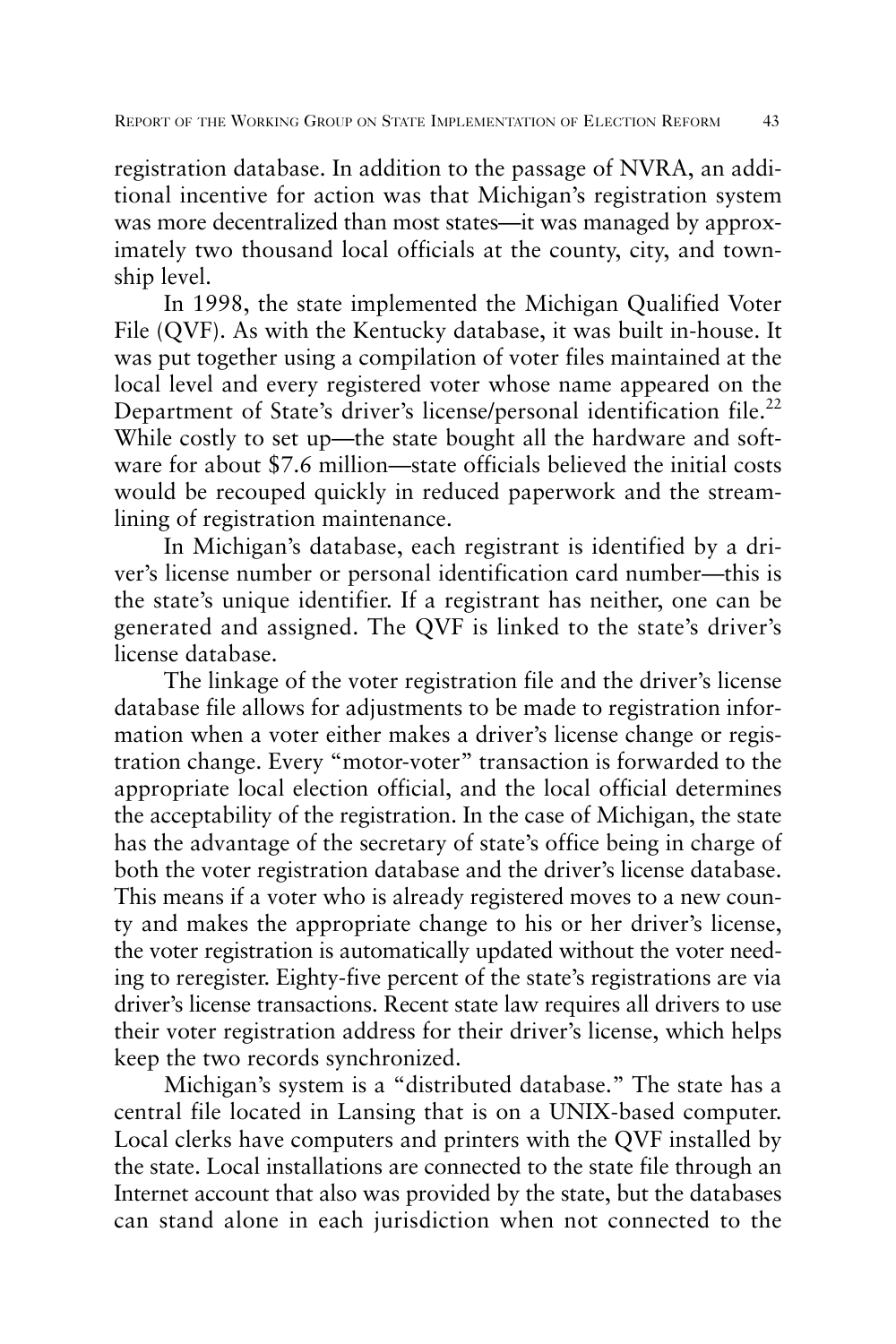Internet. Replication updates go both ways via the Internet connection: the local file updates Lansing, and Lansing updates the local file.

The Department of Community Health gives information to the Department of State on a regular basis about drivers who have died. If the voter was registered, the record is marked deceased, and the local election official is notified.<sup>23</sup>

The Michigan system, like Kentucky's, allows for uniformity: all voters are registered using the same standards. It also allows for a more accurate database. The state claims it correctly purged 800,000 duplicate registrations in building the database. $^{24}$ 

# RECOMMENDATIONS

- 3.1 States should take all appropriate measures to protect the privacy rights of voters when constructing and utilizing the statewide voter registration database. This includes establishing an exclusive list of who has access to voter information and what voter information can be made public and/or be exchanged among state agencies. States also should make clear that information from the database may be used only for voter registration and elections purposes.
- 3.2 Databases should be, at a minimum, connected interactively with the state's Department of Motor Vehicles, courts, Department of Corrections, and Department of Vital Statistics. Optimally, the database should be connected interactively with as many state agencies as possible to ensure the timely and accurate updating of voter information and the most accurate matching and verification of voter registration information (as is the case in Kentucky).
- 3.3 Under HAVA, all voters, including first-time voters registering by mail, who provide a DMV identification number or the last four digits of their Social Security number on their voter registration forms are exempt from HAVA's identification requirements if the state can verify their information with an existing state database.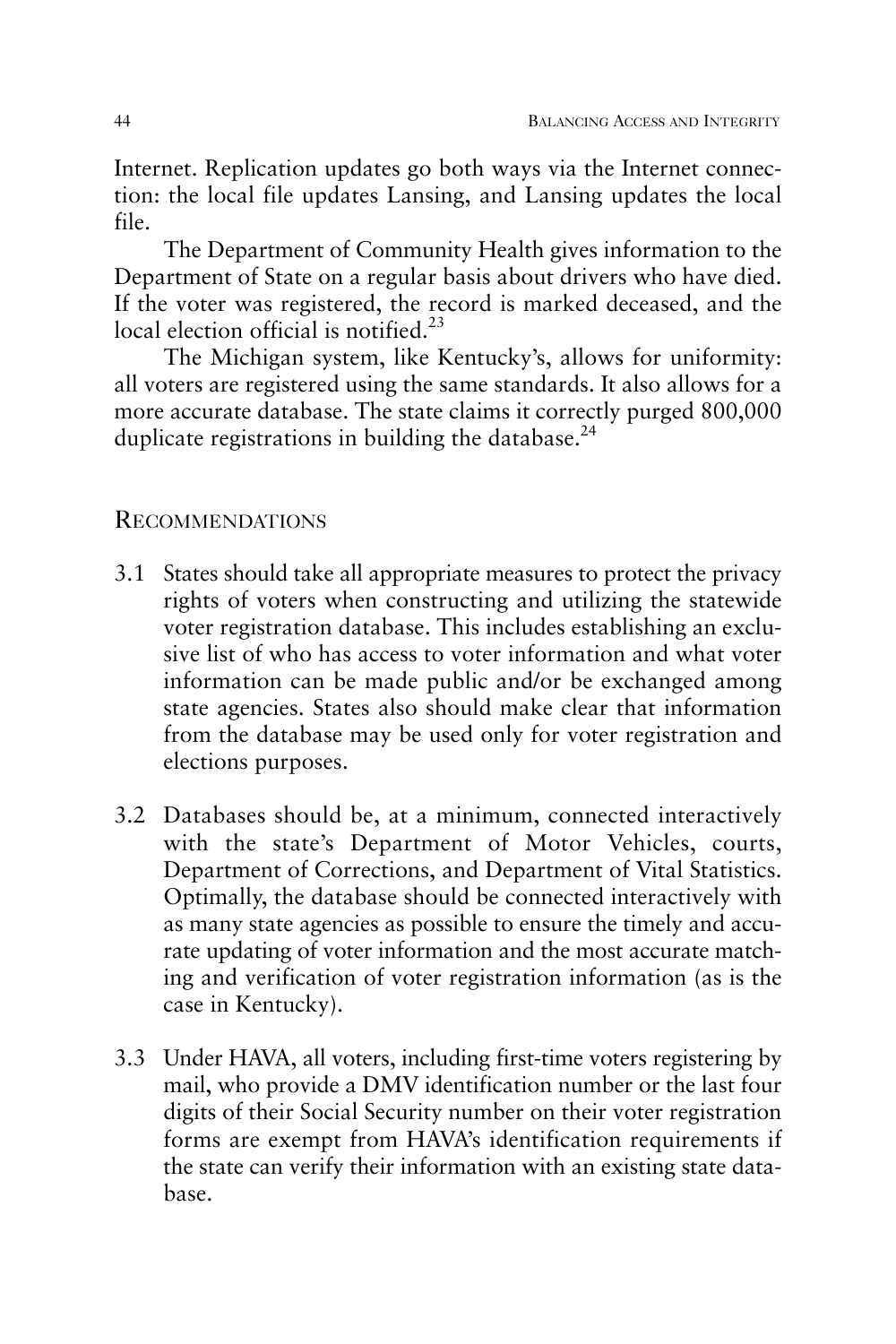REPORT OF THE WORKING GROUP ON STATE IMPLEMENTATION OF ELECTION REFORM 45

- 3.4 When computer verification finds records that match some but not all voter information, these "near matches" should be audited for transposed characters, inverted names, or other frequent errors.
- 3.5 When adding voters, states should adopt a substantial match standard that verifies those applicants who have a significant part of their records verified within state databases. If, for example, an applicant's name and date of birth match a record in a state database but that person has made a minor error such as transposing a pair of the digits on his or her driver's license, the record should count as being verified. In another example, since some Asian voters customarily reverse the order of their surname and family names, if their date of birth and driver's license number match, then their record should be verified. Enactment of a substantial match standard also would alleviate the problem of a minor incorrect entry of voter information by an elections office. States should endeavor, through legislation or regulations promulgated well in advance of the election, to specify criteria for implementation of this "substantial match" standard so as to avoid the potential for postelection disputes over whether particular cases count as a "substantial match."
- 3.6 If it is impossible for the board or elections office to make a match using these standards, unless there is some additional evidence of fraud, the registration should not be automatically rejected. Rather, the voter should be notified in an effective and timely manner and given the opportunity to amend or correct. If there is evidence of fraud, the elections office should make further inquiries and, when appropriate, refer the case to the proper authorities.
- 3.7 Counties should maintain control over adding new registrants to the voter registration rolls. While counties should keep control as well over identifying voters for removal from the registration lists when required by law to do so, rather than automatic removal, the name to be purged should be double-checked by a state or second county elections administrator from another party before final removal. Local administrators should maintain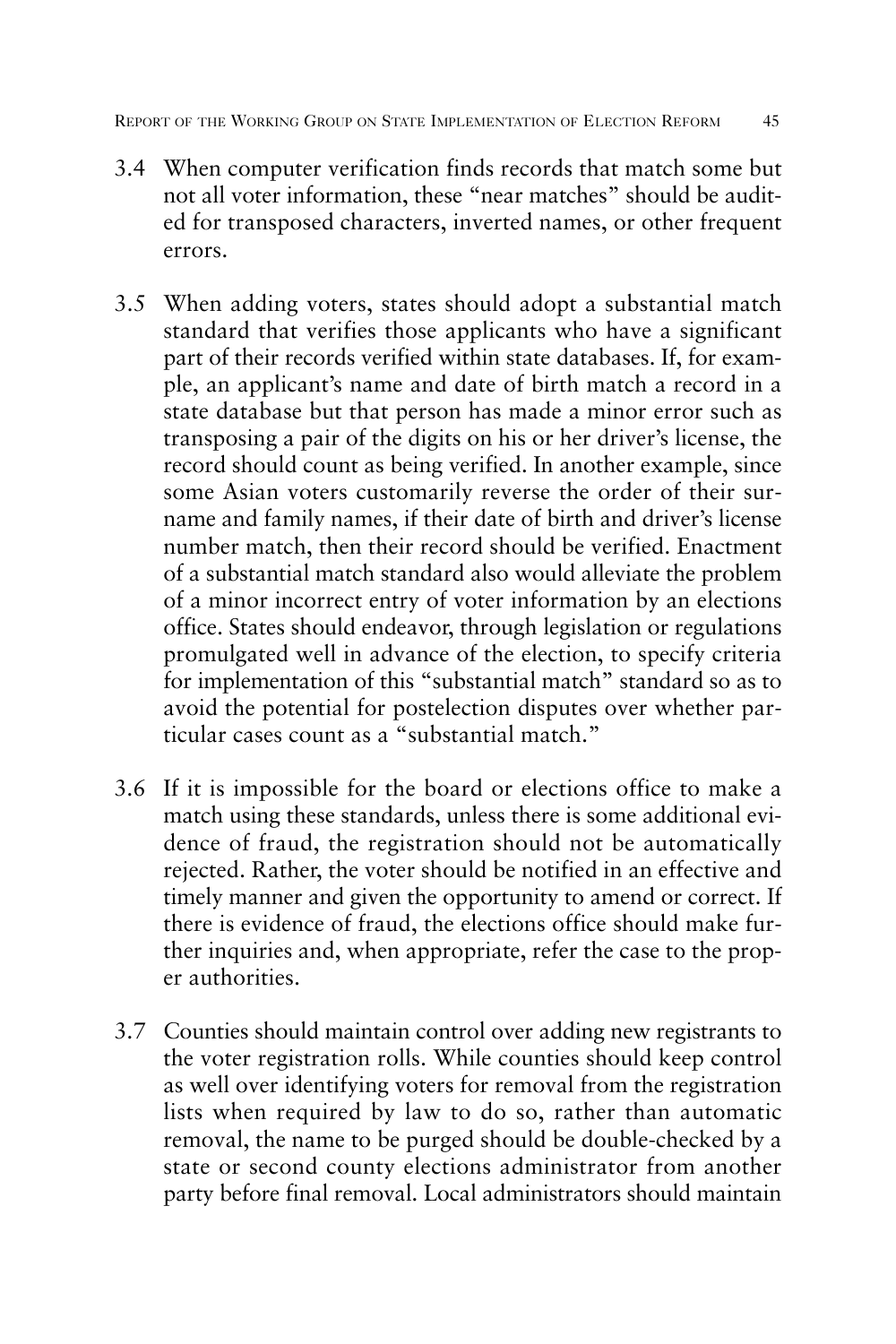primary control, as they are in the best position to know their constituents and the particulars of their own jurisdictions.

- 3.8 Before removing any name from the computerized list, a state should notify the voter and provide that person an opportunity to correct any errors or omissions in the record, including errors caused by election officials. Notification should be made by a certified, forwardable letter to the last known address, along with a postage-prepaid response card.<sup>25</sup>
- 3.9 Statewide databases should preserve electronic records of all their transactions, including those to remove names from the list. These electronic records should indicate the date and time of each transaction, the identities of the persons who removed or modified records, the identities of the persons who authorized the transaction, and the reason any record was removed from the list. The databases should be capable of generating reports of all such transactions to facilitate state oversight and public monitoring of list maintenance activities. $26$
- 3.10 Ideally, statewide databases should be updated in real time. In any case, states should establish uniform and binding timing standards for processing and entry of voter registration information to ensure such data is immediately reflected in the database.
- 3.11 We encourage states to explore opportunities for interstate compatibility in their database software and communications systems.

# FELON PURGES

# **BACKGROUND**

The problems that occurred with respect to felon purges in Florida in 2000 have become election lore. Just before that election, the state removed thousands of actually eligible voters, primarily African Americans, from the rolls. Unfortunately, in 2004, Florida and other states again encountered all sorts of trouble when it came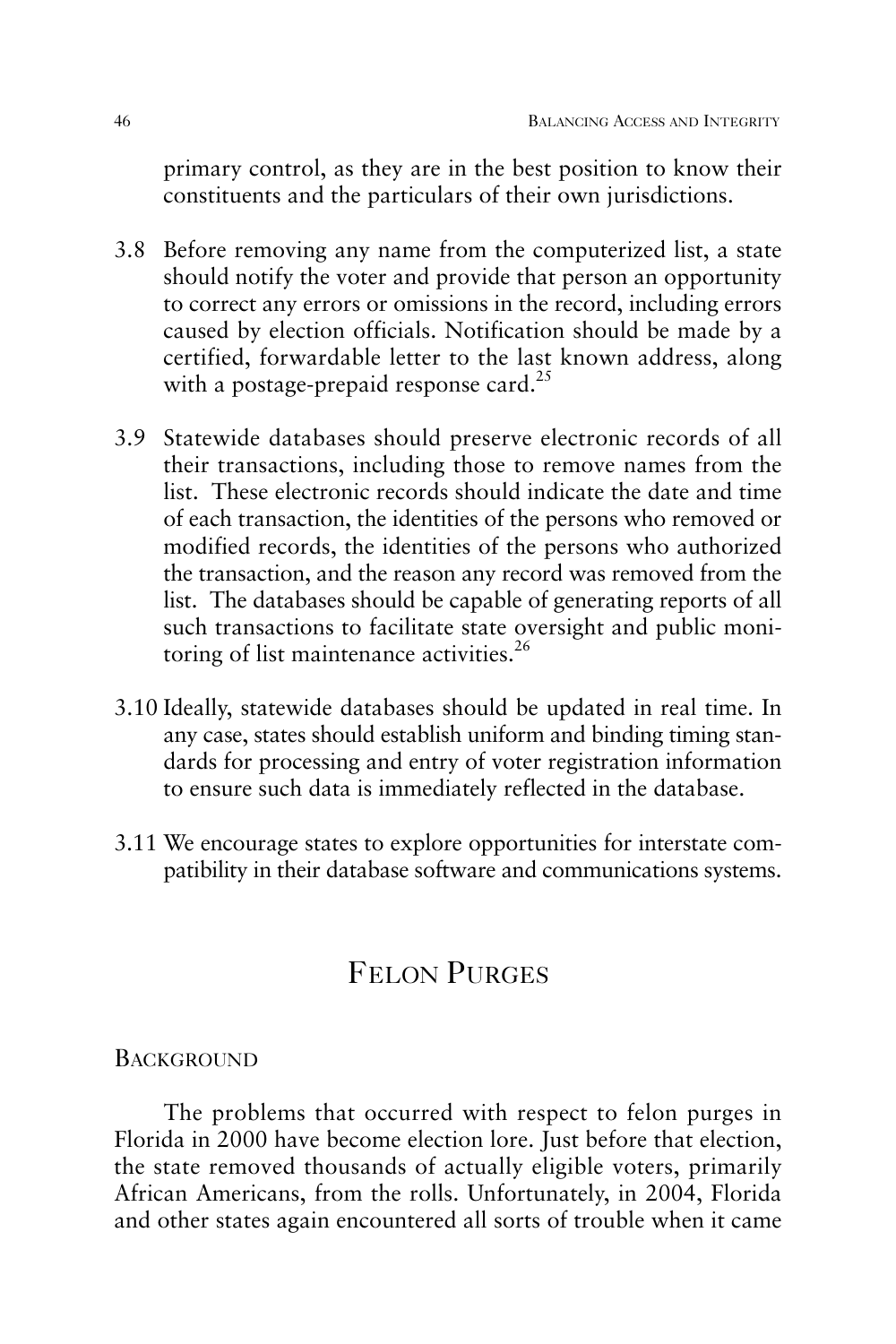to adding and subtracting voters accurately from the registration rolls according to their criminal status. In Florida, the state was forced to withdraw its purge list after news media investigations revealed that the list contained thousands of people who, again, were eligible to vote. Moreover, the list clearly included a disproportionate number of African-American voters relative to Hispanic voters. Indeed, the felon list provided by the state would have disqualified 22,000 African Americans (more likely to be Democrats) and only 61 Hispanics (more likely to be Republicans). $27$ 

For those states that choose to maintain felon disenfranchisement laws, it is critical that determinations about whom to purge be accurate and that those subject to purges be accorded due process. Many states still have not taken appropriate measures to ensure their felon purge and re-enfranchisement process works accurately and effectively.

According to a recent survey of the purge processes of fifteen states with a wide variety of disenfranchisement laws by the ACLU,

- One-quarter of the states surveyed compile their purge lists without reference to any legislative standards whatever, while half the states surveyed do so using only an individual's name and address
- No state surveyed has codified any specific or minimum set of criteria for its officials to use in ensuring that an individual with a felony conviction is in fact the same individual who is being purged from the voter rolls.
- Two-thirds of the states surveyed do not require elections officials to notify voters when they purge them from the voter rolls, denying these voters an opportunity to contest erroneous removals.28

# RECOMMENDATIONS

3.12 Though HAVA does not mandate specific rules concerning the re-enfranchisement of felons who have completed their incarceration, parole, or probation, best practices require that states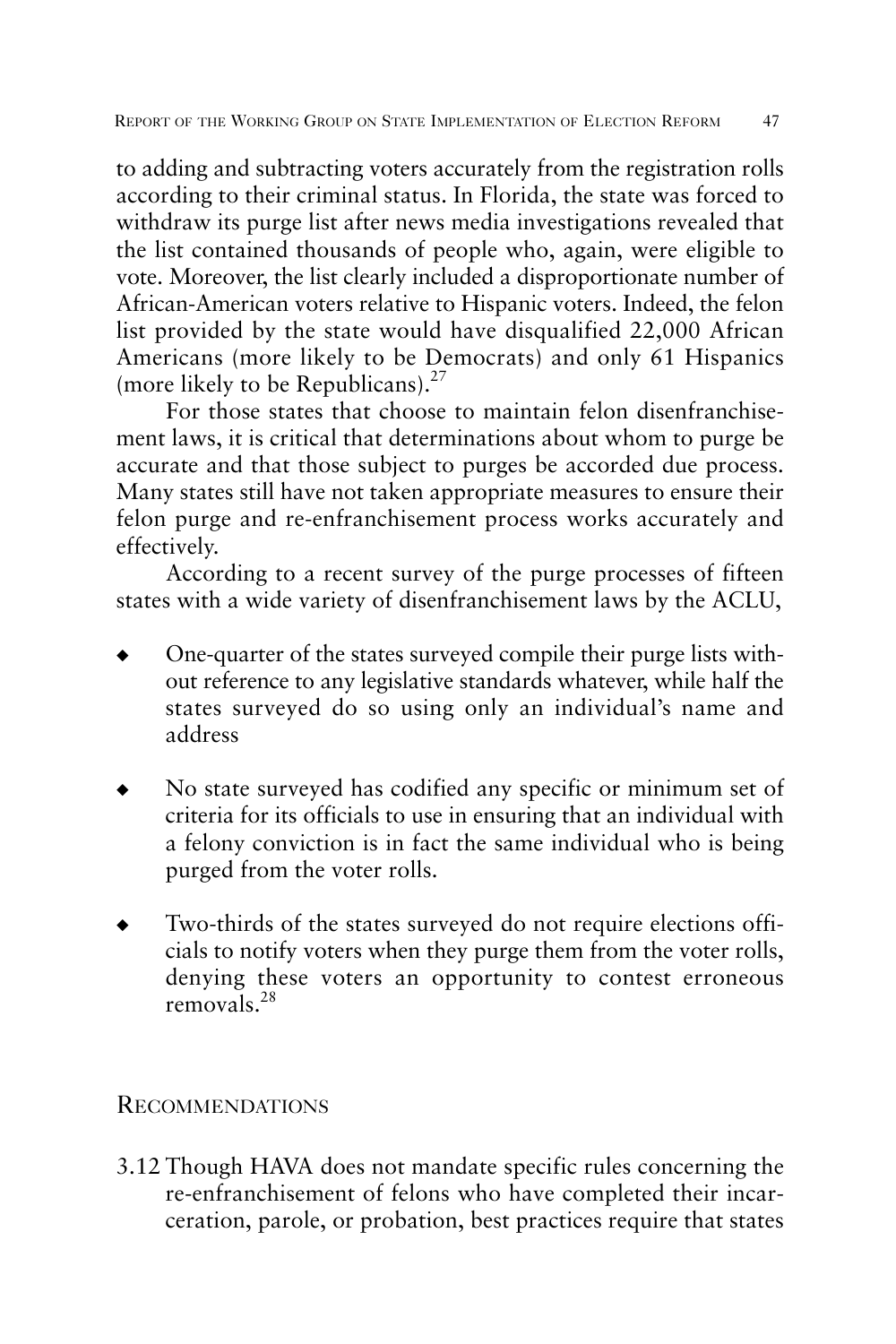make re-enfranchisement automatic or no more burdensome than the process required for any new registrant. At the very least, the re-enfranchisement process should be clear and straightforward. If ex-felons must reregister in the same way as would an individual returning to the state after living in a different state for several years, the law and relevant procedures should be clear that an ex-felon need do no more than any other new or renewing registrant. If an ex-felon must do more than simply reregister, the law should specify exactly what additional information and/or procedures are necessary for reenfranchisement.

Elimination of barriers to ex-felons' ability to register or reregister to vote can have dramatic impacts. After Texas removed its two-year waiting period for felon re-enfranchisement, an estimated 316,981 former felons regained the right to vote.<sup>29</sup>

- 3.13 As long as the ex-felon completes all necessary steps specified by law, re-enfranchisement should be ministerial (that is, mandatory), not discretionary. Otherwise, there is the potential for litigation over abuse of discretion or unlawful discrimination in deciding which ex-felons are permitted to vote and which are not.
- 3.14 In states where re-enfranchisement is automatic upon completion of a felon's sentence (such that the ex-felon is under no obligation to reregister), it is necessary for states—in order to avoid potential errors in their voter rolls—to establish procedures whereby the requisite information is transmitted expeditiously and accurately to the relevant election officials for inclusion in the state's centralized voter registration database. If states neglect to update their rolls in this way, then ex-felons will need to vote using provisional ballots, which will qualify for counting (since, by definition, in a state with automatic re-enfranchisement these ex-felons are registered voters, even though the rolls do not accurately reflect this fact).
- 3.15 States should adopt statutes that specify and standardize matching criteria. These statutes should prescribe the use of numerous matching criteria, require exact matches of felony conviction and voter registration data, and require that matches be double-checked at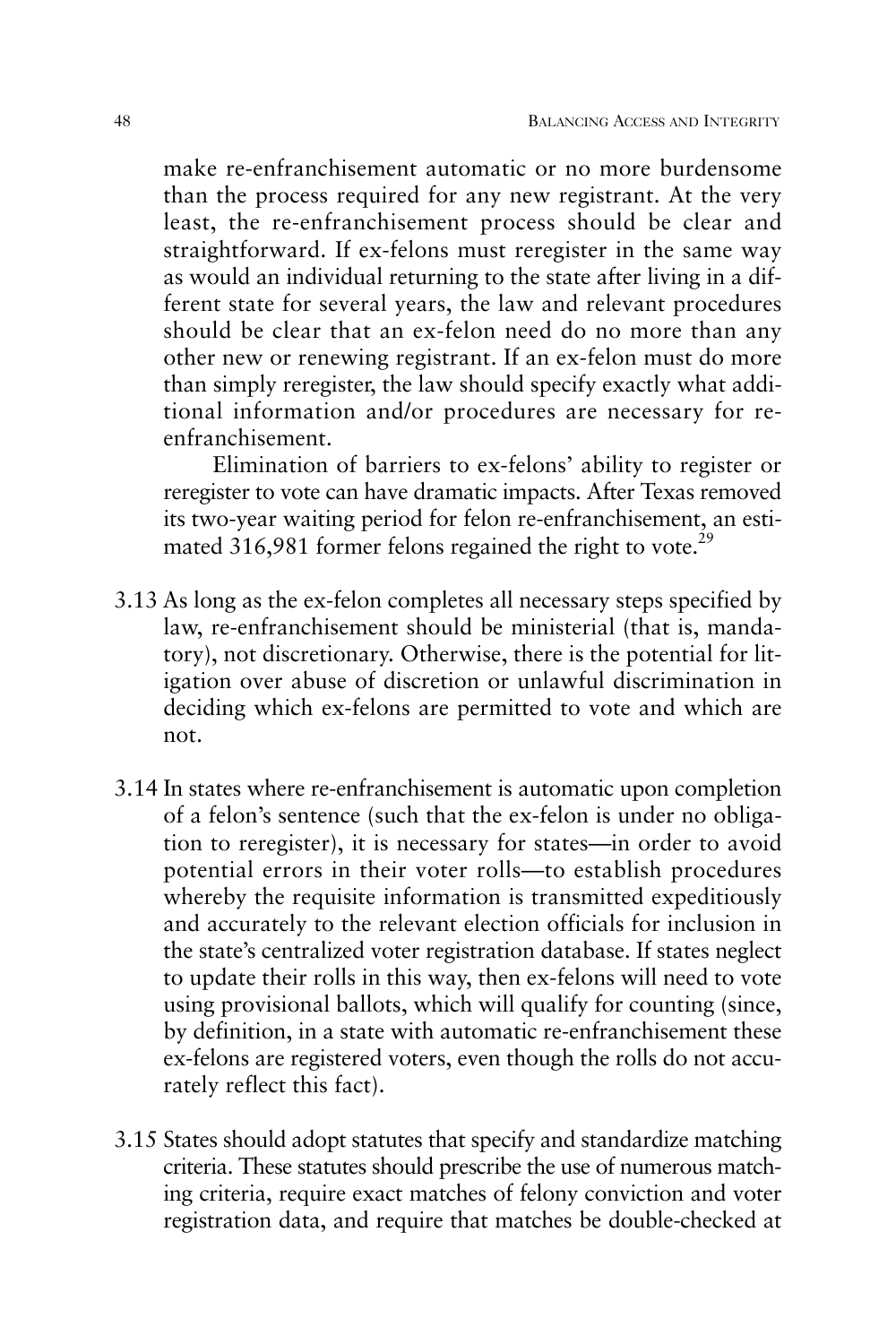state and county levels. Matching criteria should include first name, middle name, last name, gender, maiden name, date of birth, place of birth, and driver's license number, if any.30

- 3.16 Purges should be done year-round but should end ninety days before the election so that anyone purged is given due notice and opportunity to contest the state's determination. As is the practice in New York, any individual to be purged should first be mailed a certified, forwardable notification letter to the last known address. The individual in question ought to have a certain number of days to respond (in the case of New York it is fourteen days, but states should consider making it twenty-one). The letter that New York administrators send includes a postageprepaid card that asks the person to list any reasons why he or she should not be removed. If the individual does not respond, the state sends out a second letter with information about reenfranchisement.<sup>31</sup>
- 3.17 With respect to felons currently incarcerated, we recommend that the state send the notification to the prison where the individual is being held.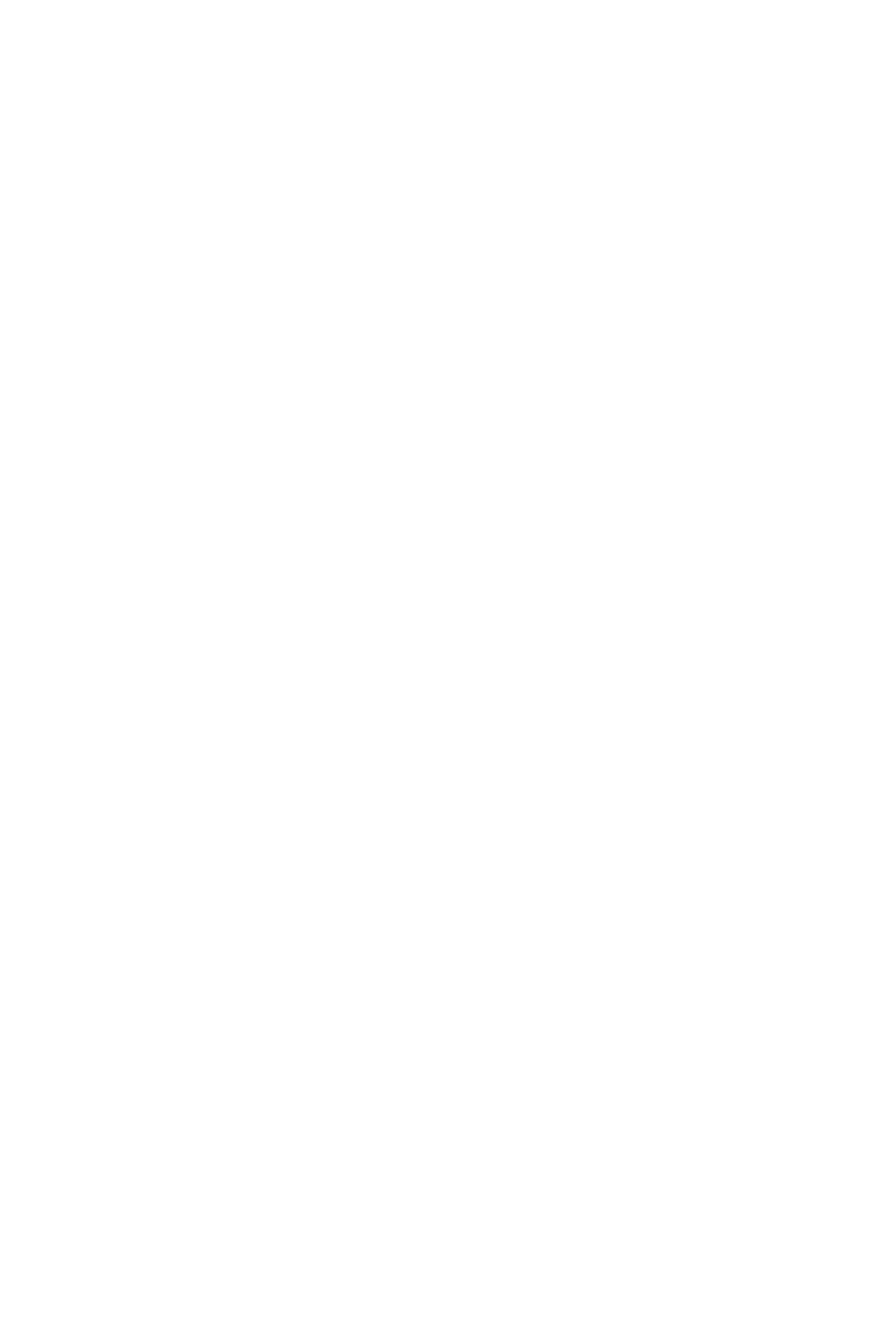# 4. VOTER IDENTIFICATION

#### **BACKGROUND**

Perhaps the most divisive and partisan issue in election administration, voter identification predates the Help America Vote Act and the 2000 election fiasco as a significant issue of concern in a number of states. The issue is a classic question of balance: many view requirements for polling place identification as necessary to ensure ballot security. Only those who are qualified to vote can cast ballots, and those who would commit fraud would be thwarted by requirements to prove their identity beyond stating their names or signing a poll book.

Others, conversely, often refer to voter identification rules as a "solution in search of a problem." They argue it is an unnecessary burden that does not prevent fraud, in that most fraud does not occur at the polling place; it potentially intimidates certain segments of the population from going to the polls; and it may disenfranchise those groups less likely to have required verification: the elderly, the poor, and language or ethnic minorities.<sup>32</sup>

In 2002, Congress tried to craft a compromise: Title III, section 303 of the Help America Vote Act mandates that only those voters who register for the first time in a jurisdiction through the mail—and who fail to include a copy of their license, copy of a utility bill, bank statement, government check, or other government document that shows a voter's name and address, or to provide their driver's license number or the last four digits of their Social Security number—present identification at a polling place the first time they vote. If they fail to do so, they are entitled to a provisional ballot, which should be counted if the voter is later determined eligible under state law.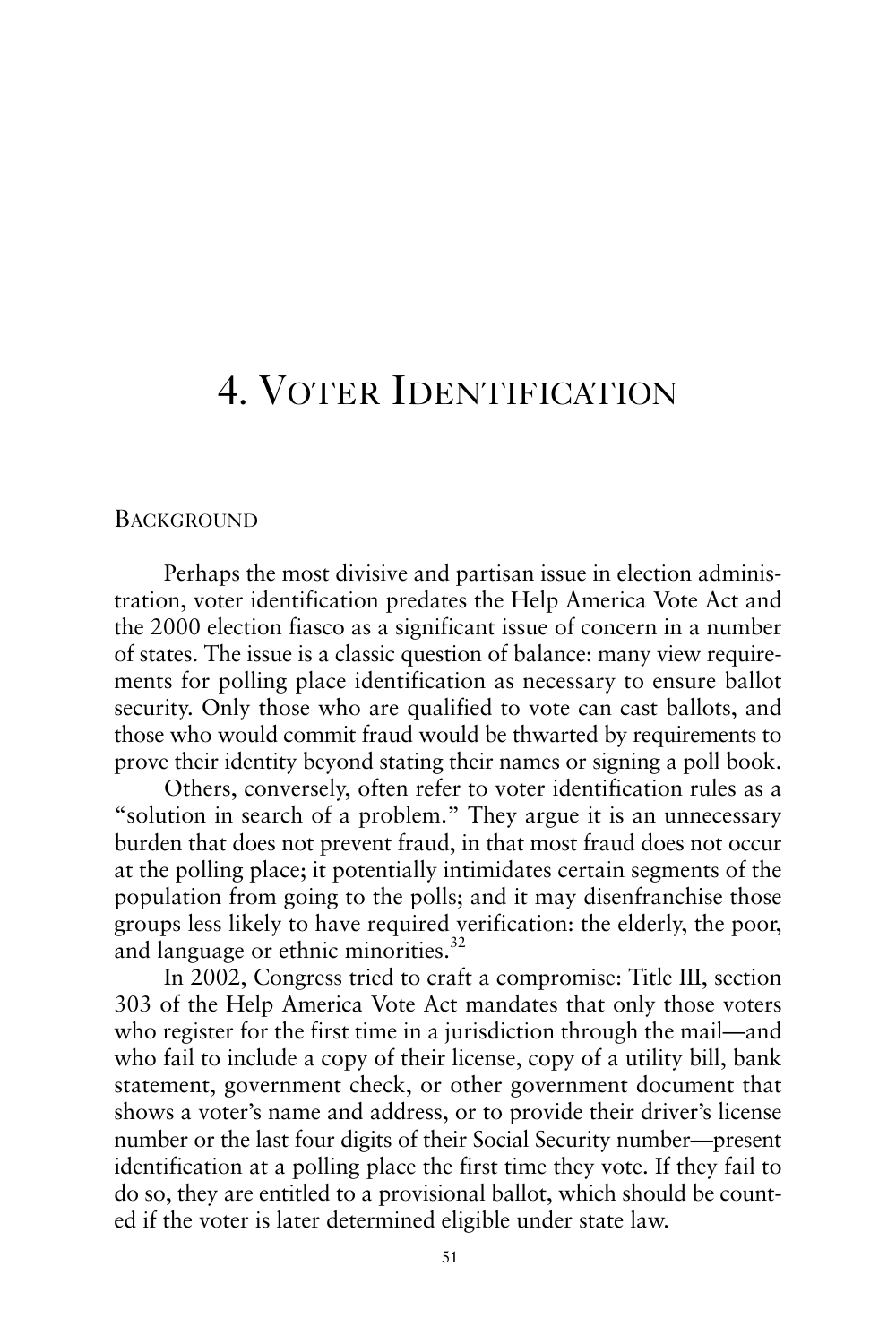In 2000, eleven states required voters to show some verification of their identity before voting. Four states allowed poll workers the option of demanding voter identification or allowed localities to establish their own rules. Nine states required a signature match, while eighteen required a voter's signature in a poll book. In nine states, voters were asked to state their names.<sup>33</sup>

In thirty-three states and the District of Columbia, HAVA's rules represented the first time any voters were required to show identification. The passage of HAVA, however, as well as the post-2000 election flurry of legislation around the country, led to a marked increase in the number of states requiring all voters to show identification. Lawmakers in six states—Alabama, Colorado, Montana, North Dakota, South Dakota, and Tennessee—confronted with the necessity to update voter identification laws to make them HAVA compliant went further and enacted universal voter identification. (North Dakota, which enacted voter identification in 2003, does not require voter registration.) In 2004, lawmakers in thirteen more states debated similar voter identification bills.

At the time of this report, a total of twenty states have laws requiring all voters to show identification when voting. There are indications that the number of states requiring identification will continue to rise.

As in previous years, the debate in state legislatures regarding this issue has been partisan and sometimes racially divisive. For example, according to a recent report in the *Atlanta Journal-Constitution,*

Lingering anger over a vote to require picture IDs at the polls spilled over into a special Saturday session of the Georgia General Assembly centered on the symbolic repeal of the state's Jim Crow laws. African-American lawmakers, and some white ones, staged walkouts in the House and Senate on Friday night to protest proposed photo ID requirements that they likened to the poll taxes, literacy tests and other obstacles used to suppress black votes during segregation.<sup>34</sup>

Senators Mitch McConnell (R.-Ky.) and Christopher "Kit" Bond (R.- Mo.) recently introduced federal legislation (S. 414) that would require all voters to show identification around the country. It would place the burden on states to provide identification to all voters free of charge, with money provided by federal grants.

In fact, while much of the emphasis on ballot security and fraud reduction has centered on proposals to introduce or change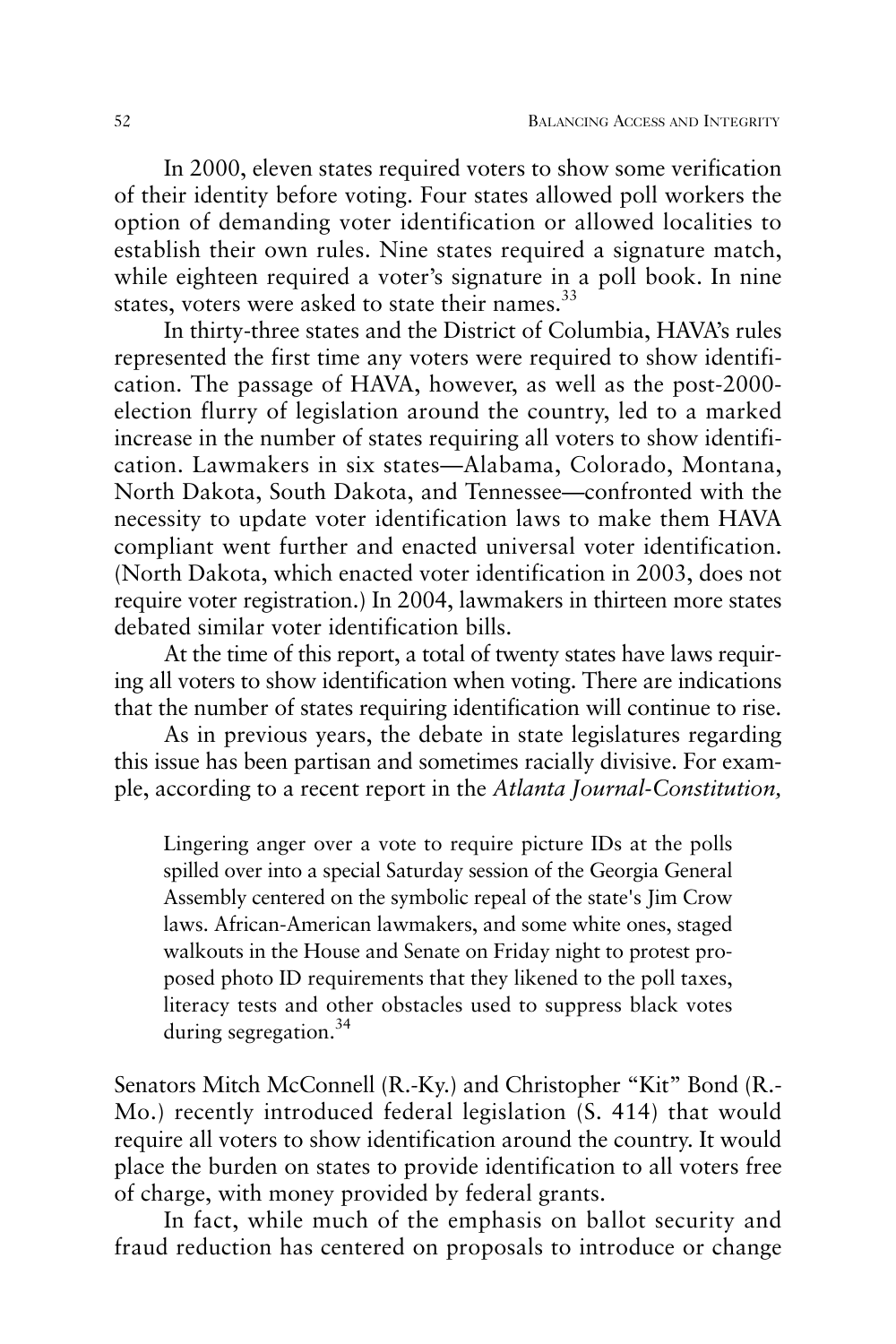requirements for polling place identification from voters, election officials in many states have said that the mail (that is, absentee ballots and early voting by mail) provides the best opportunity for those seeking to undermine the election process and commit fraud on a much larger scale. That is because the anonymity and privacy of the ballot—critical ingredients of the election system's integrity—are most easily compromised when voters cast absentee ballots. For example, if absentee ballots are sent to a married couple, it would be possible for one spouse to vote the other spouse's ballot and then have him or her sign the outside envelope. The potential for coercion—of spouses, children, or even parents—lurks in a way that it does not in the privacy of the voting booth. No-fault absentee voting also raises the possibility of vote-buying schemes. If someone tries to pay a voter to vote for a particular candidate, the offerer of the bribe cannot verify whether the voter has actually done so if the voting took place at a precinct, given the secrecy of the ballot. The same cannot be said for mail-in ballots.

By contrast, there is a good deal of anecdotal evidence suggesting polling place voter fraud is exceedingly rare.<sup>35</sup> As Georgia secretary of state Cathy Cox wrote in a letter to Governor Sonny Perdue opposing the state's new identification bill,

One of the primary justifications given by the Legislature for the passage of the photo identification provisions of House Bill 244 the elimination of voter ID fraud at the polls—is an unfounded justification. I cannot recall one documented case of voter fraud during my tenure as Secretary of State or Assistant Secretary of State that specifically related to the impersonation of a registered voter at voting polls. Our state currently has several practices and procedures in existence to ensure that such cases of voter fraud would have been detected if they in fact occurred, and at the very least, we would have complaints of voters who were unable to vote because someone had previously represented himself or herself as such person on that respective Election Day.<sup>36</sup>

### RECOMMENDATIONS

4.1 We recommend that states not expand voter identification rules at this time—for example, by requiring all voters to show identification documentation at the polls—as there has been insufficient time for a thorough evaluation of all relevant information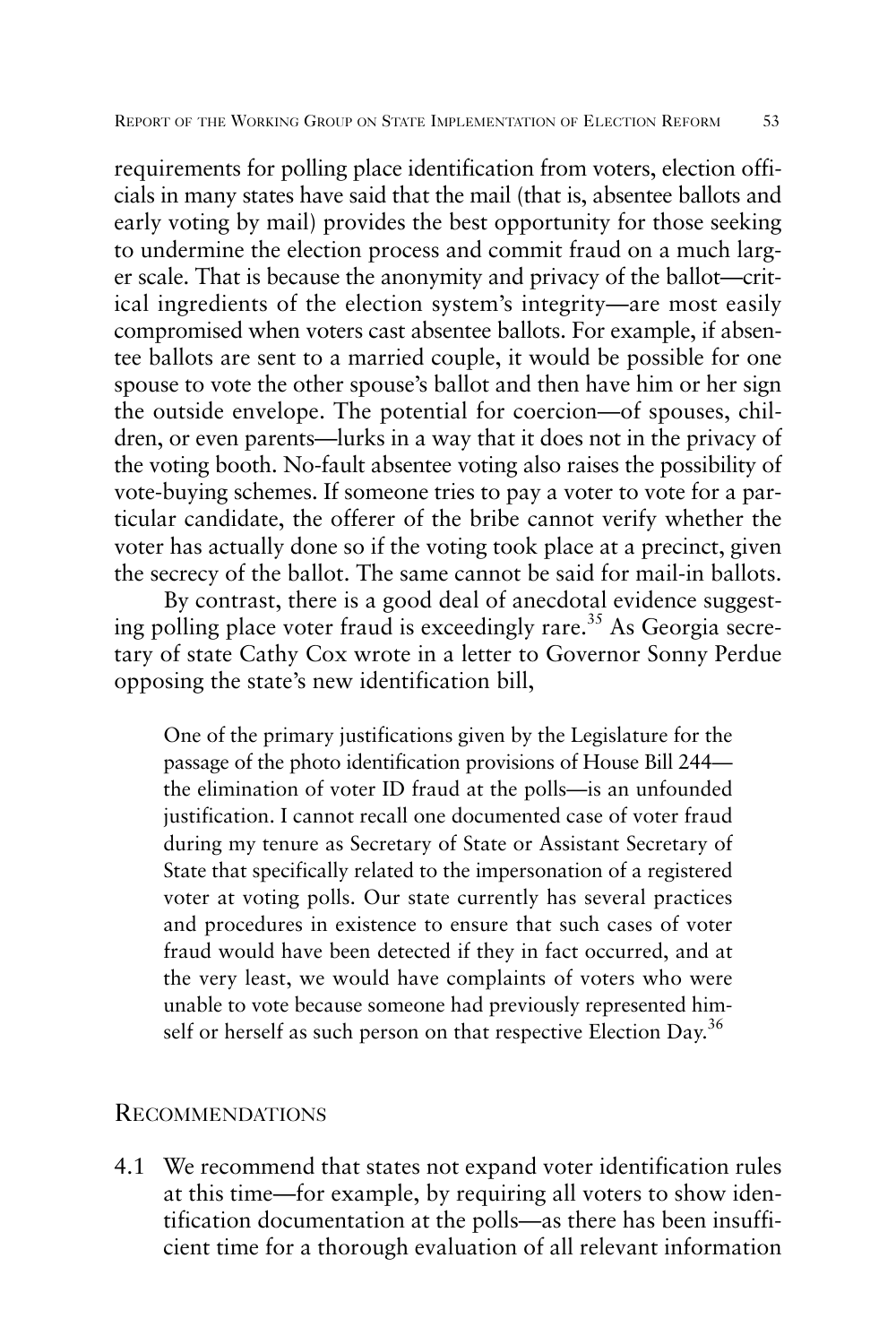and options relating to such rules. Instead, this report encourages policymakers and policy analysts to explore new approaches that might minimize the scope and extent of policy disagreement on the topic of voter identification and, optimistically, to defuse some of the intense controversy surrounding this topic.

- 4.2 Considerable empirical research is necessary to inform the ongoing policy discussion over voter identification. Fruitful avenues for such empirical research include the extent to which identification requirements impose burdens on voters and whether those burdens fall differentially on various subsets of the voting population, including the elderly and language, racial, or ethnic minorities. Likewise, empirical research would help illuminate the extent to which identification requirements contribute to the avoidance of fraud and/or other forms of voting irregularities. Furthermore, empirical research is necessary to address the question of whether identification requirements help or hinder the objective of reducing election-related litigation that tends to undermine the public's confidence in the validity of the election's results.
- 4.3 Careful consideration should be given to whether the obligation to provide documentation, particularly at the time of casting a ballot, has the effect of creating a barrier to the exercise of the franchise and, if so, the steps a state may adopt to avoid this barrier. For example, states that currently require voters to present photo identification when they vote should, with respect to indigent voters, make sure that such documentation is widely available at the state's expense, so that the identification requirement does not have the practical effect of serving as a kind of poll tax. (See Recommendation 4.8.)
- 4.4 In particular, given that HAVA's requirements regarding provisional voting and the creation of statewide computerized databases are novel developments in the field of election law and administration, it is necessary to explore the ways in which these two new developments will interact with the subject of voter identification. In what way does the availability of provisional voting, as an "insurance policy" for properly registered voters, protect the right to vote for those who go to their polling places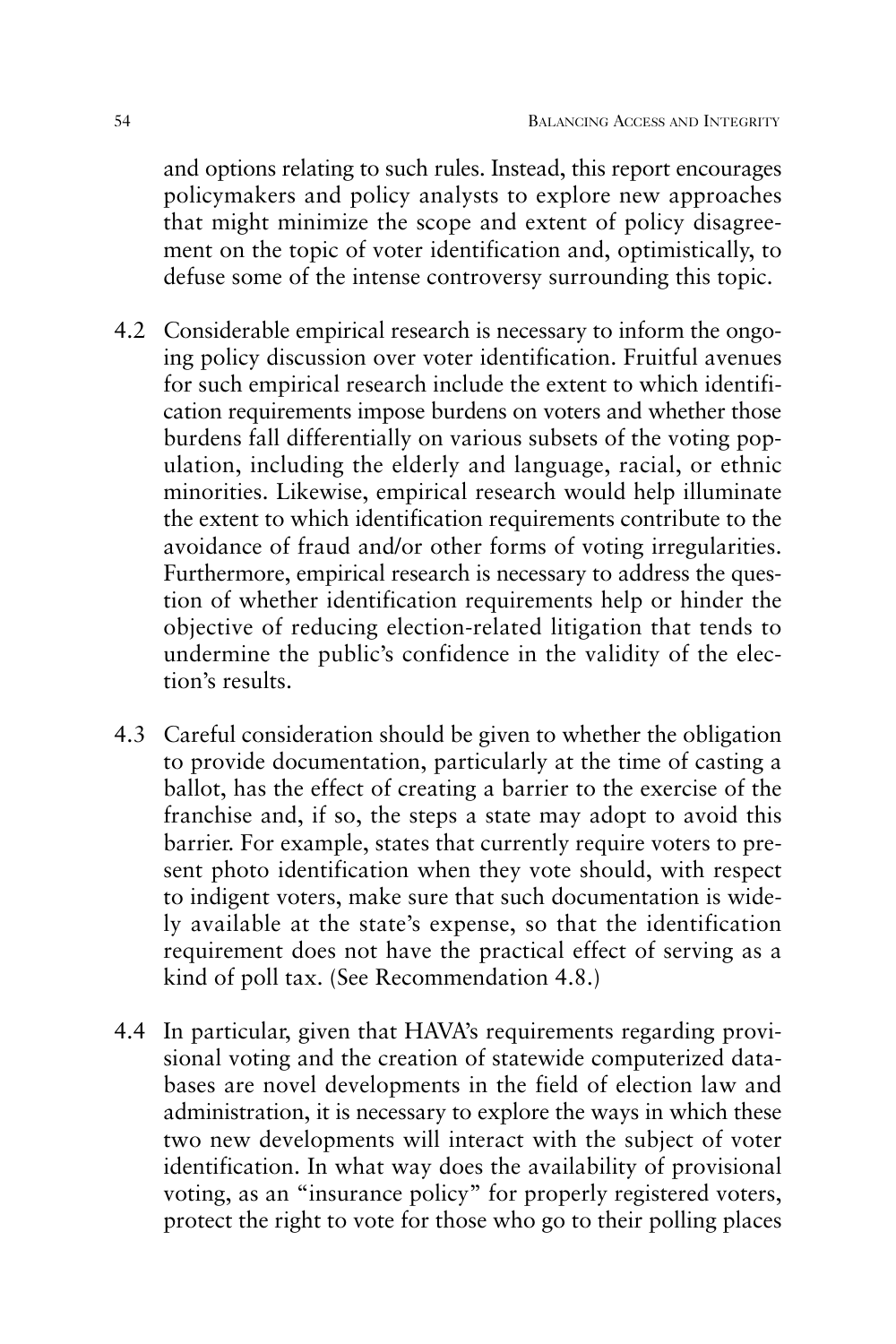without particular identification documents that are required either by HAVA or state law? Conversely, in what way do more stringent polling place identification requirements exacerbate the need to rely on the safety net of provisional voting, thereby potentially leading to more postelection disputes and litigation over the qualification and counting of provisional ballots?

- 4.5 Similarly, what forms of identifying information and/or documentation are necessary to ensure the reasonable accuracy of statewide voter registration databases, both at the time new registrations are entered into the database and with respect to the ongoing maintenance of the names in the database? If and when appropriate standards and procedures are in place with respect to computerized statewide registration databases, is it possible particularly with the use of technology in the form of electronic poll books or otherwise—for voters to "sign in" at their polling place on election day simply by verifying the information contained in the computerized statewide registration database?
- 4.6 Most important, whatever particular rules a state adopts regarding required identification at the time of registration and voting, states should devote special attention to making sure they are straightforward and unambiguous, so that both voters and poll workers easily understand exactly what rules apply.
- 4.7 In addition, given the special sensitivity of identification requirements, states should pay close attention to whether their rules, both as written and as implemented, are consistent with the basic principle of treating all voters equally. This point is important not just for the intrinsic democratic reason that all voters are entitled to equal treatment in the electoral process but because of the practical need to avoid potentially disruptive litigation under the Equal Protection Clause of the Fourteenth Amendment, as interpreted in *Bush v. Gore* and related precedents. In this regard, states should be wary of adopting identification requirements applicable to voting at polling places that do not apply as well to absentee or other forms of at-home or mail-in voting. States that require more stringent forms of identification when people vote at polling places than when they vote at home may be expected to have to justify this distinction in equal protection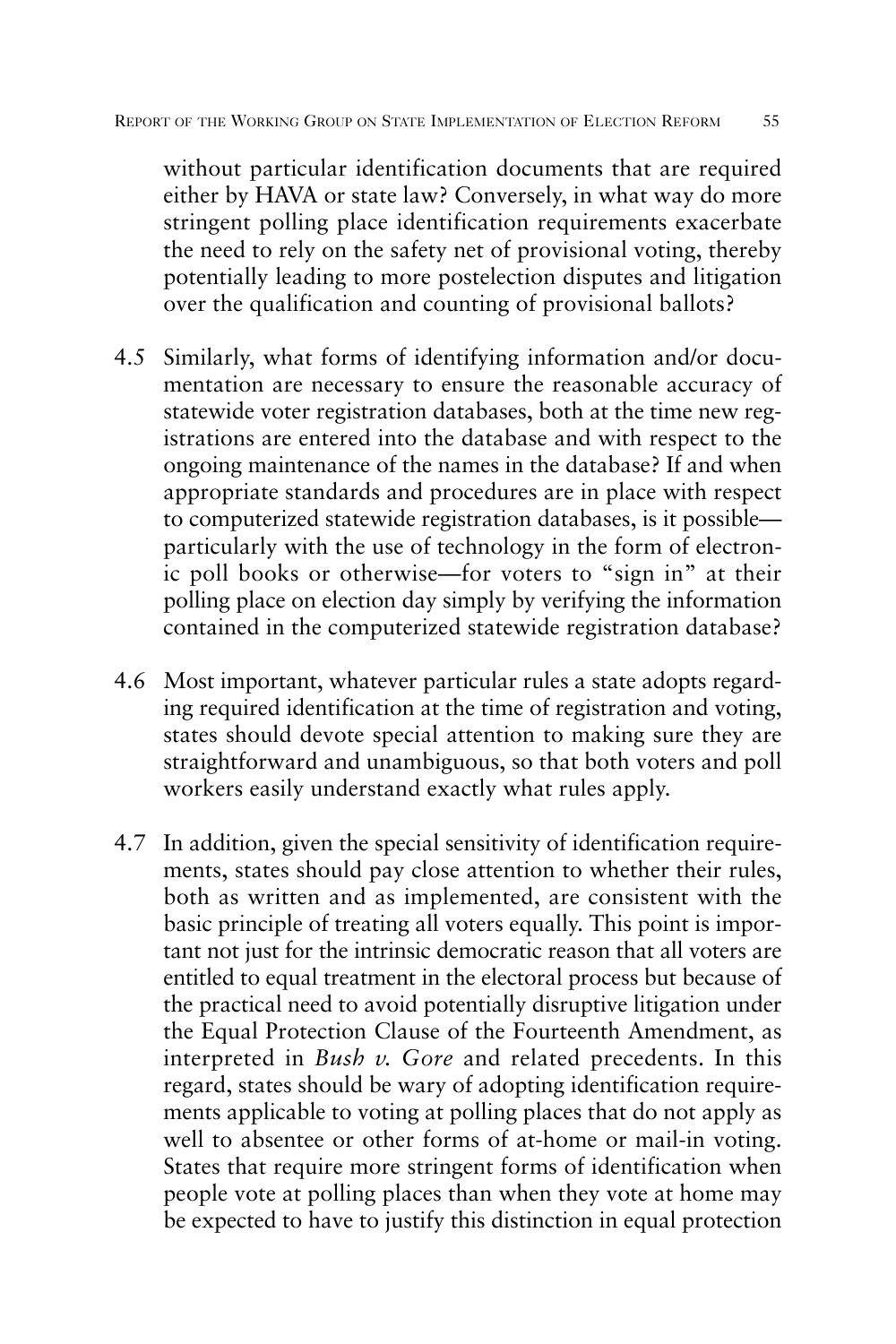litigation under the strict scrutiny standard and may be hardpressed to do so.

4.8 States that now require every voter to show identification should provide valid identification free of charge to all voters. Moreover, making a free identification document available through the Department of Motor Vehicles is inadequate; such identification should be very easily obtained and available at many different times and locations, including evenings and weekends. Alternatively, states might mail voters an application that allows the voter to provide some piece of information that would verify his or her identity along with a picture, and to return it postage prepaid.

Many voters cannot meet the financial burden of obtaining a valid identification, particularly if they do not drive and therefore do not need to have the kind of verification required in some states. In addition, many cannot take time off during a workday to stand in line at the DMV to obtain a document necessary to exercise the right to vote.

4.9 In their antifraud efforts, states also should focus on absentee ballot fraud, which many states consider a far greater threat to election integrity than polling place fraud. Some states are already beginning to move in this direction. $37$  Oregon employs a multilayered system in an effort to curtail fraud. First, the ballots cannot be forwarded. Second, the voter is required to sign an outer envelope, which is verified using a computer signature on record. Questioned ballots are put aside for investigation.<sup>38</sup> The state has recently added even greater security measures. First, beginning in 2002, the state required all counties to file a "ballot security plan." Second, the state now requires that ballot drop boxes, which voters can use to save a stamp, must be marked as "official" (when set up by elections officials) or "unofficial" (when set up by others).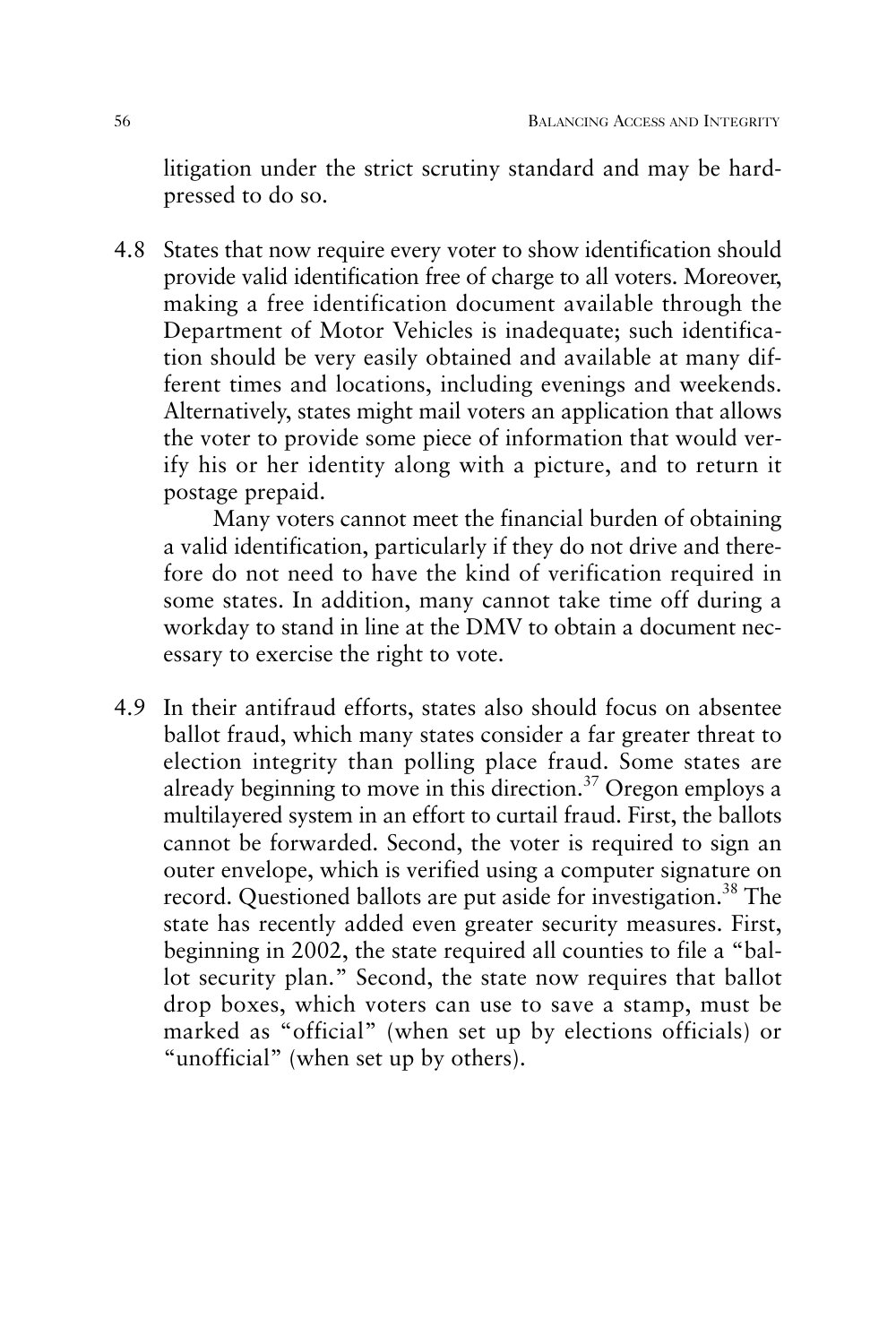# 5. TESTING AND CERTIFICATION OF VOTING SYSTEMS

## **BACKGROUND**

The current system for testing and certification is essentially a four-step process in many states:

- 1. Vendor testing
- 2. Qualification testing: For the past several years, qualification testing has been conducted by the National Association of State Election Directors and contracted Independent Testing Authorities. This task will now be the responsibility of the United States Election Assistance Commission (EAC). The National Institute of Science and Technology will staff the Technical Guidelines Development Committee of the EAC and will accredit laboratories under the National Voluntary Laboratory Accreditation Program. Hardware, software, and documentation of the voting system are to be defined, reviewed, and tested for conformity with the federal voting system standards. To be qualified, a system must contain a method to create elections, provide a ballot, record votes, report tallies, produce an audit trail, and ensure voting is secret, accurate, and reliable. An Independent Testing Authority reviews code and documentation to ensure it will provide an accurate election. Qualification testing does not mean the system complies with state standards.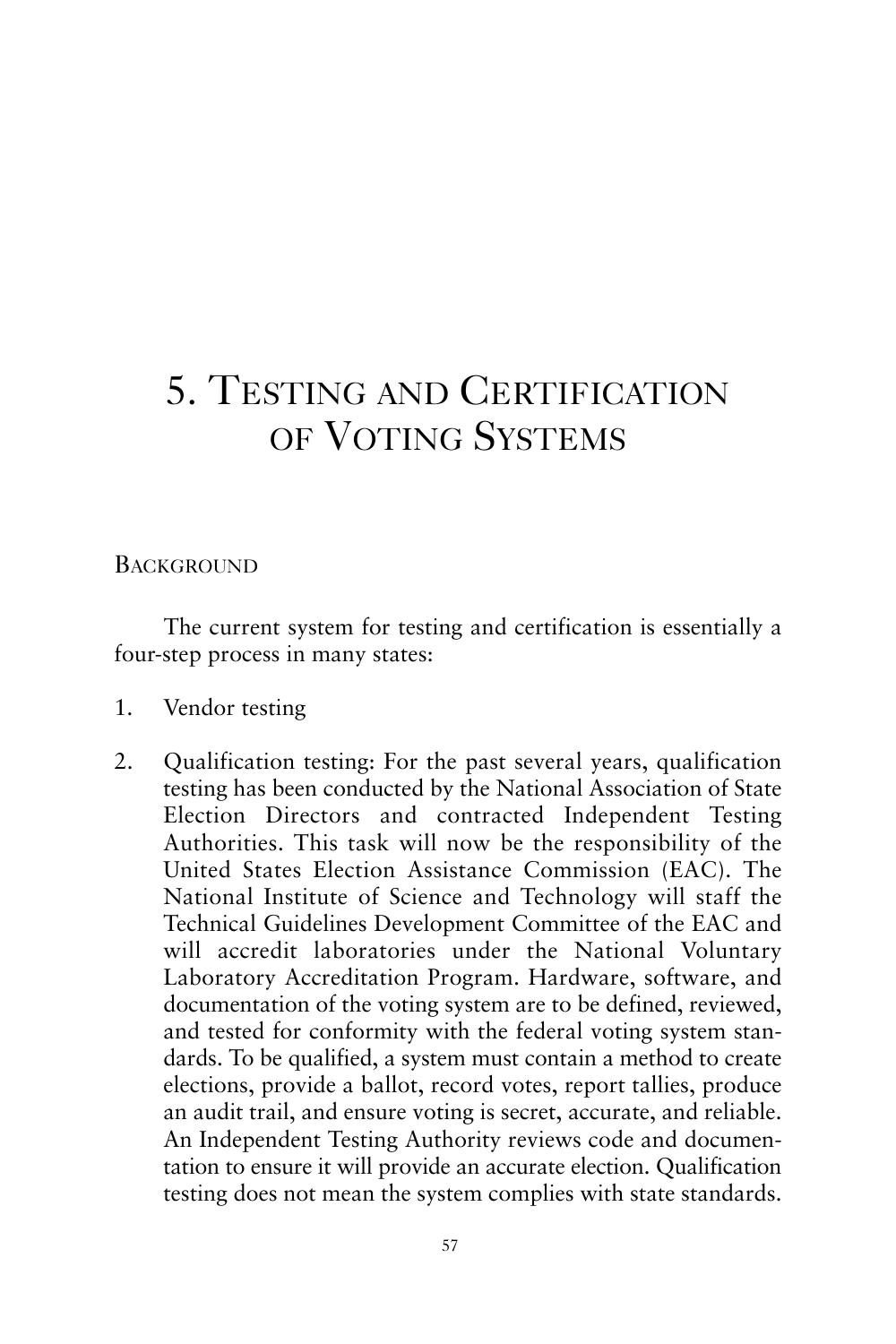- 3. State certification: State personnel or contractors perform testing under the direction of the state to ensure the voting system complies with all of the state's requirements.
- 4. Local acceptance testing: Individual jurisdictions perform testing before each election.

When it comes to voting machines, among the biggest but least focused on problems by reformers is that some states do not adhere to the voluntary federal voting system standards. A great many states do not have sufficiently rigorous state testing and certification programs to complement the federal process, and some states have no independent system for reviewing voting machines at all. Both federal and state procedures are important.

As the Leadership Conference on Civil Rights has pointed out,

Certification standards serve a number of vital functions. Federal standards protect voters through such requirements as the new "second chance voting" provision. They deal with such issues as reliability, audit techniques, and security standards that are basic to ensuring that the voter's vote will be effective. Certification also protects state and local governments from voting machine manufacturers by providing technical specifications, testing and reliability measures, and operational standards. The national standards exist to ensure that a vote in California is as likely to be counted as a vote in Virginia, and they cover an extremely wide range of physical and administrative issues pertaining to the machines. It is through the national certification standards that policy goals and technical specifications are brought together. Bypassing the certification process undermines the important protections that ensure that voting systems meet basic accuracy, security and access goals.<sup>39</sup>

And in congressional testimony, Michael Shamos, a professor of computer science at Carnegie Mellon University, explained,

Many states that formerly had statutory certification procedures have abdicated them in favor of requiring no more from a vendor than an ITA qualification letter, in some cases, even less. Alabama, for example, requires no certification at all, but relies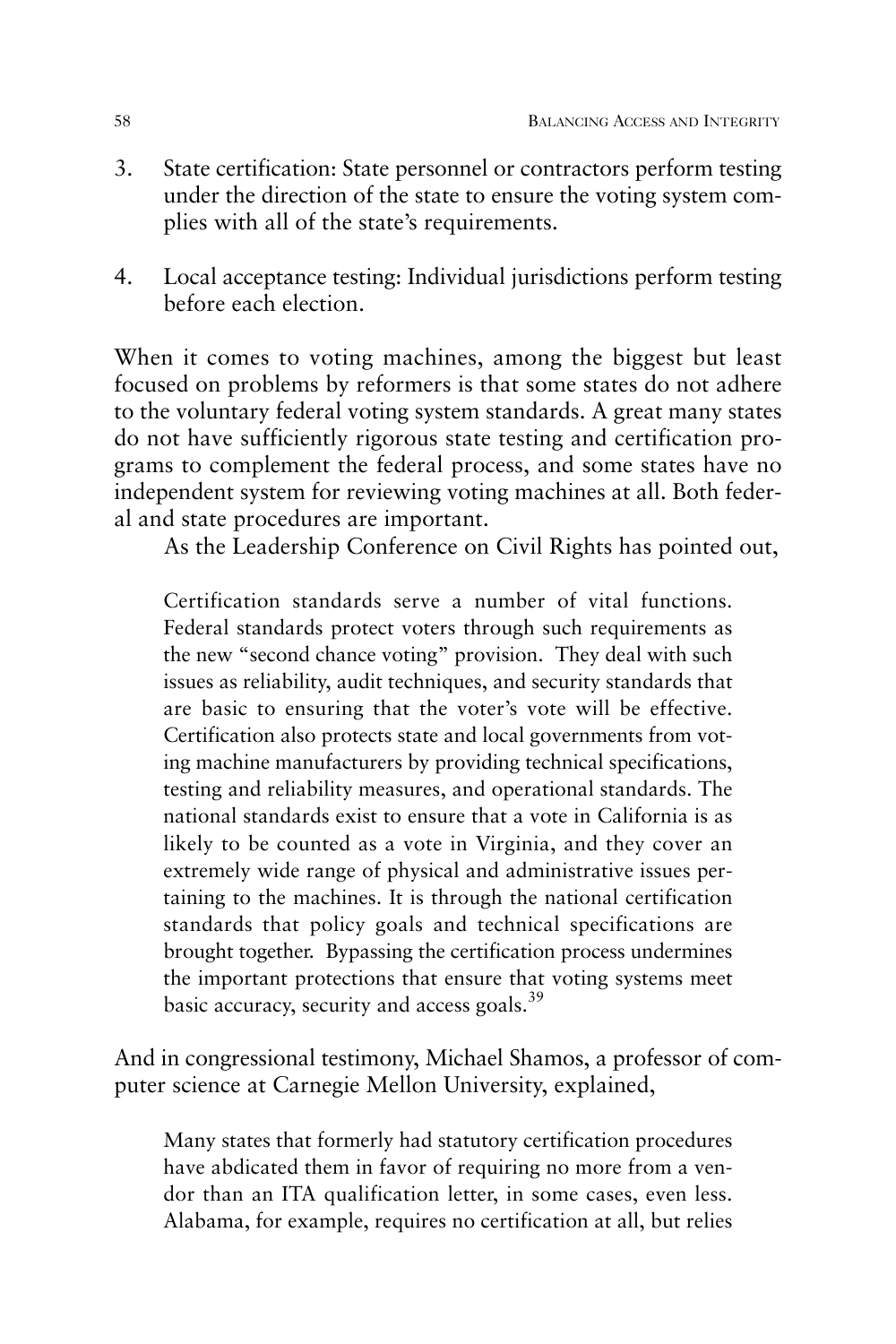on a written guarantee by the vendor that its system satisfies that State's statutory requirements. Mind you, these are requirements over which experts may differ as to their meaning. My own State, Pennsylvania, I am embarrassed to say, abandoned certification in the year 2002, because it believed the ITA process was sufficient. We are, therefore, less safe in 2004 than we were 20 years ago, and possibly less safe than we even were in the year 2000.

Even certified machines may not operate properly when delivered to a jurisdiction, and must undergo acceptance testing, but I am not aware of any State that makes such testing a statutory requirement. It may be recommended in the standards, and the ITAs may recommend it, but there is no body that actually forces the states to go through acceptance testing. $40$ 

According to a 2004 report by Electionline.org, thirty-five states required voting systems to meet state and federal standards; nine relied entirely on federal standards; five used state standards; and Mississippi and Oklahoma had no voting system standards. The nine states that did not have their own standards were Alaska, Delaware, the District of Columbia, Georgia, Hawaii, Oregon, Rhode Island, Utah, and West Virginia.<sup>41</sup>

One potential model for state testing and certification is the system used in Georgia. After the state replaced all of its voting machines with the same DRE-style voting system statewide in 2002, Kennesaw State University established the Center for Election Systems to oversee and conduct Georgia's state certification program as well as to assist in its county-level acceptance tests. While there may be disagreement with some of the conclusions Kennesaw has come to with respect to the electronic machines Georgia uses, the idea of using an unaffiliated, nonpartisan, nonprofit institution composed of experts in the field to assist the state at every stage of the process of setting up, testing, and running voting systems is promising and should be explored further.

For states that opt to conduct testing and certification programs "in-house," we recommend looking at the rigorous procedures and standards put in place by the states of New York, Florida, and California. For example, New York imposes a number of requirements and obligations upon vendors on top of the federal standards. These include: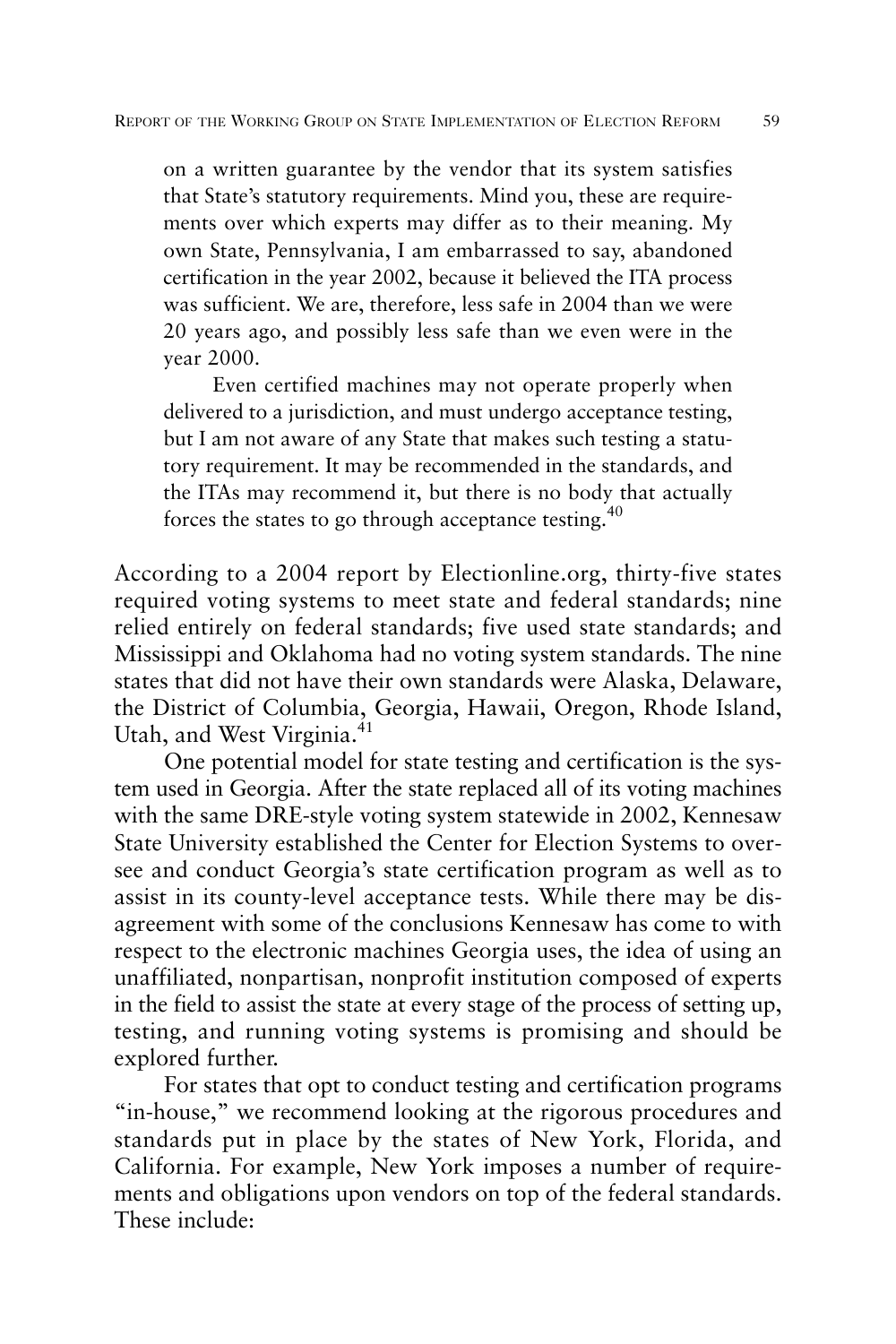- Retesting of modifications;
- State board supervision of all local acceptance testing;
- Quarterly testing and annual testing for all new equipment;
- Escrowing of all source codes, software and design drawings.

The state also works with its own independent testing authority to examine and test all voting systems in the state. When a vendor applies to the state board, staff provides it with ballot format and test requirements, and the Independent Testing Authority establishes a test script for the examination and oversees testing and evaluation. The testing authority then provides a comprehensive report to the board.<sup>42</sup>

California has a Voting Systems and Procedures Panel working with the secretary of state to review systems submitted for certification. The panel works with an advisory committee and technical consultants, and its meetings are open to the public. The system is tested by conducting two mock elections, one a presidential primary, the other a gubernatorial election. The secretary of state schedules a public hearing regarding any item the panel considers. State procedures require local jurisdictions to conduct acceptance testing.<sup>43</sup>

In addition, last year California began a Parallel Monitoring Program, which "provided for the random selection of DRE voting equipment to be set aside for use by experts to test on Election Day, simulating actual voting conditions, to determine the accuracy of the machines to record, tabulate and report votes."<sup>44</sup> On election day in 2004, test teams comprised of employees of the secretary of state, consultants, and video operators did such testing in eleven counties.<sup>45</sup>

### RECOMMENDATIONS

- 5.1 All states should adopt the new federal standards that will now be devised by the EAC and NIST.
- 5.2 All states should require voting systems to meet federal voting system standards *and* comply with the state's own testing and certification process and standards. As Douglas W. Jones, professor of computer science at the University of Iowa, has pointed out, the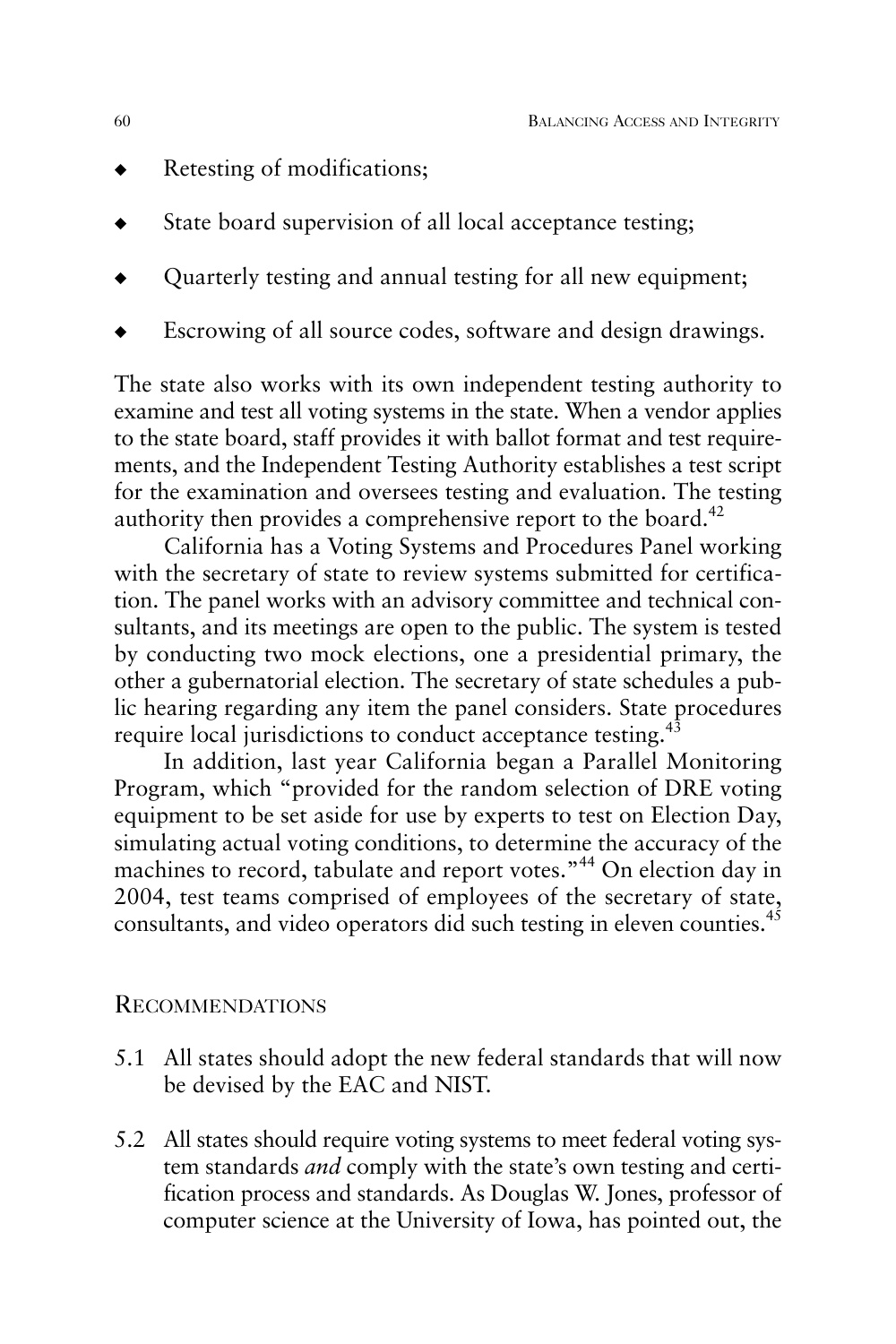purpose of the state certification system should be not only to ensure that the systems comply with any addition requirements the state might impose but to fill in any gaps in the vendor and Independent Testing Authority testing.<sup>46</sup> Changes or upgrades to software in electronic systems should be subject to a de novo review and certification, and penalties for installation of uncertified software or software upgrades should be stiff.

- 5.3 As suggested by the Leadership Conference on Civil Rights and the Brennan Center for Justice at New York University School of Law:
	- a. State elections officials should hire an independent security team to examine the potential for operational failures of and malicious attacks on the system.
	- b. The assessment performed by the independent experts should cover at least the following areas of concern:
		- i. Hardware design;
		- ii. Hardware/firmware configuration;
		- iii. Software design;
		- iv. Software configuration;
		- v. Election procedures;
		- vi. Physical security.
	- c. Elections officials should implement the critical recommendations of the independent expert security team and should demonstrate to experts and voters alike that these recommendations have been implemented.
	- d. Elections officials should provide a thorough training program for all elections officials and workers to ensure that security procedures, including those recommended by the independent expert security team, are followed even in the face of election day exigencies.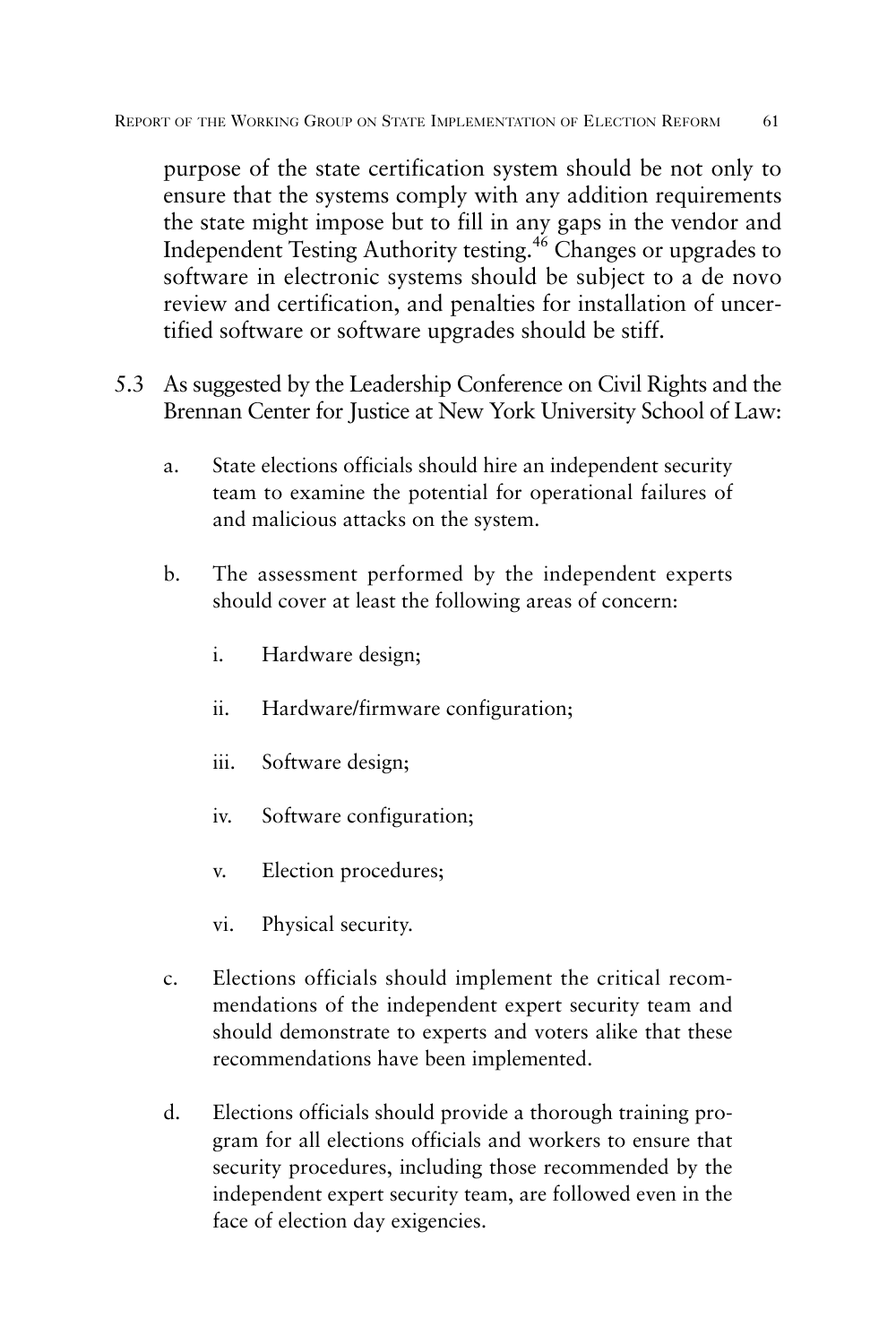- e. Elections officials should develop procedures for random parallel testing of the voting systems in use to detect malicious code or bugs in the software. Parallel testing involves selecting a random sample of the DREs to be used in the election and setting them up in mock precincts. Then, using all of the same procedures and during the same hours as the real election, mock elections are conducted in the mock precincts. Two separate mock elections should be conducted, one with real volunteer voters and one with trained personnel following a voting script that represents as accurately as possible the statistical voting profile of a precinct in the county. The entire process, and in particular what happens on the DREs' screens, should be videotaped. At the end of the day, after the mock precincts have been closed down, the mock election results must be reconciled with what the videotape shows that the results should have been.
- f. Elections officials should have in place a permanent independent technology panel, including both experts in voting systems and computer security and citizens representing the diverse constituencies involved in election oversight, to serve as a public monitor over the entire process outlined above and to perform a postelection security and performance assessment.
- g. Elections officials should establish standard procedures for regular reviews of audit facilities and operating logs for voting terminals and canvassing systems to verify correct operation and uncover any evidence of potential security breaches.
- h. All jurisdictions should prepare and follow standardized procedures for the response to alleged or actual security incidents that include standardized reporting and publication.<sup>47</sup>
- 5.4 In states where more than one system is employed and/or machines are procured by localities, the state should encourage localities to have their own on-site demonstrations and testing. The focus of these tests should be usability by the voter, including disabled voters, and ease of use by poll workers.<sup>48</sup>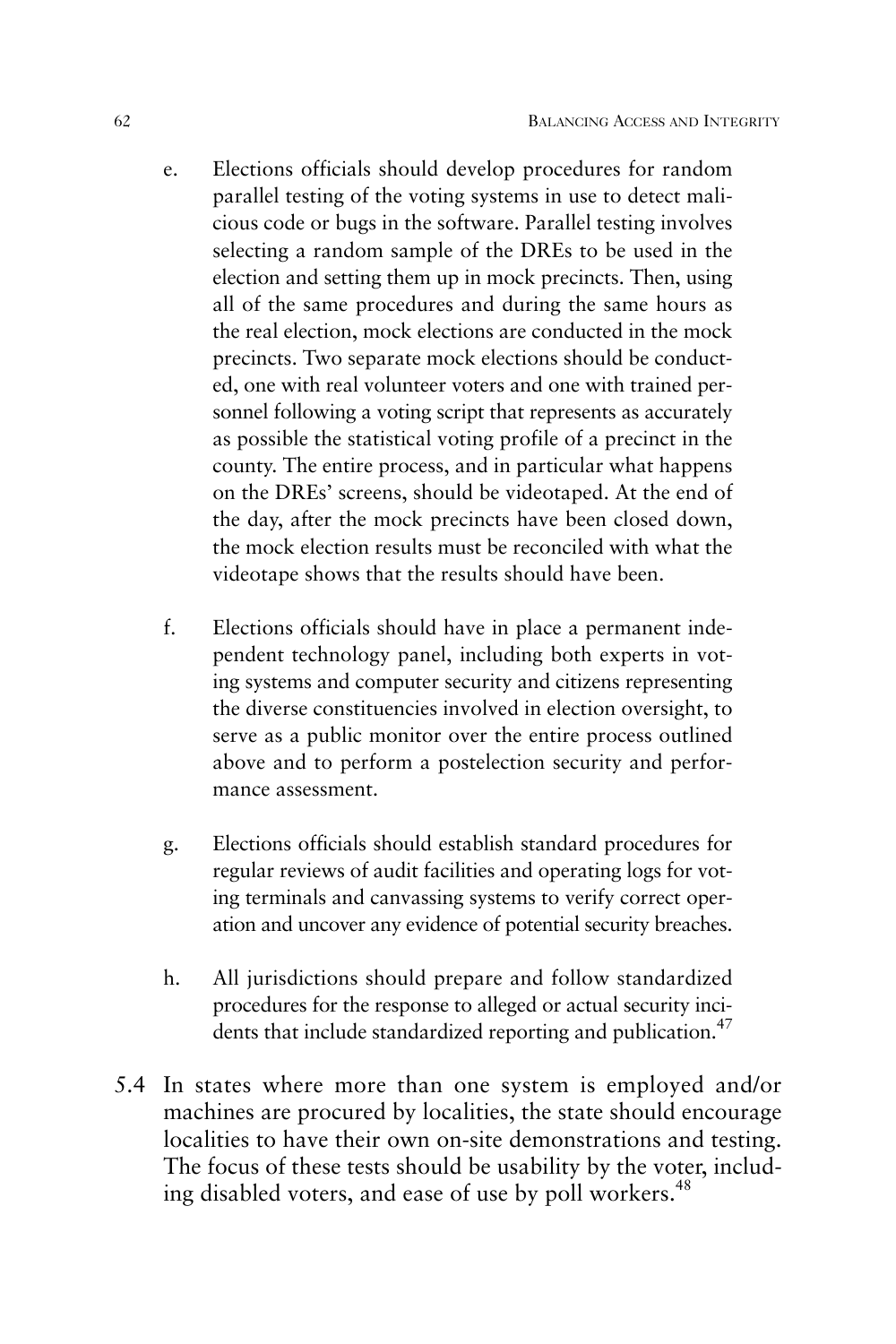- 5.5 Machines should be tested again just prior to the election to make sure they are still working as they did when undergoing original testing and to verify that the machines are correctly configured for the specifics of the particular election.<sup>49</sup>
- 5.6 No state should contract with a manufacturer that has not been certified by the EAC; that will not make software open to the public, including source code and object code; or will not document the chain of custody.
- 5.7 No state should certify a system that exceeds the residual ballot standard established by the EAC. The residual ballot standard is the maximum error rate based on overvotes, spoiled or uncountable votes, and undervotes, less what the best research says is the estimated intentional undervotes.

◆ ◆ ◆

On a different machine issue, it is of great importance to note the problem of insufficient numbers of operating voting machines at a number of jurisdictions throughout the country in 2004, leading to long lines and wait times of several hours. For many working people, this could be tantamount to disenfranchisement. As Daniel Tokaji testified before the Committee on House Administration,

Many Ohio voters waited for hours on or before November 2, 2004 in order to exercise their right to vote. The problems appear to have been particularly acute in some urban precincts here in Franklin County, where voters reported waiting for up to four or five hours. And at one polling place near Kenyon College in Knox County, Ohio, voters waited as long as ten hours. These lines posed a special difficulty for working people who could not be away from their jobs for that long, and for parents of younger children. It will probably never be known how many people were discouraged from voting, either because they arrived at the polling place to find lines stretching around the block or because they heard about how bad the lines were and thus never went to the polls in the first place. $50$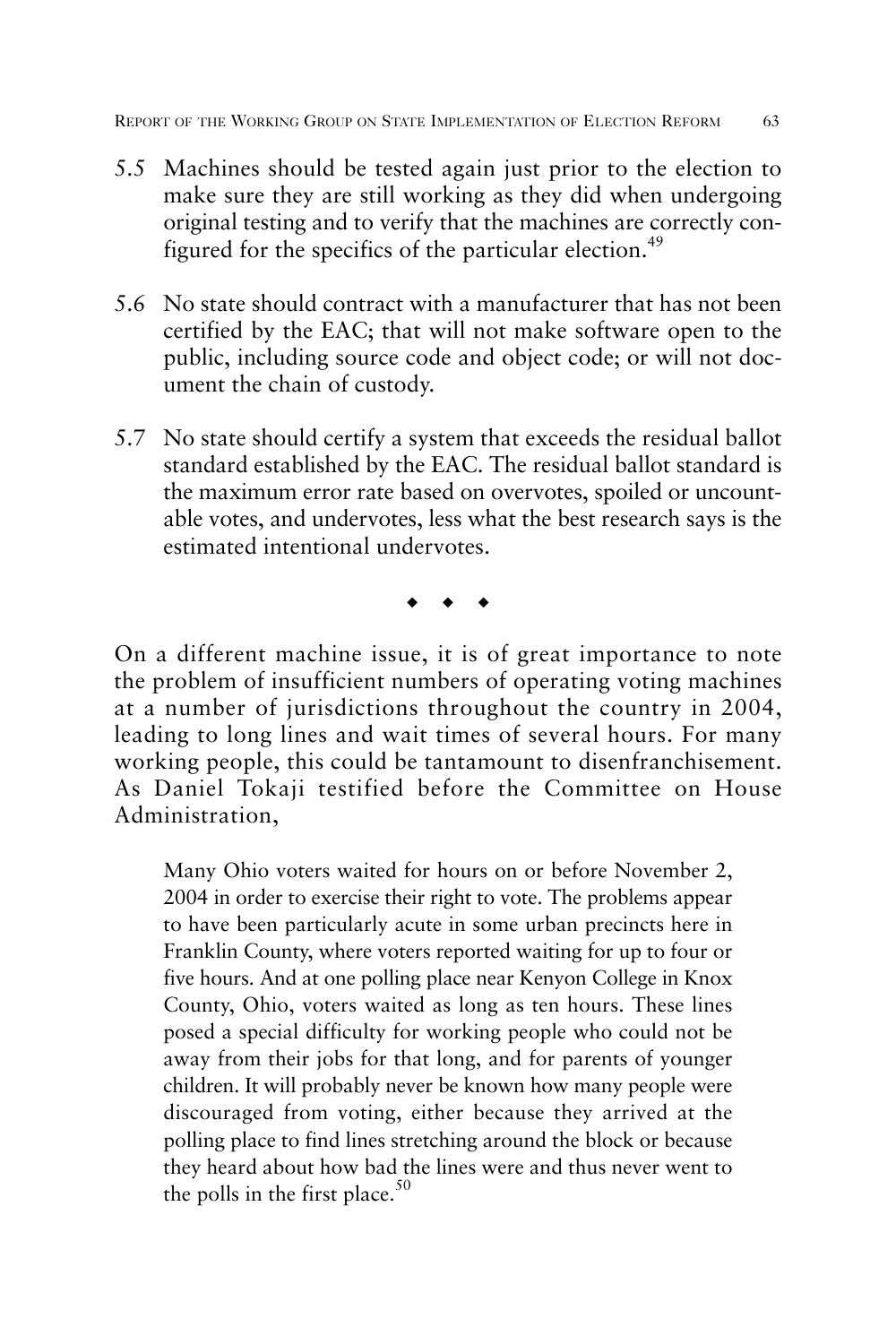States and localities should reassess their voting system needs and base the number of machines deployed on election day on the number of registered voters in the jurisdiction as of the latest possible count. Jurisdictions ought also to take into account the following: voting-age population; voter turnout in recent elections; the number of voters who have registered since the most recent election; the educational levels and socioeconomic features of the jurisdiction; length of the ballot; and the needs and numbers of disabled voters and voters with limited English proficiency.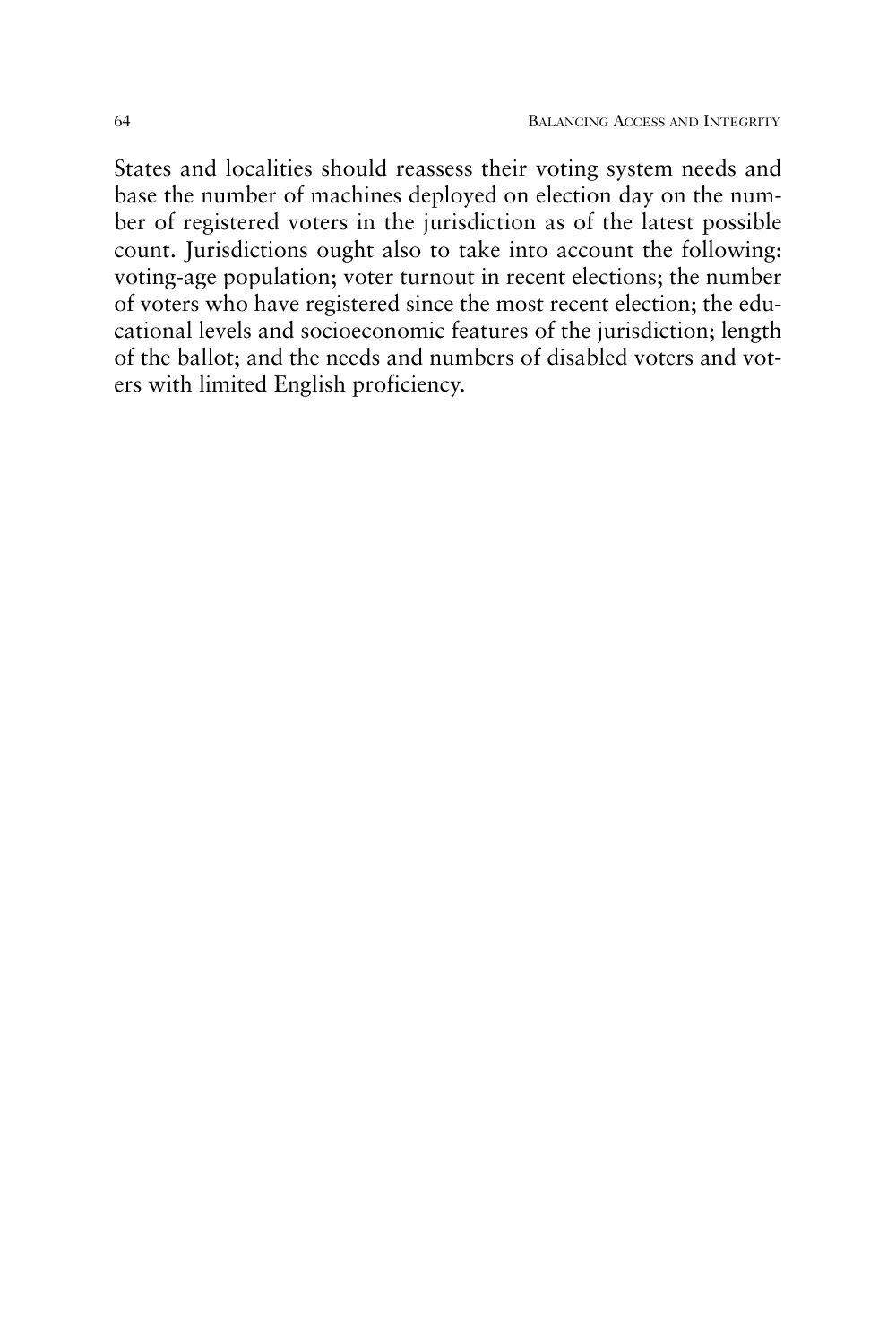## 6. EARLY VOTING

**BACKGROUND** 

Over the past several years, the use of liberalized absentee voting rules and in-person early voting has grown enormously throughout the country, and in 2004 the trend accelerated. In that year, thirty-two states allowed for some form of early voting.<sup>51</sup> Twenty percent of voters voted early in 2004, up from 14 percent in  $2000^{52}$ 

In states throughout the country, the number of people voting early clearly spiked, including in many of the "battleground states." For example, the numbers of people voting early in Florida, Iowa, and New Mexico all more than doubled between the 2000 and 2004 presidential elections. In Florida alone, the number increased from 720,453 in 2000 to over 2 million early voters in the presidential election of  $2004<sup>53</sup>$ 

For purposes of this report, the term "early voting" is used to encompass two distinct practices: in-person early voting, in which voters may choose to appear at a central polling location set up before election day and cast their ballots in the privacy of a voting booth; and voting by mail, in which ballots are mailed to all voters who request them, regardless of whether they have an excuse for not voting in person, so that they may be marked and delivered back to the registrar before election day. While there are some important differences between these two practices, particularly when it comes to fraud, there are similarities as well that warrant their being discussed together.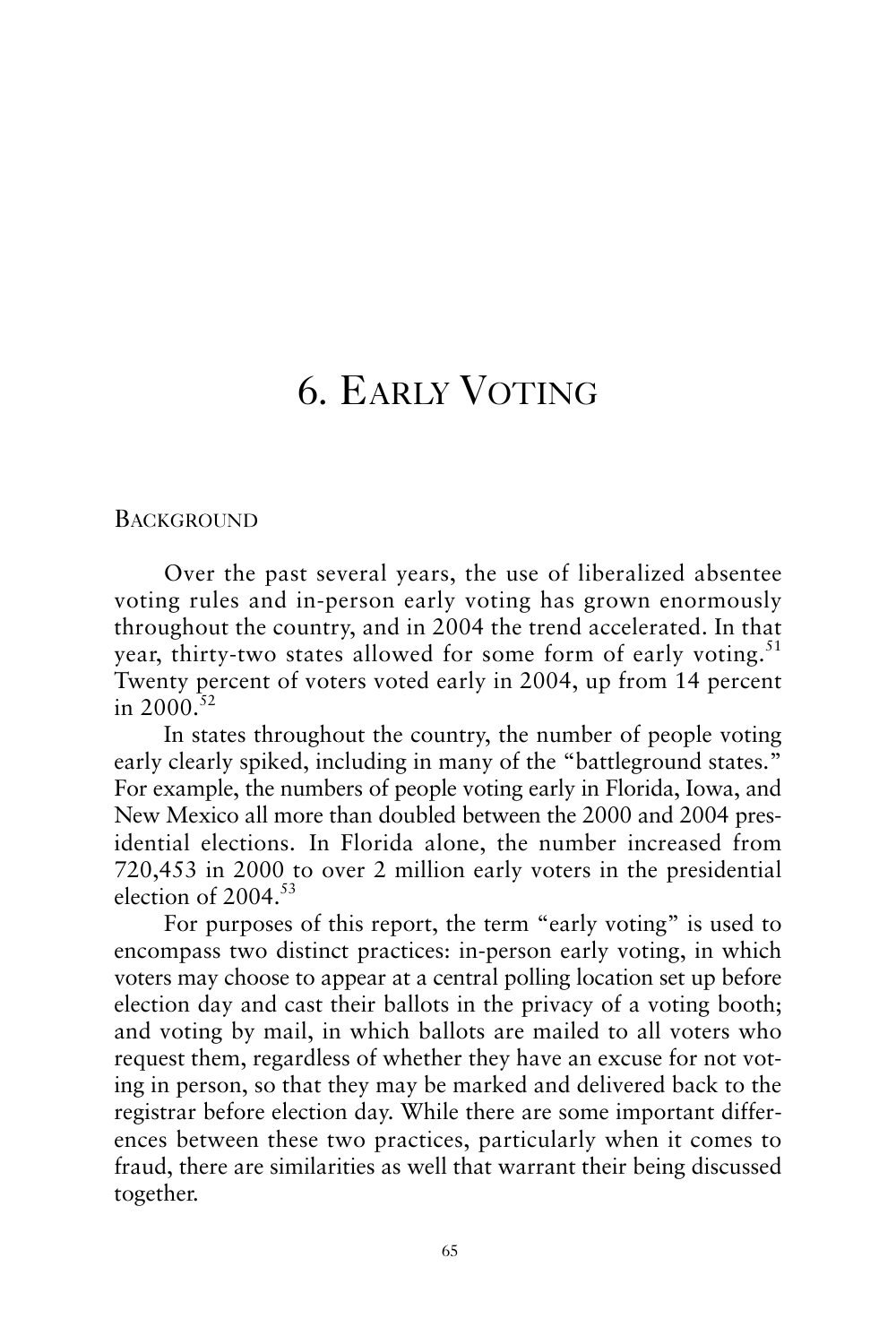Many elections administrators, voting advocates, and voters have embraced the movement toward early voting. The legislatures in states that do not have early voting—in-person early voting, voting by mail, or both—are closely examining it, and states that do have some version of early voting are looking at expanding it. However, it should be noted that there are powerful arguments both for and against the expanded use of early voting and competing data on its usefulness for both administrators and voters, not to mention campaigns. Before rushing to join the trend, we advise states, administrators, advocates, parties, and voters to take all of the competing arguments and studies into account.54 Some of those arguments and supporting research are outlined here  $55$ 

## BENEFITS OF EARLY VOTING

The primary argument is that pre–election day voting increases turnout. There is some limited evidence to support this view. For example, Curtis Gans has done research on "convenience voting" and turnout in 2004, finding that:

> —The 24 states with no excuse absentee voting (where an individual need give no reason for requesting an absentee ballot) had a turnout performance at virtually the same level as the states which did not have that provision in their election laws. Turnout increased in no excuse absentee states in the aggregate by 6.7 percentage points as opposed to 6.2 for the other states.<sup>56</sup> Still this performance is better than every previous election—both Presidential and midterm—when the states with no absentee voting in each year recorded worse performances—greater declines in years of decline and lesser increases in years of increase.

> —For the second consecutive election (2002 being the previous one), the 11 early voting states (where the state creates convenience satellite locations for people to vote early but not necessarily often) showed a small but positive impact on turnout. Turnout increased by an aggregate average of 7.2 percentage points in early voting states as opposed to 6.2 in the states without early voting.<sup>57</sup>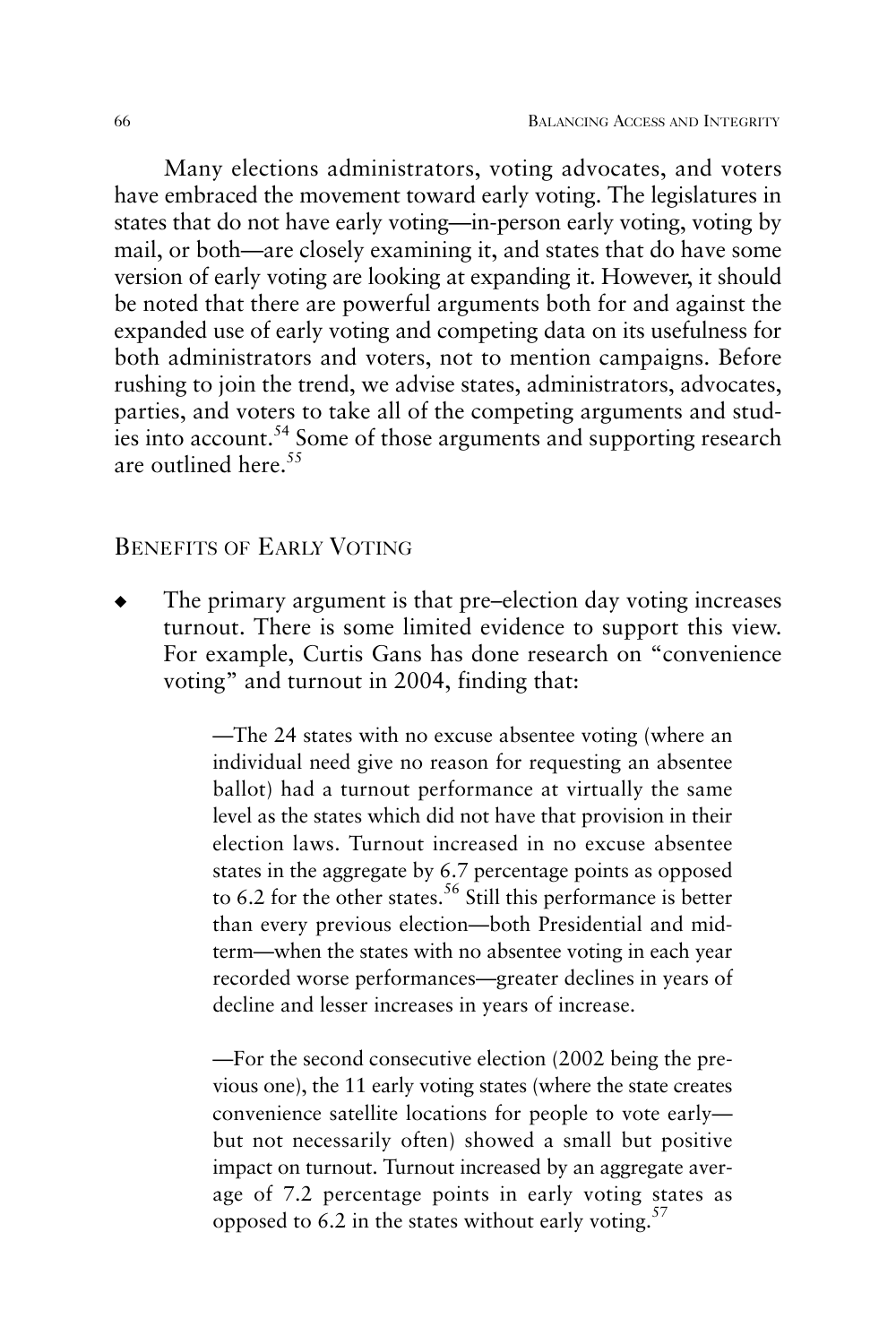- In a Canadian study  $(2003)$  of 151 elections in 63 countries, researchers found that turnout in countries with the option of mail-in or early voting was 10 percent higher than in those countries that did not have that option.<sup>58</sup>
- Some voter advocates argue that making voting as convenient for the voter as possible easily trumps other considerations. Miles Rapoport of the advocacy organization Demos has written:

We have a quaint myth that it is a wonderful "civic exercise" to have one day (and a working Tuesday at that) where everyone goes to the polls. But the reality is democratic in form but undemocratic in content. Who remembers with any nostalgia racing to the bank on Friday afternoon and waiting in line for two hours to get cash for the weekend? And what if your employer won't give you several hours off during the day? The real civic exercise is exercising the right to vote, and we ought to make that act as accessible as possible.<sup>59</sup>

- From some press reports, it seems that at least some administrators favor early voting because they feel it is easier to service voters and process voting over a longer stretch of time, reduces the number of poll workers needed, and cuts long lines at the polls on election day. They also believe it may be the solution to declining voter turnout.
- Given the steady growth in the number of voters opting to vote early, it is reasonable to assume that some voters like this alternative, either out of convenience or because it helps reassure them that if there is a problem at the polls, there is time to rectify it.

## PROBLEMS WITH EARLY VOTING

Mail-in absentee ballots in particular are susceptible to fraud. As noted by the National Commission on Federal Election Reform, "Growing use of absentee voting has turned this area of voting into the most likely opportunity for election fraud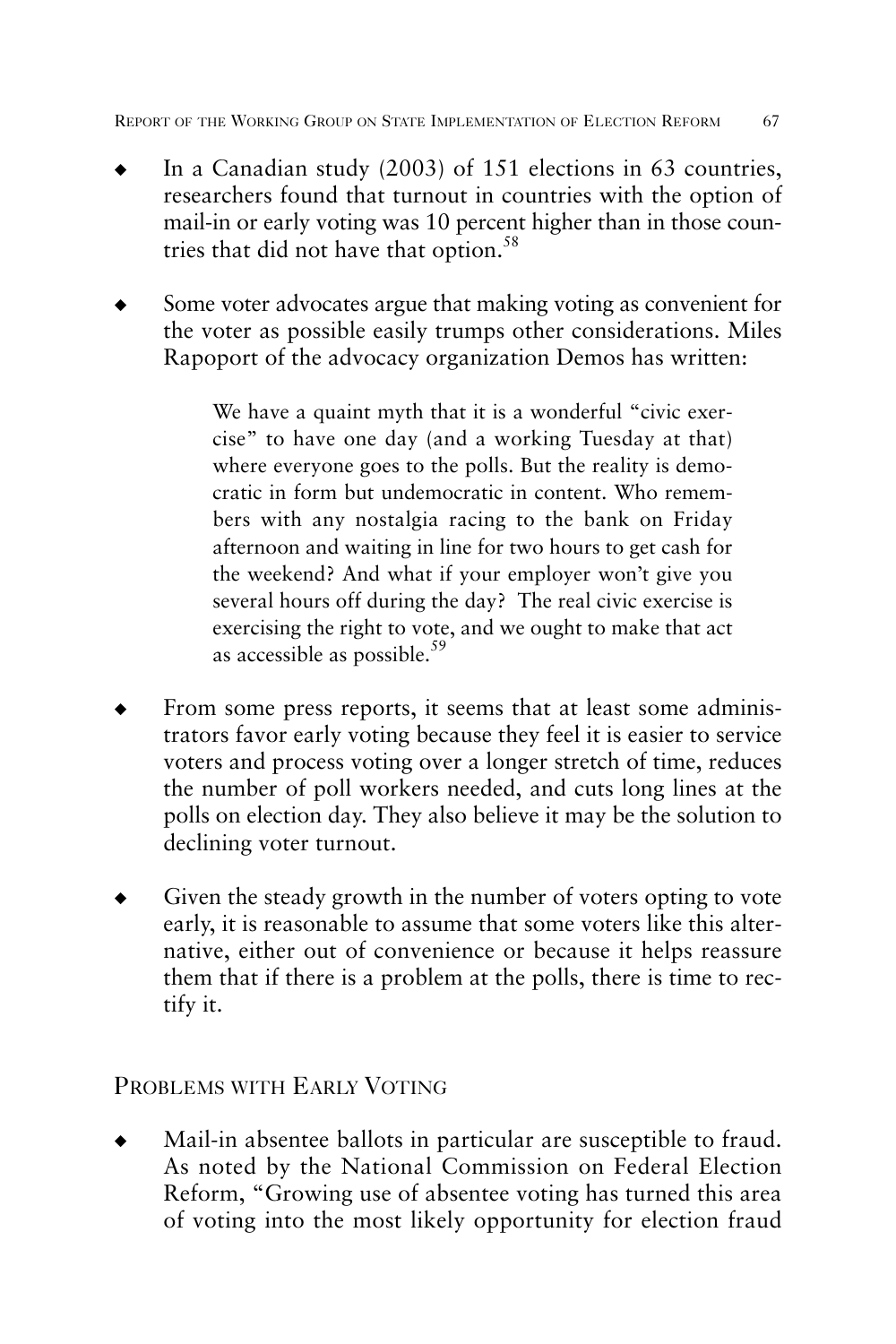now encountered by law enforcement officials. These cases are especially difficult to prosecute, since the misuse of a voter's ballot or the pressure on voters occurs away from the polling place or any other outside scrutiny. These opportunities for abuse should be contained, not enlarged."<sup>60</sup>

Concern about voter fraud through absentee ballots is bipartisan. Kansas secretary of state Ron Thornburgh, a Republican, said that people getting absentee ballots that do not belong to them represents a threat to elections. "The greatest potential for abuse in the state of Kansas in our election system right now is advance voting. We've got a situation where any person may return another individual's ballot," he commented in March.<sup>61</sup>

Georgia secretary of state Cathy Cox, a Democrat, told the *New York Times* in April that she had not heard of any cases of voters accused of fraud at polling places. Cox, however, said in the same article that stringent voter identification rules at polling places "opens the floodgates" to "already rampant fraud in absentee voting."<sup>62</sup> According to Gary Bartlett, director of elections in North Carolina, "It seems like whenever there is hanky-panky in elections, it's usually through absentee voting."<sup>63</sup>

If not amounting to outright fraud in all cases, recent newspaper reports detail numerous incidents of, at the very least, questionable handling of absentee ballots. The South Dakota Republican Party hired eight people to register voters and fill out absentee ballot applications. The state GOP has previously been accused of improperly notarizing absentee ballot applications.<sup>64</sup> Illinois officials began investigating allegations of voter fraud in January. The investigation centers on thirteen ballots cast from a boarding house in East St. Louis.<sup>65</sup> Questionable absentee ballots resulted in a New Jersey judge overturning two elections in Atlantic County. In the city of Passaic, New Jersey, three dozen voters claimed they had been victims of absentee ballot fraud in 2003.<sup>66</sup> One hundred twenty-two Colorado residents are under investigation for allegedly voting twice, once with an absentee ballot and again at a polling place. The incidents occurred despite the state's requirement that all voters present identification before casting ballots.<sup>67</sup> From 2000 to 2004, prosecutors brought criminal cases in at least fifteen states for absentee ballot fraud.<sup>68</sup>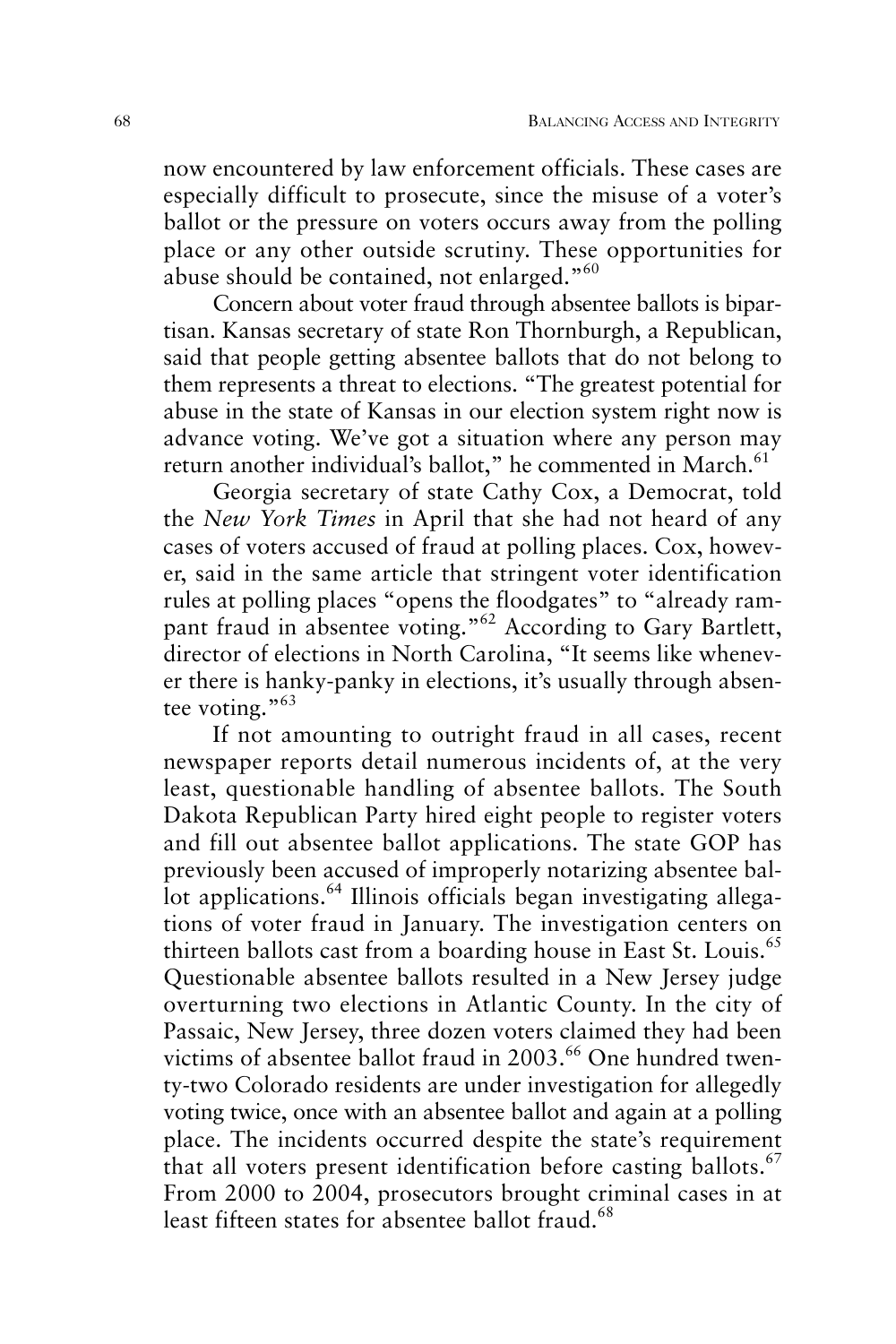An unscientific but thorough Nexis search of incidents of voter fraud involving absentee ballots pulls up more than 120 stories just from the past six months. According to a Demos study of voter fraud, "Overall, the absentee mail-in ballot process is the feature most vulnerable to voter fraud within the decentralized, patchwork U.S. electoral system, at least in theory. This is not to say that there is a lot of evidence of absentee ballot fraud but rather that the potential for fraud is greatest in this area because of a lack of uniformly strong security measures in place in all states to prevent fraud."<sup>69</sup>

- It is not clear that early voting increases turnout. Indeed, an earlier Gans report published in September 2004 found that in 1992 and 2000—years when turnout increased nationally states with early voting saw smaller increases in votes cast. In 1988 and 1996, the declines were larger where early and noexcuse absentee voting was available. A variety of research seems to support the idea that early voting does not really mobilize voters who would not otherwise vote, with the possible exception of states where there is heavy partisan mobilization.<sup>70</sup> Recent research by Martha Kropf and her colleagues in two battleground states finds that "early voters would be the individuals who would vote whether there was an option to vote early or not."<sup>71</sup>
- It means voters are casting ballots on the basis of potentially radically different information: all sorts of information about the candidates might emerge, or critical events might occur, in the weeks and days just prior to the election. Indeed, it is conceivable that events might be manipulated by candidates or outside groups or individuals so as to influence different groups of voters at different times. In the worst-case scenario, a voter might be completely disenfranchised in a particular race because of early voting. In 2002, Senator Paul Wellstone of Minnesota died in a plane crash well after many absentee ballots had been submitted. Those voters were not permitted to change their votes or vote again. It also is not infrequent for candidates to drop out of the race close to election day, raising similar problems.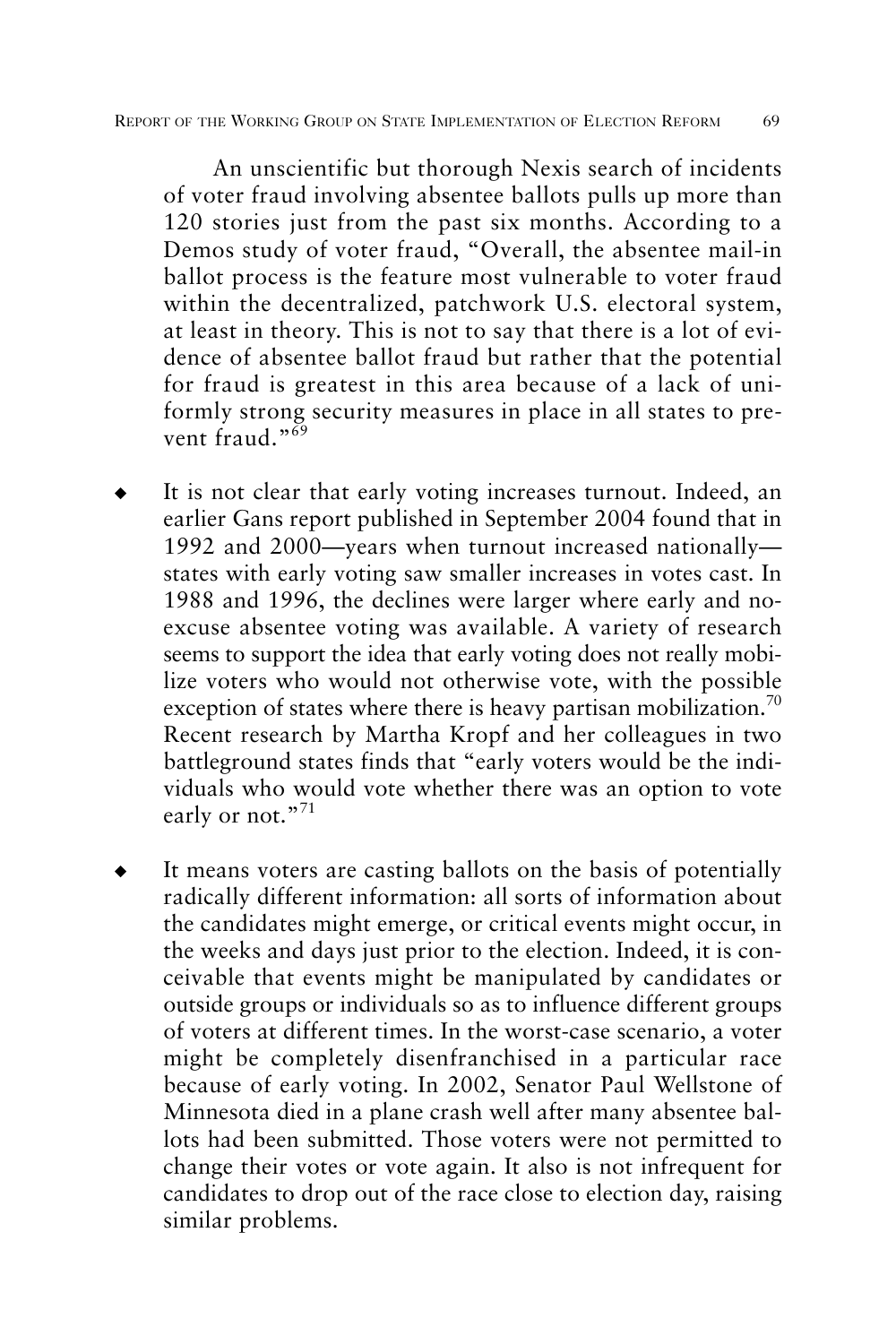- It distorts the campaign process and adds some burdens and complexities to the work of parties and campaigns. Rather than focus "Get-out-the-vote" efforts toward one day, campaigns must engage in such efforts for weeks before election day. The 2004 race witnessed campaigns holding rallies and then busing supporters to early voting sites and delivering absentee ballots. Get-out-the-vote operations are time-consuming and expensive for any organization that engages in them, and prolonging that process only increases the costs. Finally, this constant and drawnout concentration on voter turnout detracts from the discussion of issues and the merits of the candidates.
- In-person early voting may be more expensive for election officials to implement owing to the staffing and voting equipment changes necessary to administer elections on additional days. States considering these changes should closely investigate possible changes in cost.
- It detracts from the idea of having one day of collective, deliberative democracy. As Norman Ornstein has written,

Voting is one of the most precious privileges of a free society (as is the freedom not to vote). In America, individuals join their neighbors at a local polling place, underscoring their role as a part of a collective society, then go into a curtained booth to make their choices as free individuals. Every conceivable step should be taken to make the votes cast on Election Day easy to do—longer hours, ample poll workers and voting machines, easier registration, and so on. But we should not make voting the equivalent of sending in a Publishers Clearing House contest form.72

It is not at all clear that the benefits of early voting outweigh the costs. We urge elections officials, elected leaders, and voters to consider carefully both the positive and negative implications of this voting option before further expanding its use.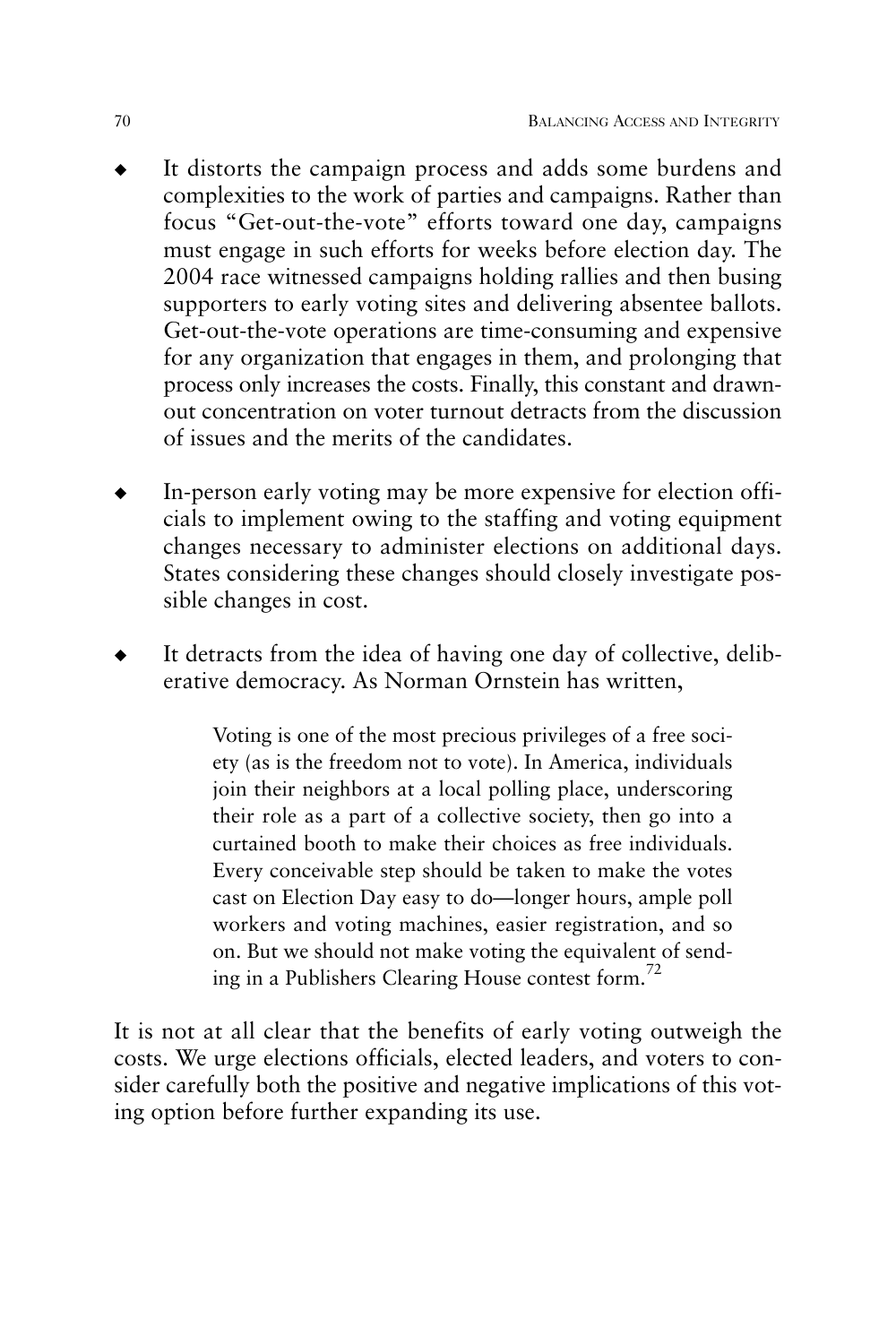## **NOTES**

1. There is some evidence that election day registration (EDR) increases turnout. For example, Curtis Gans in his 2005 report writes, "The six states with election day registration had, as they have had for every close election since this reform was adopted, a better performance than the other states in the aggregate and this reform benefited the Democrats in 2004. The overall increase in turnout in election day registration states was an aggregate average 7.5 percentage points as opposed to 6.4 percentage points for states without it." Curtis Gans, "Turnout Exceeds Optimistic Predictions," press release, Committee for the Study of the American Electorate, Washington, D.C., January 14, 2005, available online at http://election04.ssrc.org/research /csae\_2004\_final\_report.pdf.

According to Demos, 73.8 percent of all eligible voters in EDR states voted, compared with 60.2 percent of eligible voters in states without EDR a difference of 13.6 percentage points; turnout in four of the six states with EDR led the nation: Minnesota (78 percent), Wisconsin (74.9 percent), Maine (72.6 percent), and New Hampshire (70.5 percent); Oregon, which employs a vote-by-mail system, had a turnout of 70.9 percent, making it the only non-EDR state to place in the top five. Turnout in "safe" states with EDR averaged 66.9 percent, compared with 58.5 percent in other "safe" states a difference of 8.4 percentage points; "battleground" states with EDR averaged a 75.7 percent turnout, compared with 65.2 percent in other "battleground" states—a difference of 10.5 percentage points. The 13.6 percentage point turnout advantage for EDR states was significantly larger than the 8.2 point difference in turnout between "battleground" and "safe" states. See "High 2004 Turnout for States with Election Day Registration," Demos, New York, January 10, 2005, available online at http://www.demos-usa .org/pubs/EDR%20-%2004%20Election%20info%20sheet%20011005.doc.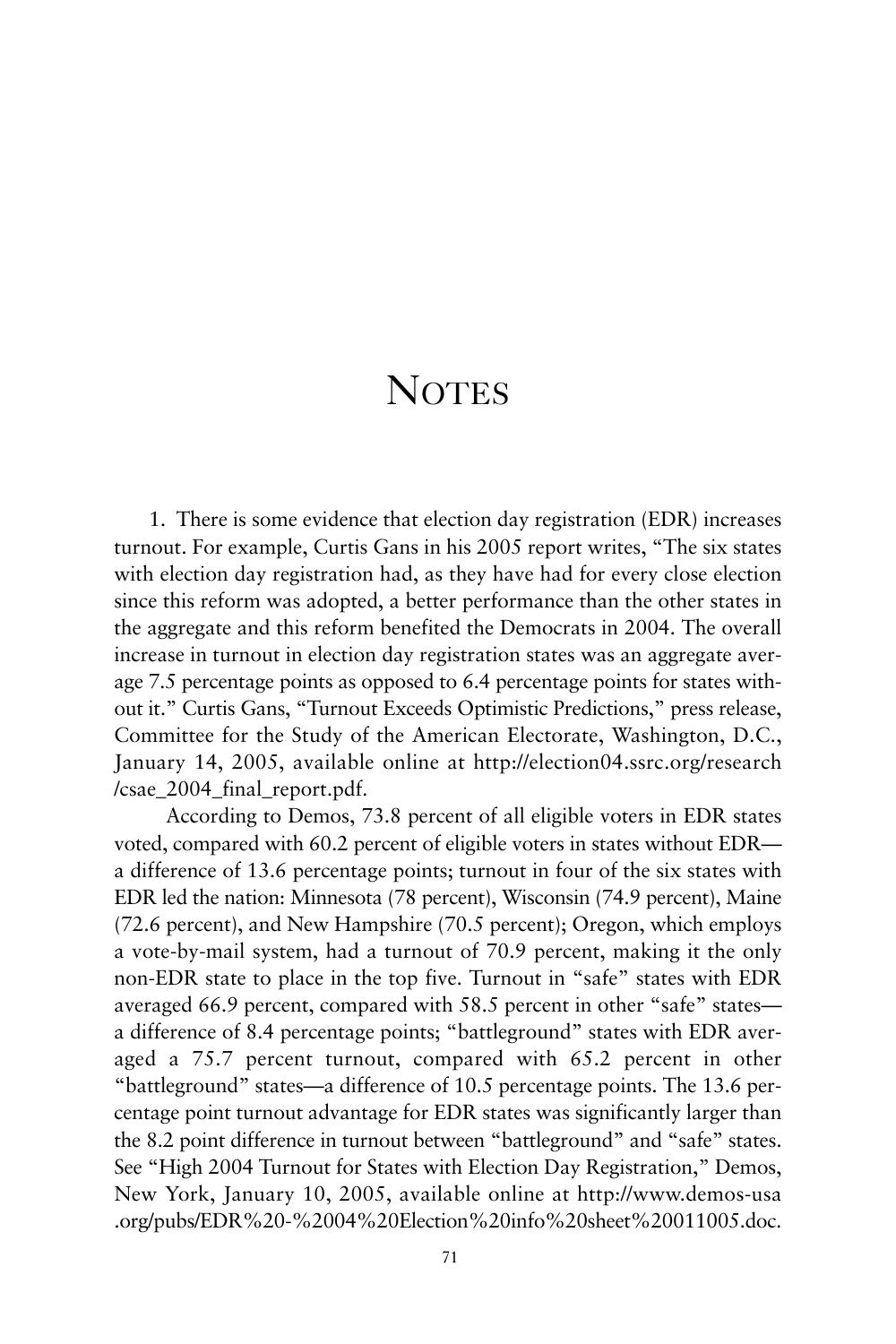According to the U.S. Census Bureau, the six states with EDR had an average turnout of 68 percent in the 2000 election, nearly 10 points higher than the national average. See "Election Day Registration Helps America Vote," Tools for Advocates, Demos, New York, Winter 2004, available online at http://www.demos-usa.org/pubs/EDR\_-\_Toolkit.lr.pdf.

2. See General Assembly of the State of New Jersey, no. 45, 211th Legislature, introduced March 7, 2005, Section 1 b. (5), available online at http://www.njleg.state.nj.us/2004/Bills/A0500/45\_I1.PDF.

3. Recently enacted election reform legislation in New Mexico, originally Senate of the State of New Mexico, Bill no. 678, 47th Legislature, effective July 1, 2005, available online at http://legis.state.nm.us/Sessions/05 %20Regular/final/SB0678.pdf, provides: "1-4-5. METHOD OF REGIS-TRATION—UNLAWFUL USE OF INFORMATION—PENALTY.—

- A. A qualified elector may apply to a registration officer or agent for registration.
- B. The registration officer or agent or qualified elector shall fill out each of the blanks on [the original and the voter's copy of] the certificate of registration by typing or printing in ink. [Carbon paper may be used between the original and the voter's copy.] The voter shall be given a receipt, which may be a carbon copy, for the original, and the registration agent shall receive a copy that omits the voter's social security number and date of birth and which shall contain a number traceable to the registration agent or officer." Pending legislation in Nevada, Assembly of the State of Nevada, Bill no. 455, 73rd Session, enrolled June 3, 2005, available online at http://www.leg.state.nv.us/73rd /bills/AB/AB455\_EN.pdf, has a similar provision: "Sec. 33. NRS 293.507 is hereby amended to read as follows: 7 293.507.. 3. [A] Each form for an application to register to vote must include a [duplicate copy or receipt to]:
	- (a)Unique control number assigned by the Secretary of State; and

(b)Receipt which:

- (1)Includes a space for a person assisting a voter in completing the form to enter his name; and
- (2)May be retained by the applicant upon completion of the form.

4. "Urgent Alert: Elections Officials Reportedly Destroying Voter Registration Forms—Tips for Voter Registration Groups on Maintaining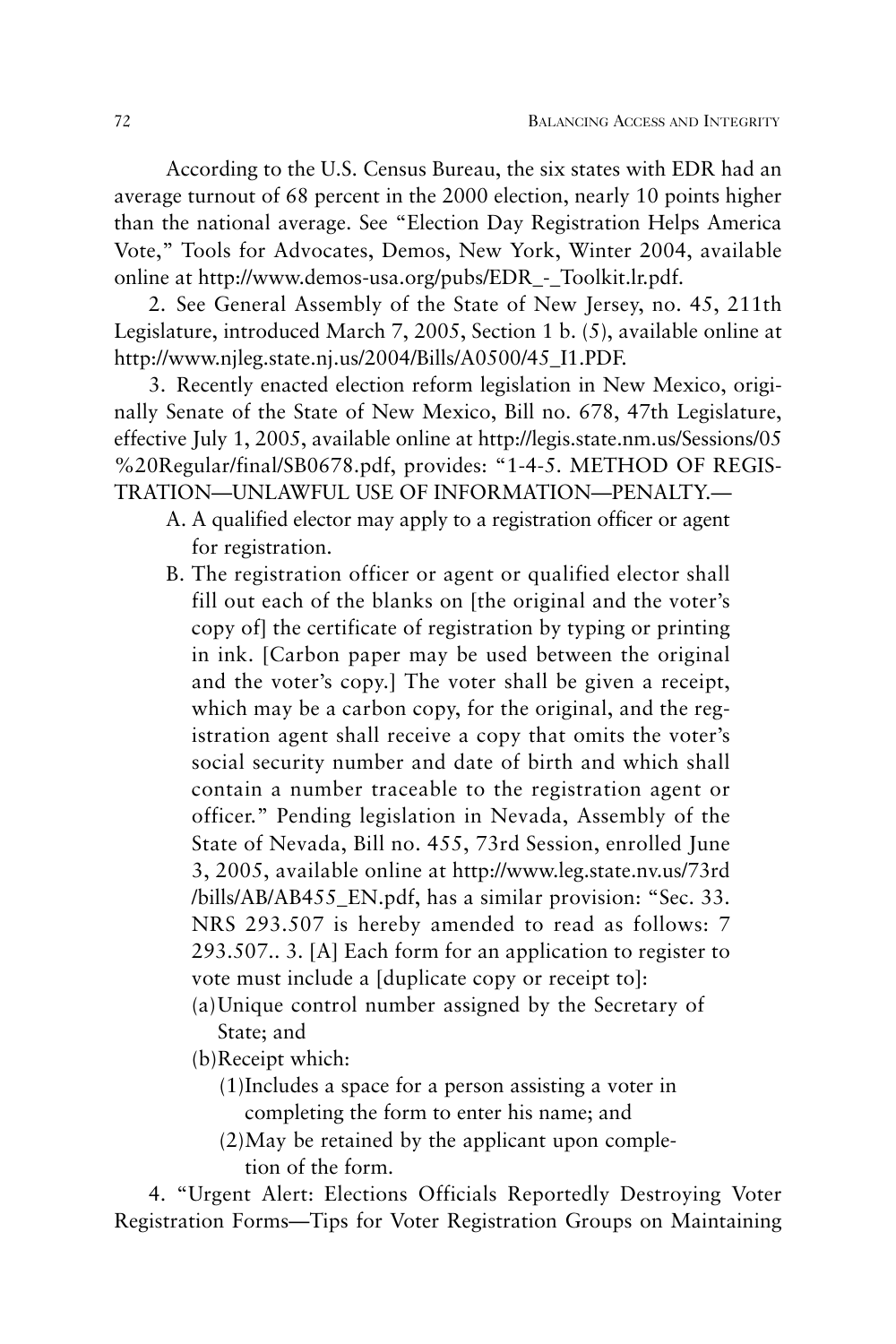Proof that Applications Were Turned in to Election Officials," Advancement Project, Washington, D.C., n.d., available online at http://www.advancementproject.org/votertips.pdf.

5. Written testimony of Cherie Poucher, director of elections, Wake County, North Carolina, "Implementation and Use of Provisional Voting," presented at a public hearing of the United States Election Assistance Commission, Columbus, Ohio, February 23, 2005, available online at http://www.eac.gov/docs/columbus/Testimony%20-%20Ms.%20Cherie %20Poucher.pdf.

6. "Electronic Poll Book Pilot Project Evaluation," State Public Policy Group, Des Moines, December 2004, p. 9.

7. The trier of fact must be persuaded by the evidence that it is highly probable that the claim is true. The clear and convincing evidence standard is a heavier burden than the preponderance of the evidence standard but less than beyond a reasonable doubt.

8. Under Title 18 of the U.S. Criminal Code, chapter 9, section 1621, "Whoever—

- (1)having taken an oath before a competent tribunal, officer, or person, in any case in which a law of the United States authorizes an oath to be administered, that he will testify, declare, depose, or certify truly, or that any written testimony, declaration, deposition, or certificate by him subscribed, is true, willfully and contrary to such oath states or subscribes any material matter which he does not believe to be true; or
- (2)in any declaration, certificate, verification, or statement under penalty of perjury as permitted under section 1746 of title 28, United States Code, willfully subscribes as true any material matter which he does not believe to be true; is guilty of perjury and shall, except as otherwise expressly provided by law, be fined under this title or imprisoned not more than five years, or both. This section is applicable whether the statement or subscription is made within or without the United States."

9. "Solution or Problem? Provisional Ballots in 2004," Election Reform Briefing no. 10, Electionline.org, Washington, D.C., April 2005, available online at http://electionline.org/site/docs/pdf/ERIP10Apr05.pdf.

10. Ibid.

11. Many argue, nonetheless, that HAVA should be read in conformance with the National Voter Registration Act. Since the NVRA says jurisdiction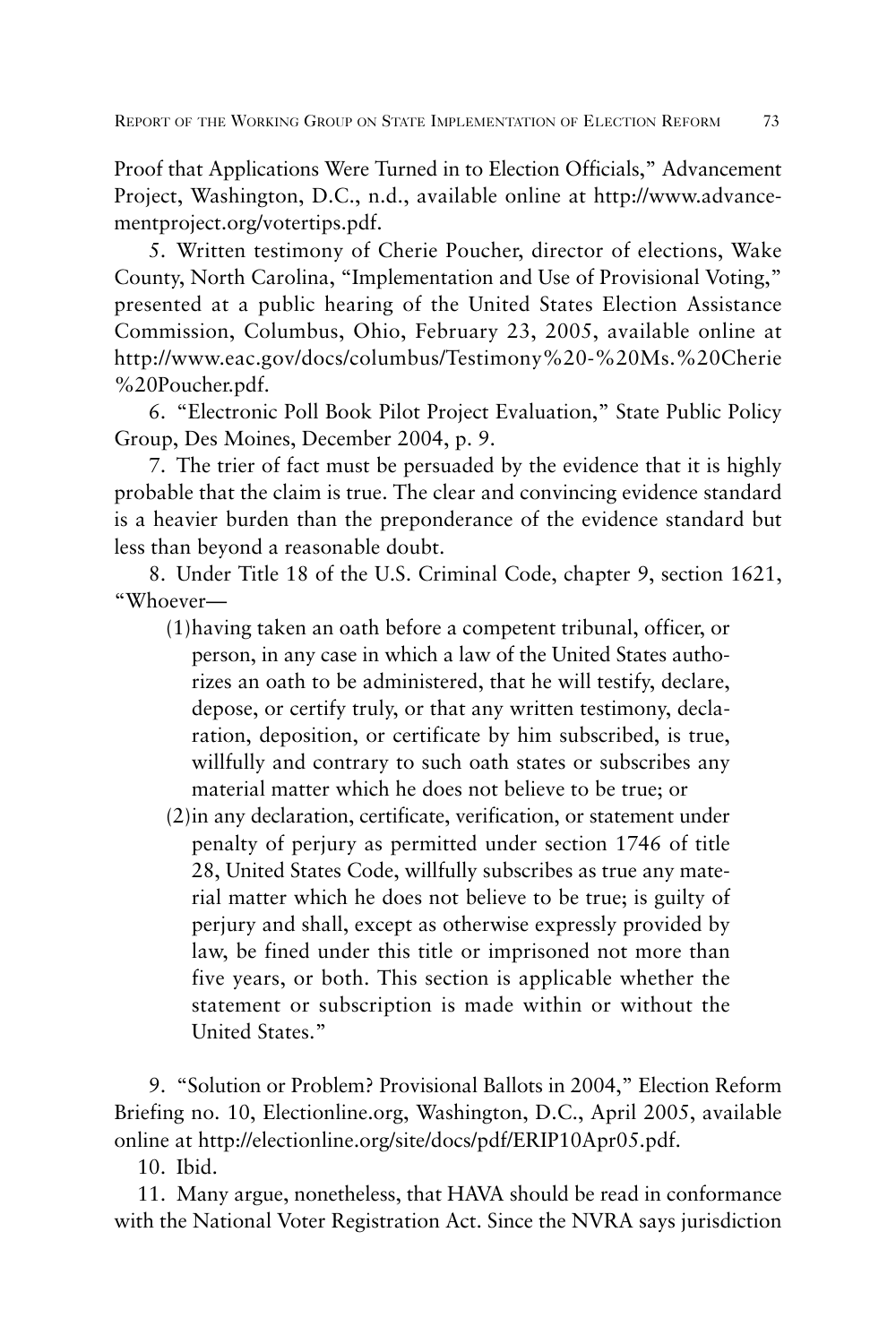means the geographic area responsible for voter registration (usually the county), not the precinct or polling site, if the voter casts the ballot in the correct jurisdiction (the county) the vote should count for those races in which the voter was eligible to vote (e.g., president, senator). This was the view advocated by the National Commission on Federal Election Reform (the Carter/Ford Commission) before HAVA was passed.

12. "Solution or Problem? Provisional Ballots in 2004."

13. "Report from the Voters: A First Look at 2004 Election Data/Common Cause Agenda for Reform," Common Cause, Washington, D.C., December 2004, p. 3, available online at http://www.commoncause.org/atf/cf/{FB3C17E2-CDD1-4DF6-92BE-BD4429893665} /Report to Nation2.pdf

14. *Panio v. Sunderland,* 4 N.Y. 3rd 123, 791 N.Y.S. 2nd 57, 824 N.E. 2nd 488 (2005).

15. Testimony of the New York State Citizens' Coalition on HAVA Implementation on implementation of the Help America Vote Act before the Governmental Operations Committee, New York City Council, October 18, 2004.

16. "Continuing Failures in 'Fail-Safe' Voting: A Preliminary Analysis of Provisional Voting Problems in the 2004 Election," Demos, New York, December 7, 2004, pp. 2, 5, available online at http://www.demos-usa.org /pubs/December%20PB%20Report%20Draft%2015.pdf.

17. See, for example, Gabrielle Crist, "Unregistered Voters Tallied: Of Provisional Ballots Rejected, 55% Didn't Show Up on Records," *Rocky Mountain News,* November 19, 2004: "Pete Maysmith, executive director of Colorado Common Cause, expressed concern that some voters didn't show up on the registration rolls because of errors by election officials. 'Were those people really unregistered?' Maysmith asked. Jefferson County Clerk and Recorder Faye Griffin acknowledged that there might have been a small percentage of errors when the applications were input. 'There very well could have been some typographical errors,' Griffin said. However, she said, it was more likely election officials couldn't read the applicant's writing or that the applicant used a nickname instead of a legal name when filling out the form."; Diane Solov, "System to Blame for Ballot Debacle: Focus Shifts to Finding Solutions," *Cleveland Plain Dealer,* December 24, 2004, reporting that, in discussing the number of provisional ballots cast because voters did not appear on the registration list, the Cuyahoga County elections director said, "We know there is going to be clerical error in there that we can't account for. The question is, what is the acceptable level?"; Jeff Testerman, "Nearly 500 Provisional Ballots Don't Make Cut," *St. Petersburg*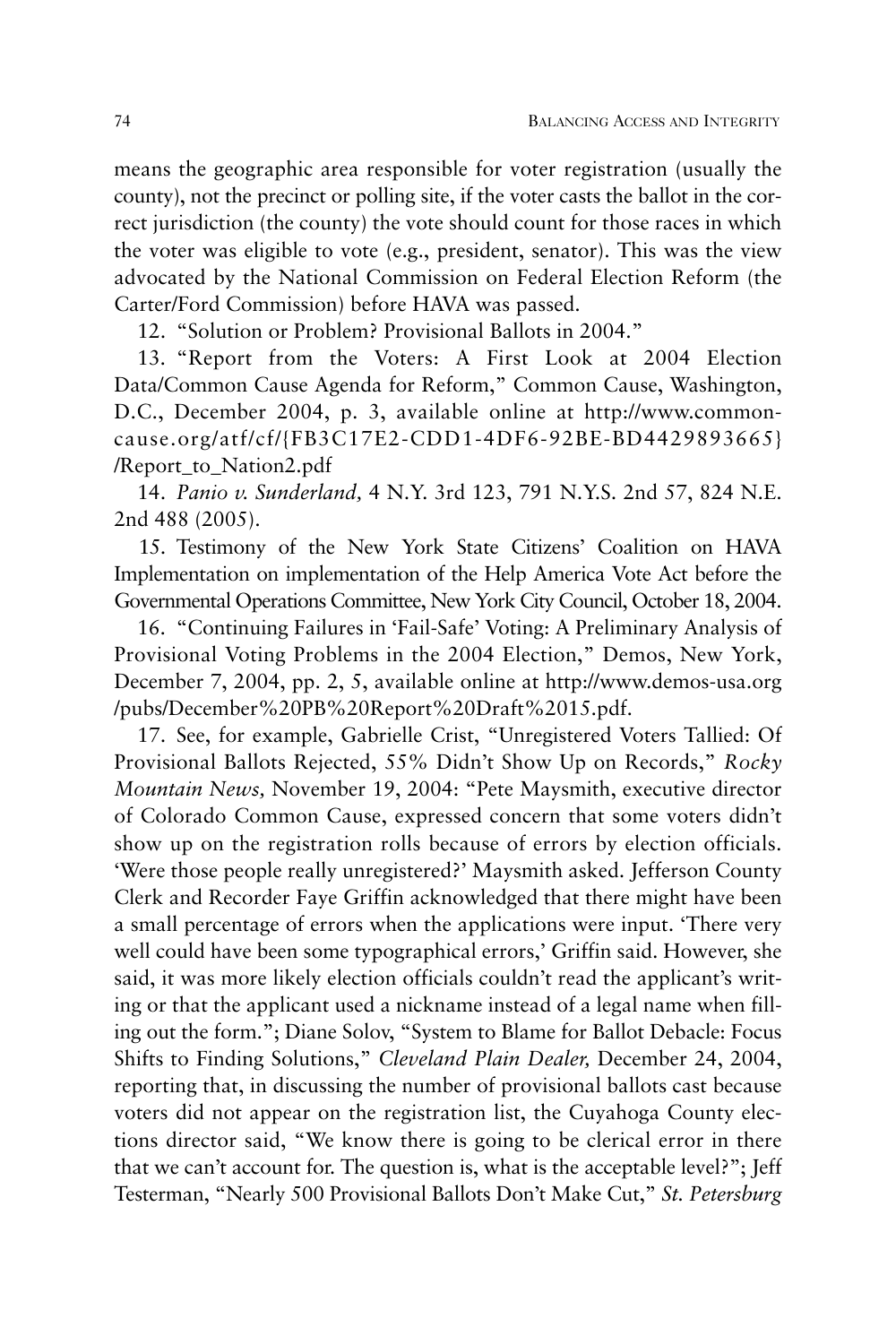*Times,* November 5, 2004, describing the case of a woman erroneously listed by the Board of Elections as deceased; William C. Hidlay, "A Precious Vote Denied (Almost) by a Typo," *Asbury Park Press,* November 3, 2004; John Strauss, Tom Spalding, and Jason Thomas, "'Dead' Voters Mistakenly Removed from Poll Lists," *Indianapolis Star,* November 3, 2004: "Marion County election workers mistakenly deleted more than 3,300 names from the list of registered voters this summer, thinking those people were deceased. Some were, but not all. And when 'dead' voters like 76-year-old Robert Glenn Johnson showed up at the polls Tuesday, they weren't happy. . . . The county Election Board heard from about 40 people in the same position Tuesday, Marion County Clerk Doris Anne Sadler said. They were allowed to vote after election workers realized they had been wrongly listed as deceased. . . . Besides the dead-voter mix-up, hundreds of other Marion County residents were left off the voter list because the registration forms used to sign them up were outdated. The Voter Registration Board later decided to accept the registrations, but not in time to include the names in the poll books sent to the precincts. Voters who were left off the list could finally vote after election workers consulted a separate list to make sure they were registered. 'We regret the error. It was an honest mistake,'" said LaDonna M. Freeman, the Voter Registration Board chief deputy.

18. See Colorado Statutes, Title 1, Article 9, part 3, 1-9-301, available online at http://198.187.128.12/colorado/lpext.dll?f=templates&fn=fs-main .htm&2.0.

19. The actual deadline was January 1, 2004, with an option for a waiver, of which most states availed themselves, until 2006.

20. *Voting: What Is, What Could Be,* report of the Caltech/MIT Voting Technology Project, California Institute of Technology and Massachusetts Institute of Technology, July 2001, p. 32, available online at http://www.vote .caltech.edu/media/documents/july01/July01\_VTP\_Voting\_Report\_Entire.pdf, cited Michigan's QVF as a best practice. *To Assure Pride and Confidence in the Electoral Process: Task Force Reports to Accompany the Report of the National Commission on Election Reform,* Miller Center of Public Affairs, University of Virginia, and The Century Foundation, New York, August 2001, p. 38, available online at http://millercenter.virginia.edu/programs/natl\_commissions /commission\_final\_report/task\_force\_report/complete.pdf; Lori Minnite and David Callahan, "Securing the Vote: An Analysis of Election Fraud," Demos, New York, 2003, p. 33, available online at http://www.demos-usa.org /pubs/EDR\_-\_Securing\_the\_Vote.pdf, cites both Kentucky and Michigan as model states.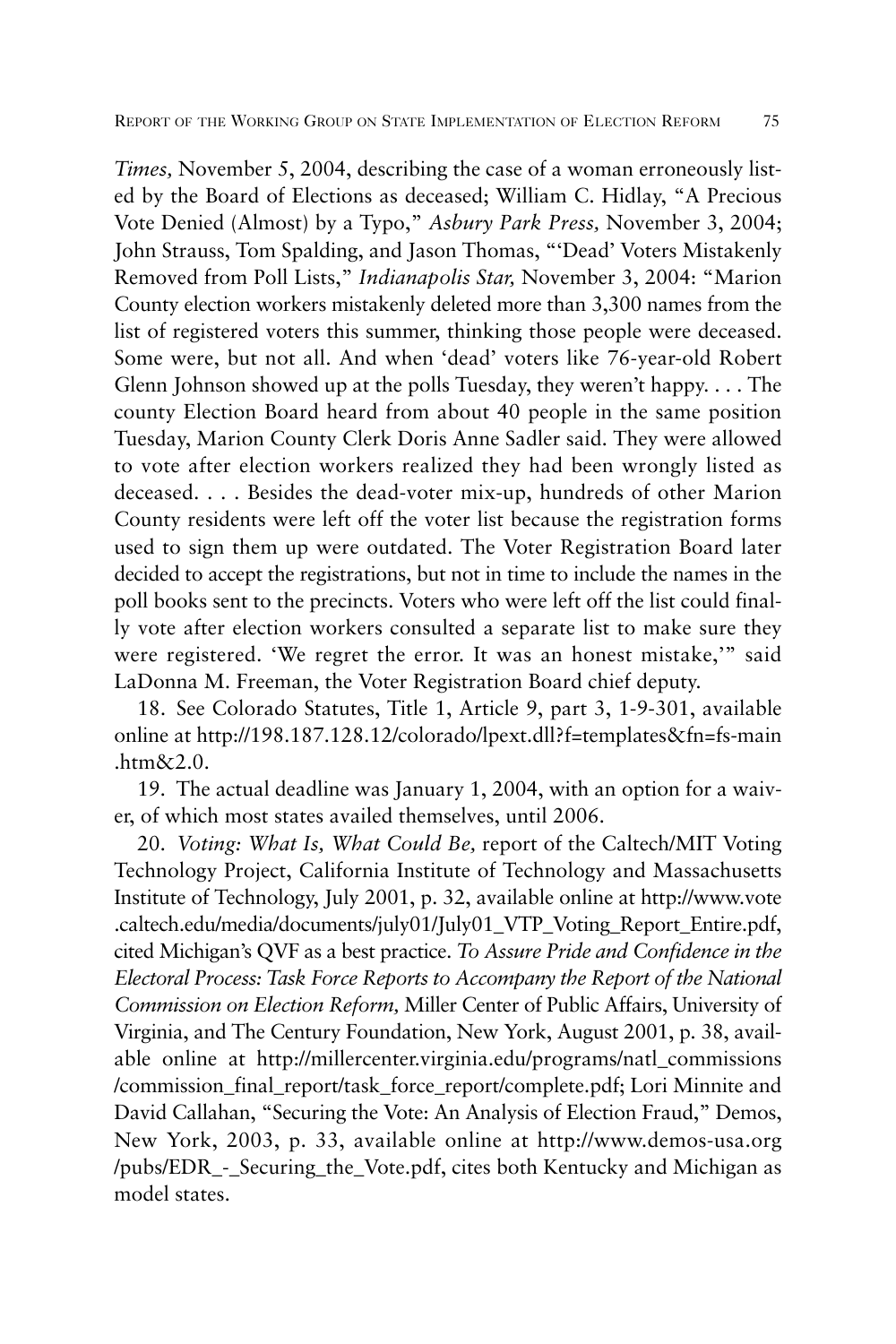21. John Y. Brown III, "Commonwealth of Kentucky State Plan," May 2003, pp. 8–11, available online at http://sos.ky.gov/NR/rdonlyres /86ACE421-4864-46DC-9260-F149011ED78E/0/HAVAstateplanpdf.pdf. All Kentucky information is taken from the state's HAVA plan and e-mail correspondence with Sarah Ball Johnson, Kentucky elections director.

22. Terry Lynn Land, "Help America Vote Act: Michigan's State Plan," December 19, 2003, p. 4, available online at http://michigan.gov/documents/121903\_Final\_State\_Plan\_HAVA\_for\_Web\_80959\_7.pdf. Unless otherwise noted, all Michigan information is from the state's HAVA plan or from "The Michigan Qualified Voter File: A Brief Introduction," Department of State, State of Michigan, n.d., available online at http://www.michigan .gov/sos/0,1607,7-127-1633\_11976\_12001-27157--,00.html.

23. "Michigan Qualified Voter File (QVF) Presentation," Florida Task Force on Election Reform, December 9, 2002, available online at http://www.aamva.org/Documents/legMichiganQualifiedVoterFilePresentation 122002.pdf.

24. Phone interview with Timothy Hanson, director, Election Liaison Division, State of Michigan, April 2005.

25. Testimony of Wendy R. Weiser, associate counsel, Brennan Center for Justice at New York University School of Law, before the United States Election Assistance Commission, Boston, April 26, 2005, available online at http://www.eac.gov/docs/boston/Weiser%20EAC%20testimony%2004-26-05 %20v.2.pdf.

26. Ibid.

27. Ford Fessenden, "Florida List for Purge of Voters Proves Flawed," *New York Times,* July 10, 2004.

28. "Purged! How a Patchwork of Flawed and Inconsistent Voting Systems Could Deprive Millions of Americans of the Right to Vote," American Civil Liberties Union, Right to Vote, and Demos, New York, October 2004, available online at http://www.aclu.org/Files/OpenFile.cfm?id  $=16844.$ 

29. "Legislative Changes on Felony Disenfranchisement, 1996–2003," Sentencing Project, Washington, D.C., September 2003, p. 9, available online at http://www.sentencingproject.org/pdfs/legchanges-report.pdf.

30. "Purged!"

31. Ibid. See also New York State Election Law, sec. 5-402 (2) (3).

32. In the early 1990s, the U.S. Department of Transportation estimated that 87 percent of the voting-age population had a driver's license, and another 4 percent had a nondriver ID from their state department of motor vehicles. A Gallup poll in October 2000 found that 93 percent of Americans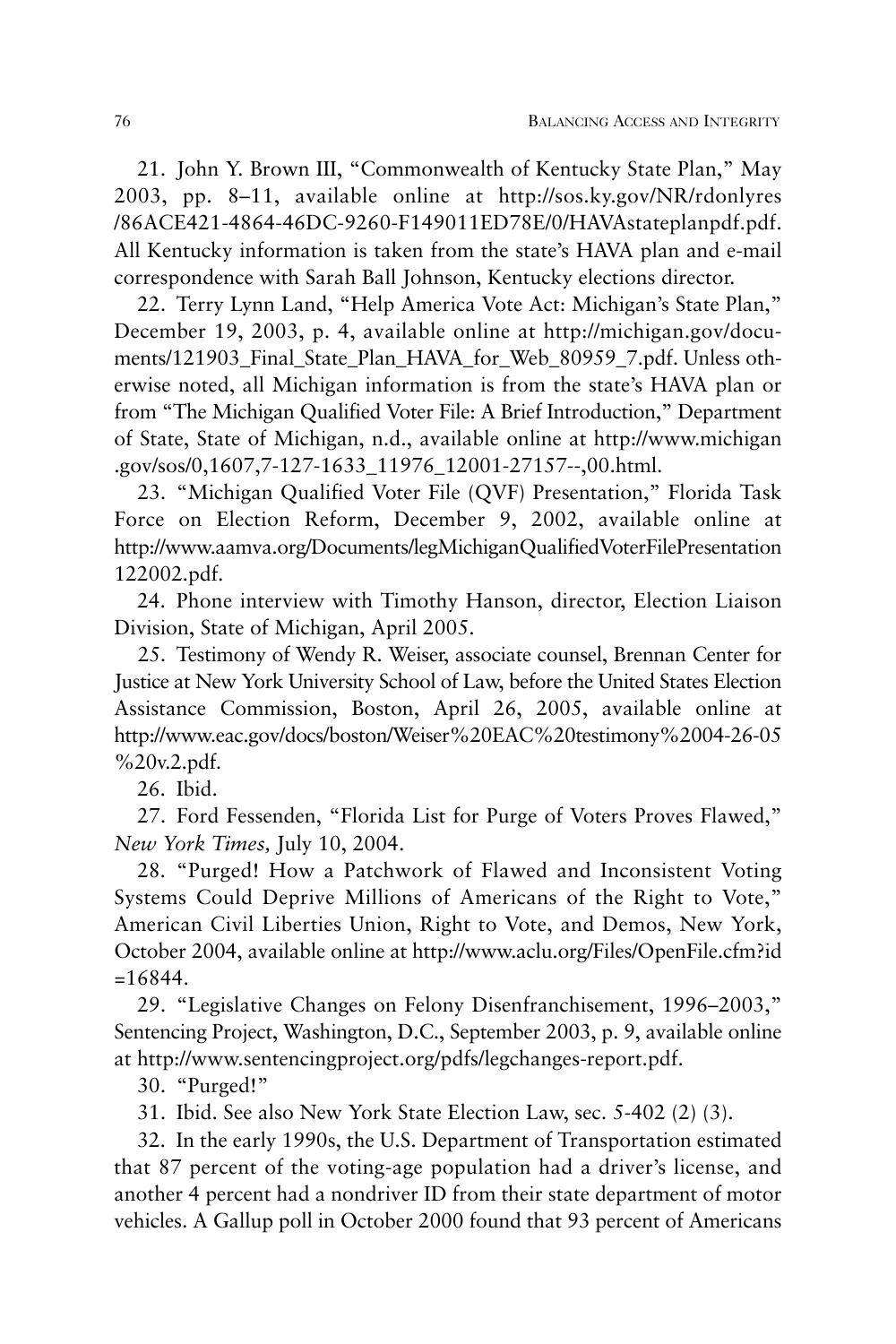have a driver's license. Therefore, between 6 and 10 percent of the voting age population do not have state-issued identification. "We have not been able to locate information about the characteristics of adults who lack driver's licenses but they probably parallel the characteristics of people who do not own automobiles: they are poorer . . . or urban" (*To Assure Pride and Confidence in the Electoral Process*). A 1994 Department of Justice study found that blacks in Louisiana were four to five times less likely than whites to have photo IDs. Spencer Overton, "Voter ID Supporters Lack Hard Evidence," *Atlanta Journal-Constitution,* April 8, 2005.

33. "Voter Identification," Election Reform Briefing no. 3, Electionline.org, Washington, D.C., April 2002, available online at http://www .electionline.org/Portals/1/Publications/Voter%20Identification.pdf.

34. Nancy Badertscher and Carlos Campos, "Picture ID Debate Gets Heated," *Atlanta Journal-Constitution,* March 13, 2005. Georgia has since passed this bill, and the governor has signed it.

35. Professor Lorraine Minnite of Barnard College, who has studied voter fraud extensively, says, "There are no reliable, officially compiled national or even statewide statistics available on voter fraud. Researchers working on voter fraud must construct their own datasets by culling information about allegations, investigations, evidence, charges, trials, convictions, acquittals and pleas from local election boards and local D.A.'s, county by county and sometimes town by town across the U.S. The task is painstaking which explains in part why nobody has done it yet. Such a dataset is desirable because hard data are persuasive, at least with reasonable people. On the other hand, I do not think the lack of such data means we can't observe patterns from the available non-statistical data and draw reasonable conclusions about the low incidence of voter fraud in U.S. elections today. Moreover, if fraud is such a persistent concern of those who run elections and a widespread cause for concern among a large number of voters who believe there is a great deal of fraud in elections, why don't government agencies responsible for election administration collect statistics on voter fraud? Some ID proponents argue law enforcement officials don't bother with voter fraud, they don't have the resources to do the investigations, they are under much more pressure to find the murderers, rapists and thieves who commit more serious crimes. I've interviewed elections officials and law enforcement people for my work on voter fraud who adamantly do not agree with this argument." E-mail correspondence with Lorraine Minnite, April 23, 2005.

36. Letter from Georgia secretary of state Cathy Cox to Governor Sonny Perdue, Atlanta, April 8, 2005, cited in a statement by Laughlin McDonald,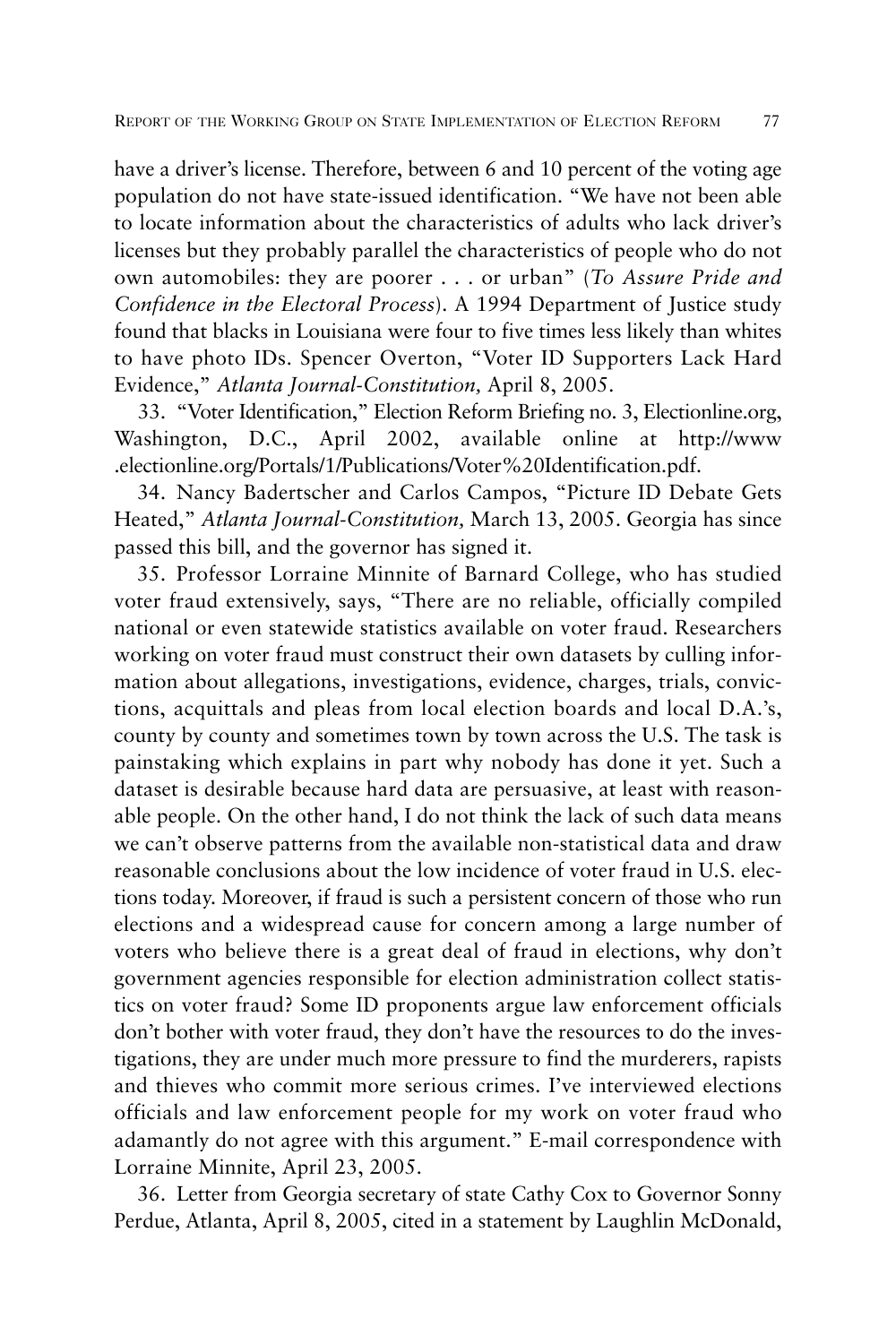"Georgia House Bill 244: Why It Is Objectionable," ACLU Voting Rights Project, Atlanta, April 26, 2005.

37. Some proposals in the states include the following: Alaska lawmakers are considering a bill that would specify mail ballots could not be forwarded (House of Representatives of the State of Alaska, Bill no. 94, 24th Legislature, enrolled May 15, 2005, available online at http://www.legis.state.ak.us/PDF/24/Bills/HB0094Z.PDF); Connecticut lawmakers are considering "greater accountability of campaigns to prevent violations of absentee voting laws" (General Assembly of the State of Connecticut, Bill no. 6669, 2005 Session, introduced February 9, 2005, available online at http://www.cga.ct.gov/2005/fc/2005HB-06669-R000841- FC.htm) and requiring anyone who assists a person in completing an absentee ballot application to sign the application as well (Senate of the State of Connecticut, Bill no. 1131, 2005 Session, introduced February 17, 2005, available online at http://www.cga.ct.gov/2005/TOB/s/pdf/2005SB-01131- R00-SB.pdf); in Illinois, a bill (General Assembly of the State of Illinois, Bill no. 2474, 94th General Assembly, introduced February 17, 2005, available online at http://www.ilga.gov/legislation/94/HB/PDF/09400HB2474lv.pdf) would require an election authority's list of people who have received and returned absentee ballots to include the voter's address; in Indiana, a bill (General Assembly of the State of Indiana, Senate Bill no. 15, 114th General Assembly, effective July 1, 2005, available online at http://www.in.gov/legislative/bills/2005/PDF/SE/SE0015.1.pdf) includes a number of absentee ballot security provisions, including affidavits for those who file absentee ballot applications for another individual, allows for challenges of applications, and requires those who deliver absentee ballots to voters to affirm "certain facts under penalty of perjury" along with new criminal penalties; Mississippi lawmakers rejected a bill (Legislature of the State of Mississippi, House Bill no. 390, 2005 session, introduced January 13, 2005, available online at http://index.ls.state.ms.us/isysnative/UzpcRG9jdW1lbnRzXDIwMDVccGRm XGhiXDAzMDAtMDM5OVxoYjAzOTBpbi5wZGY=/hb0390in.pdf#xml= http://10.240.72.35/isysquery/irl3817/71/hilite) that would have increased the penalties for some absentee ballot violations; New York lawmakers will decide on a bill that regulates the use of absentee ballots in nursing homes (Assembly of the State of New York, Bill no. 5847, 2005 Session, introduced March 1, 2005, available online at http://assembly.state.ny.us/leg /?bn=A05847&sh=t); Virginia lawmakers rejected a similar bill (General Assembly of the State of Virginia, House Bill no. 1351, 2004 Session, introduced January 22, 2004, available online at http://leg1.state.va.us/cgibin/legp504.exe?051+ful+HB1351); a bill in Washington's legislature details what aspects of handwriting represent a signature match, including details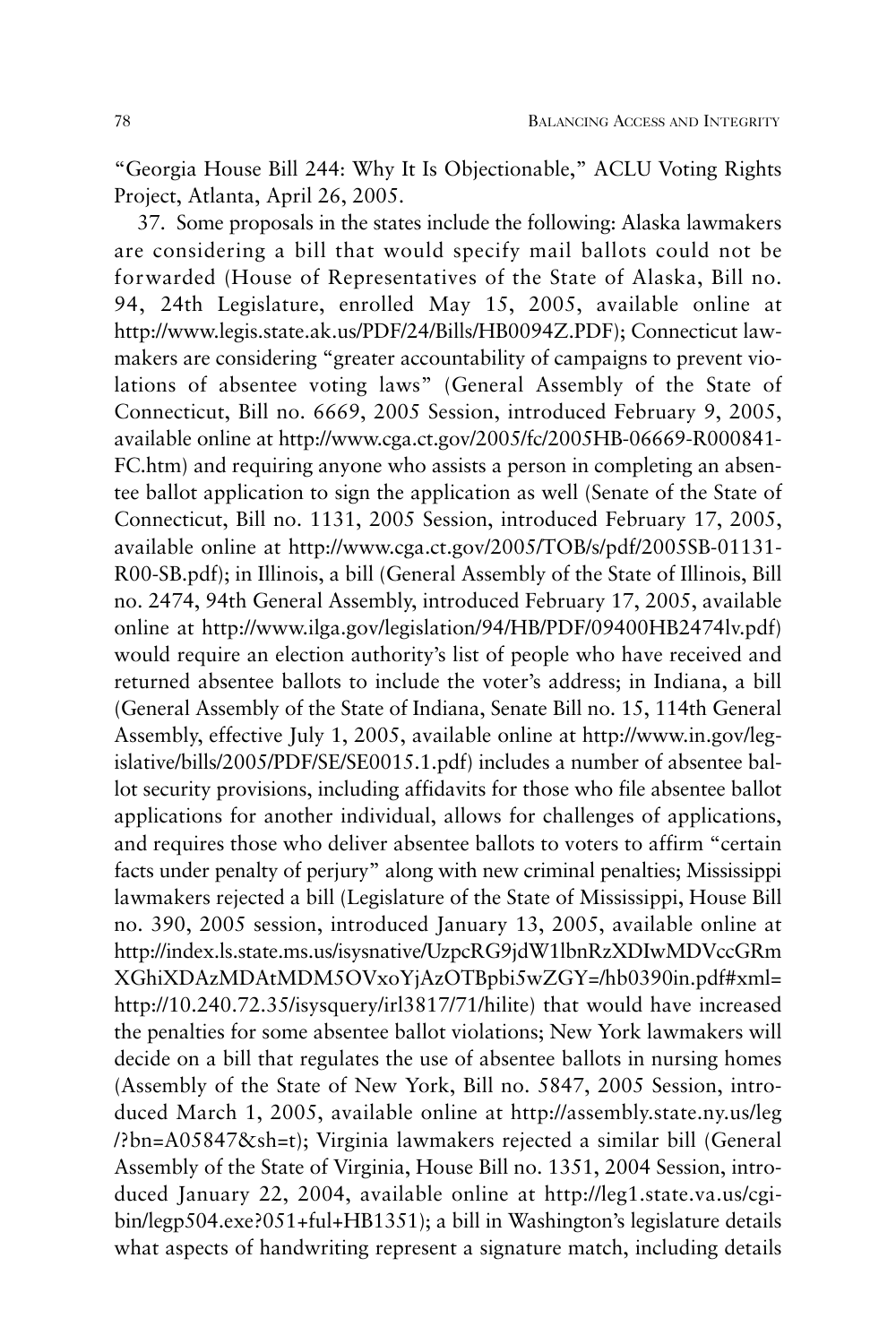such as "letters tail off alike; letter spacing is the same; the space between the signature and the line is the same; the beginning and ending of the signature and the slant are consistent," etc. (Legislature of the State of Washington, House Bill no. 1752/Senate Bill no. 5740, 59th Legislature, introduced February 3, 2005, available online at http://www.leg.wa.gov/pub/billinfo /2005-06/Pdf/Bills/House%20Bills/1752-S2.pdf and http://www.leg.wa.gov /pub/billinfo/2005-06/Htm/Bills/Senate%20Bills/5740.htm).

38. "Vote by Mail Voter's Guide," Office of the Secretary of State, State of Oregon, 2000.

39. "Statement of Principles on Electronic Voting," Leadership Conference on Civil Rights, Washington, D.C., February 17, 2004, available online at http://www.civilrights.org/issues/voting/electronic\_voting\_principles .pdf.

40. Testimony of Michael I. Shamos, Distinguished Career Professor, School of Computer Science, Carnegie Mellon University, at a hearing before the Subcommittee on Environment, Technology, and Standards, "Testing and Certification for Voting Equipment: How Can These Processes Be Improved?" U.S. Congress, House, Committee on Science, 108th Cong., 2nd sess., June 24, 2004, available online at http://www.house.gov /science/hearings/ets04/jun24/shamos.pdf.

41. "Securing the Vote," Election Reform Briefing no. 7, Electionline.org, Washington, D.C., April 2004, available online at http://www.electionline.org/Portals/1/Publications/Securing%20the%20Vote.pdf.

42. Information provided by Thomas Wilkey, former executive director, New York State Board of Elections.

43. "Voting System Certification," Web site of the Office of the Secretary of State, State of California, available online at http://www.ss.ca.gov/elections/elections\_w.htm.

44. "Parallel Monitoring Program, California General Election, Tuesday, November 2, 2004: Report of Findings," report prepared by R&G Associates LLC, Carmichael, Calif., for the Office of the Secretary of State, State of California, November 30, 2004, p. 1, available online at http://www.ss.ca.gov/elections/november2004\_pmp\_report.pdf.

45. Ibid., p. 6.

46. Douglas W. Jones, "Testing Voting Systems," Web-based tutorial, Department of Computer Science, University of Iowa, available online at http://www.cs.uiowa.edu/~jones/voting/testing.shtml.

47. "Recommendations of the Brennan Center for Justice and the Leadership Conference on Civil Rights for Improving Reliability of Direct Recording Electronic Voting Systems," Leadership Conference on Civil Rights, Washington, D.C., and the Brennan Center for Justice, New York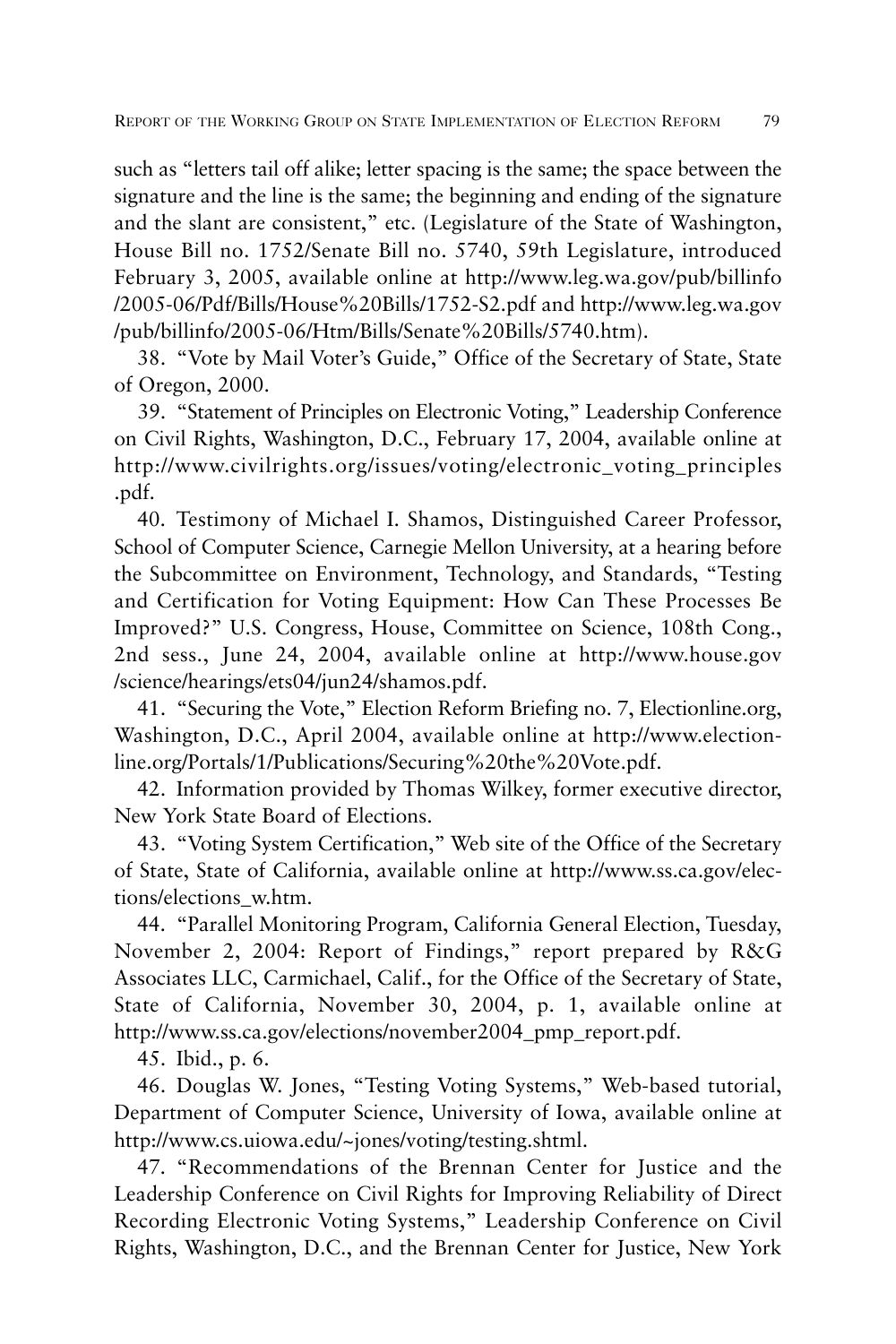University School of Law, June 29, 2004, available online at http://www .civilrights.org/issues/voting/lccr\_brennan\_report.pdf.

48. Jones, "Testing Voting Systems."

49. Ibid.

50. Testimony of Daniel P. Tokaji, assistant professor, Moritz College of Law, The Ohio State University, before the Committee on House Administration, U.S. Congress, House, 109th Cong., 1st sess., March 21, 2005, available online at http://moritzlaw.osu.edu/electionlaw/analysis/050321a.htm.

51. Nancy Benac, "Voters Quickly Cast Slew of Early Ballots," Associated Press, October 27, 2004.

52. "Early Voting Reaches Record Levels in 2004, National Annenberg Election Survey Shows," press release, Annenberg Public Policy Center of the University of Pennsylvania, March 24, 2005, available online at http://www.annenbergpublicpolicycenter.org/naes/2204\_03\_early%20voting %203\_23\_05\_pr.pdf.

53. Jim Drinkard, "Long Lines on Election Day Enhance Appeal of Early Voting," *USA Today,* November 18, 2004.

54. Note, however, that those states that intend to employ in-person early voting sites should establish standards for distribution of the polling places and voting machines, taking into account the types of considerations detailed in the voting systems section; as well, they should ensure equitable geographic placement of sites. The need for this precaution became abundantly clear in Florida in 2004, where originally there were disproportionately fewer early voting sites in heavily African-American counties. See, for example, Manuel Roig-Franzia, "In Florida, It Begins Anew: Early Voting Starts amid Shadow Left by 2000 Chaos," *Washington Post,* October 19, 2004.

55. Although the academic literature frequently treats in-person early voting and liberalized absentee ballot rules distinctly, many of the arguments for and against early voting apply to both.

56. However, this does not control for the battleground nature of the states, where more activity to mobilize pre–election day voters occurred.

57. Gans, "Turnout Exceeds Optimistic Predictions."

58. André Blais, Louis Massicotte, and Agnieszka Dobrzynska, "Why Is Turnout Higher in Some Countries than in Others?" Elections Canada, March 2003, p. 14, available online at http://www.elections.ca/loi/tur /tuh/TurnoutHigher.pdf.

59. Miles S. Rapoport, "The Democracy We Deserve," *American Prospect,* January 2005, available online at http://www.prospect.org/web /page.ww?section=root&name=ViewPrint&articleId=8963.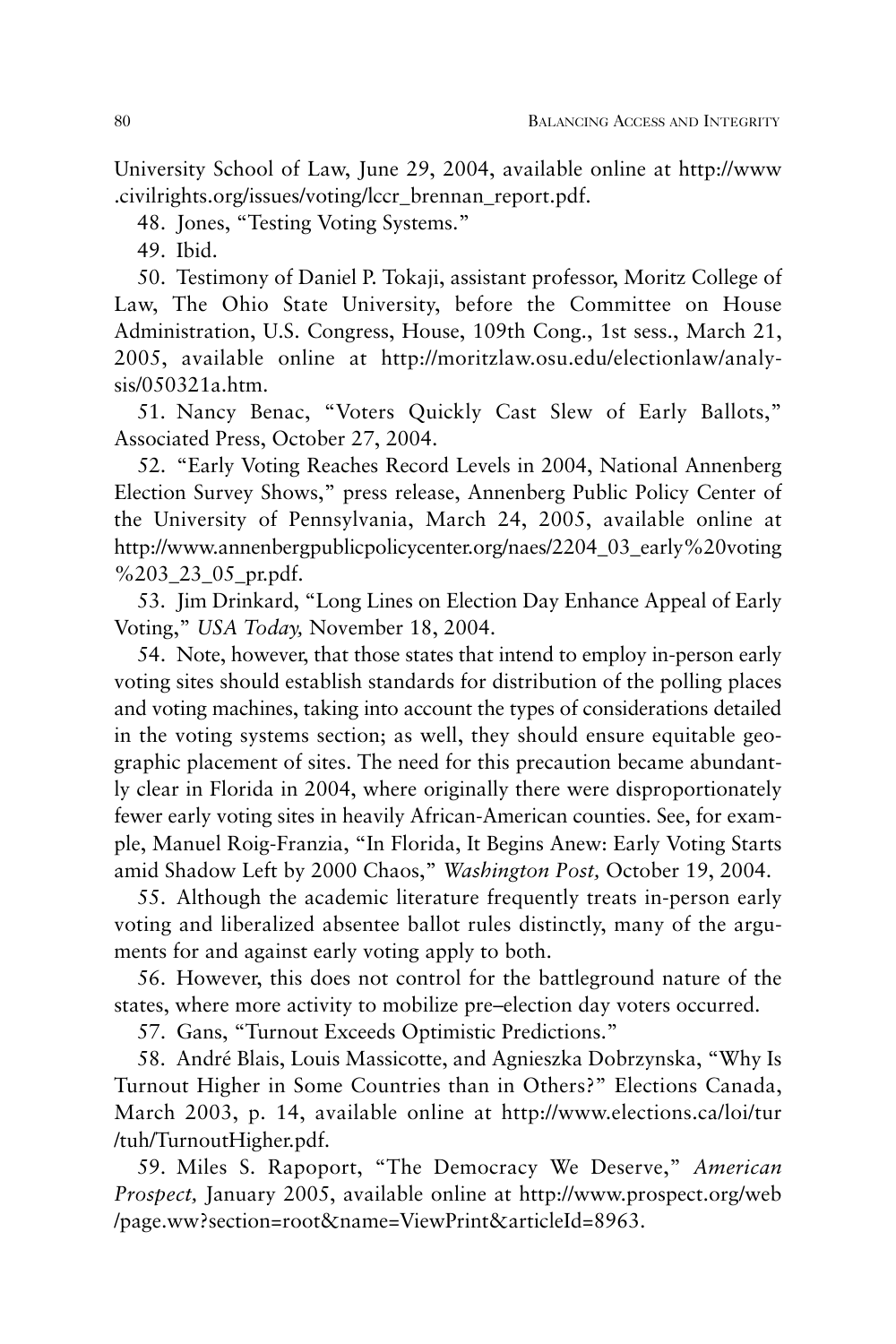60. *To Assure Pride and Confidence in the Electoral Process.*

61. Tim Hrenchir and Liz Montano, "Mail Ballot Mix-Up Illustrates Potential Flaws," *Topeka Capital-Journal,* March 31, 2005.

62. Ariel Hart, "Georgia Lawmakers Pass Demand for Voter Photo ID," *New York Times,* April 1, 2005.

63. Michael Moss, "Absentee Votes Worry Officials as Nov. 2 Nears," *New York Times,* September 13, 2004.

64. David Melmer, "Voting Problems Resurface in S.D." *Indian Country Today,* October 25, 2004.

65. "St. Clair Prosecutors Join Feds in Investigating Voter Fraud," Associated Press, January 6, 2005.

66. Bob Ivry, "Absentee Ballot Abuse Is Difficult to Forestall," *Bergen County Record,* October 4, 2004.

67. Susan Greene and Karen E. Crummy, "Voter Fraud Probed in State: Double Dippers, Felons Targeted," *Denver Post,* March 24, 2005.

68. Moss, "Absentee Votes Worry Officials."

69. Minnite and Callahan, "Securing the Vote: An Analysis of Election Fraud," p. 26.

70. See Robert Stein, Chris Owens, and Jan Leighley, "The Role of Candidates and Parties in Linking Electoral Reforms with Voter Participation," paper presented at the 61st Annual National Conference of the Midwest Political Science Association, Chicago, April 3–6, 2003.

71. Martha Kropf et al., "Pursuing the Early Voter: Does the Early Bird Get the Worm?" paper presented at the 2003 Northeastern Political Science Conference, Philadelphia, November 6–8, 2003. In fact, the evidence suggests it is likely that early voters are those who would vote anyway. That is, early voting has a convenience effect rather than a mobilization effect. Research finds those who are more highly educated and older actually vote early at higher rates (John Mark Hansen, "Early Voting, Unrestricted Absentee Voting, and Voting by Mail," in *To Assure Pride and Confidence in the Electoral Process*), as do strong partisans (Grant W. Neeley and Lilliard E. Richardson, Jr., "Who Is Early Voting? An Individual Level Examination," *Social Science Journal* 38, no. 3 [Autumn 2001]: 381–92; Robert M. Stein, "Early Voting," *Public Opinion Quarterly* 62, no. 1 [Spring 1998]: 57–69). However, some studies find very few other demographic differences between the groups (Neeley and Richardson, "Who Is Early Voting?").

72. Norman Ornstein, "Early Voting Necessary, but Toxic in Large Doses," *Roll Call,* September 22, 2004.